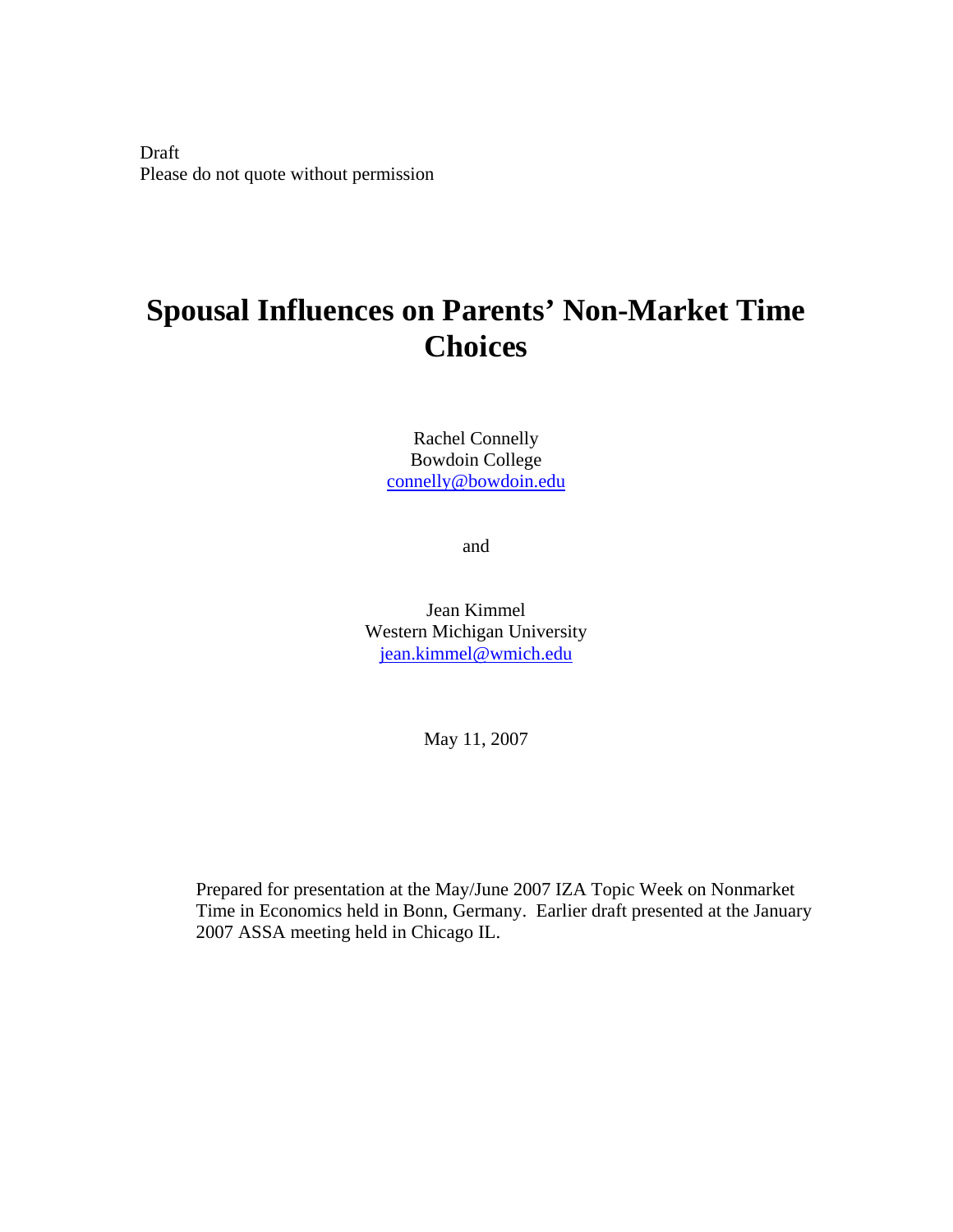#### **Spousal Influences on Parents' Non-Market Time Choices**

Although approximately 50 percent of households in the United States contain married couples, little is known about how these couples make their joint time use decisions.<sup>1</sup> Recent work by Blau and Kahn (2005) shows that wives' labor supply decisions are affected less by spousal factors than they once were, but no such trend evidence exists concerning unpaid uses of time. We examine three types of out-ofmarket time: leisure, unpaid household production and caregiving time, with a focus on the role of spousal factors in time choices.

Why might we expect spousal factors to affect time use choices? Economic models of marriage emphasize the "gains from marriage"; namely, that there are sufficient benefits to forming a marriage partnership that both partners can experience an improvement in well-being upon marriage. This gain can come from gains from specialization or gains from complementarities. Gains from specialization relies on the existence of fairly fixed quantities of requisite household goods that can be produced by either the husband or the wife. For example, if dinner needs cooking, one member of the couple may do the cooking while the other tends to the children or (could it be?) reads the newspaper. Thus, we might expect that increased home production time of one spouse would reduce the home production time of the other spouse.

If the gains from marriage come from complementarities, such as enjoying spending leisure time with one's spouse, then we might predict that an increase in the leisure time of one spouse would also increase the leisure time of the other spouse. Hamermesh (2000), Hallberg (2003) and Jenkins and Osberg (2005) find evidence of this

 $\overline{a}$ 

 $1$  This 50 percent figure reflects a steady decline in recent decades. See, for example, recent NY Times article from Nov. 2006.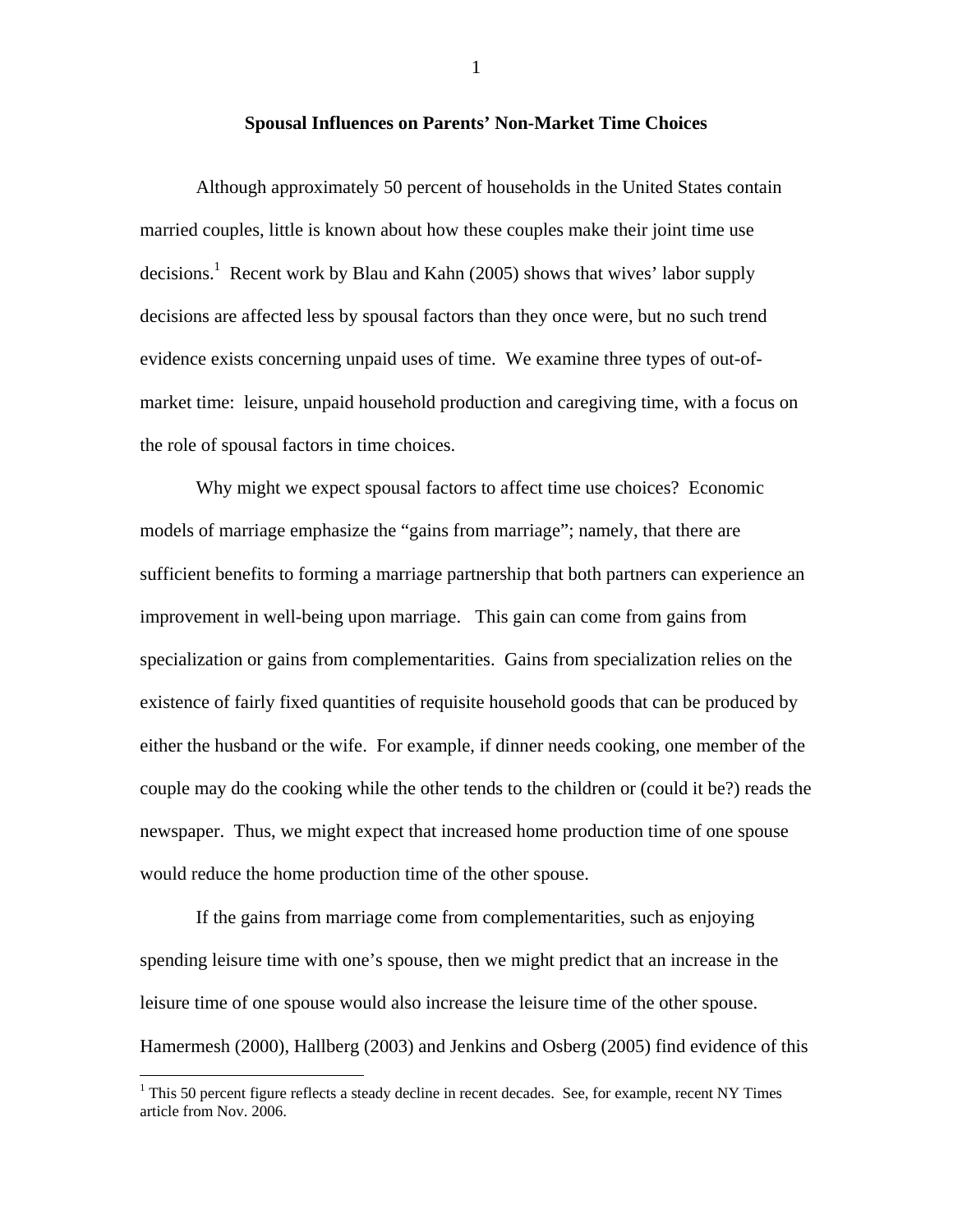desire for simultaneous leisure. Similar tastes increase the gains from marriage (Lam, 1988) and may lead to positive correlation in time uses others than leisure. For example, a man who likes a neat house marries a woman who likes a neat house and they both spend more time on home production.

In this paper we use the American Time Use Surveys from 2003 and 2004 to consider the effect of spouse's characteristics on three aggregated non-paid time uses: active leisure time, child caregiving time and home production time. Kimmel and Connelly (2007) showed that caregiving time must be treated distinctly from either leisure or home production. Because of our interest in caregiving, in particular, and in couples rather than individual decision making, only married individuals with children under the age of 13 are included in the sample. We analyze maternal and paternal time use measured as the level of non-paid time, that is, the number of minutes in the activity on the day to which the survey refers, and measured as the wife's share of the total level of the daily activity for the couple. Level and share are clearly related but the share approach abstracts for difference across families in the chosen amount of caregiving and home production, focusing directly on the relative contribution husbands and wives make to the household production function.

The three spousal variables of interest are the relative wage of the wife compared to her husband, which represents the relative value of her time versus his in non-paid activities and may also be a proxy for relative bargaining power within the household; spouses' weekly hours of employment, which controls for the underlying time constraint in time use decision making; and, in the level equations only, the spouses' time in the same activity, which would be negatively related to own time use if a fixed level of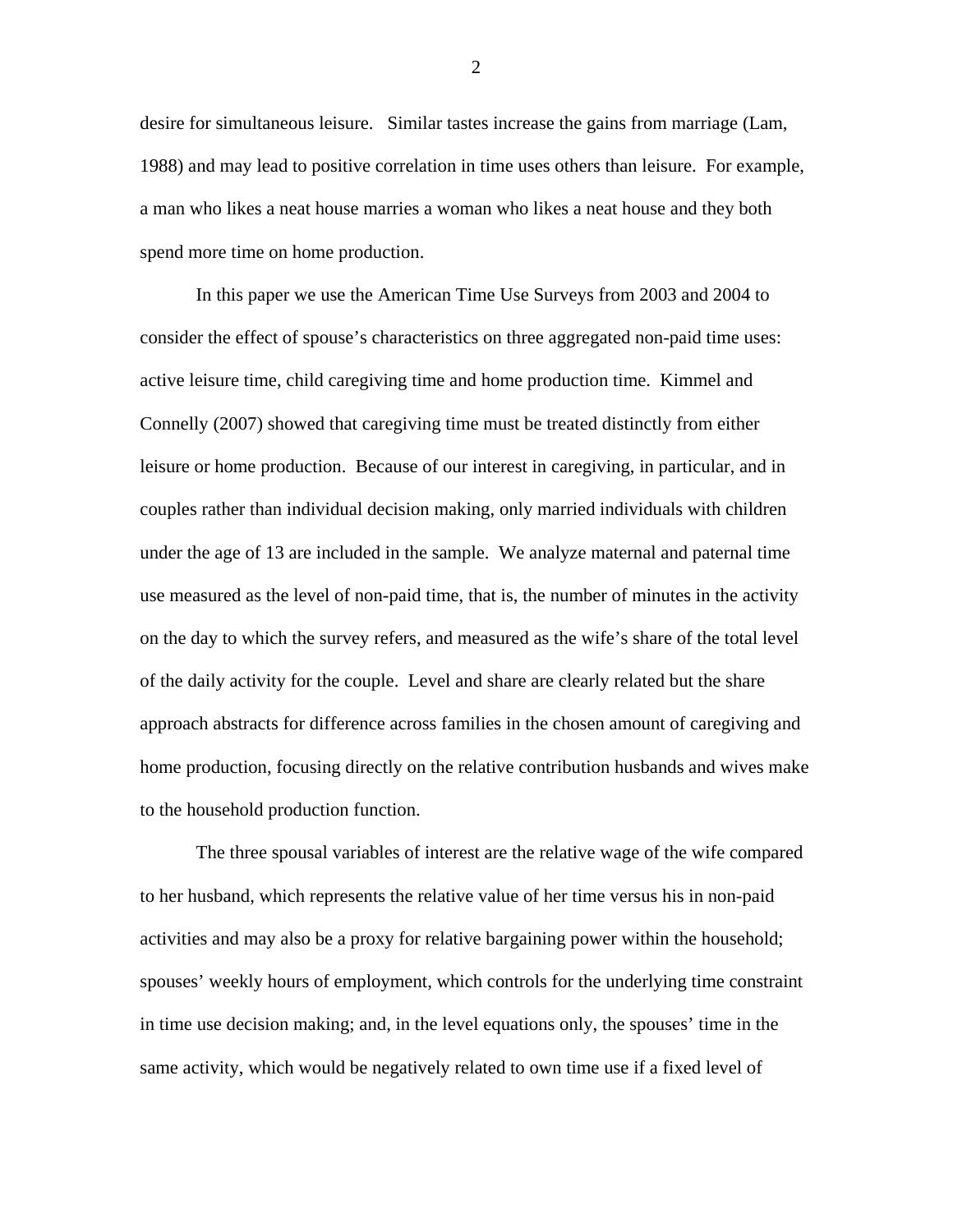product is desired but would be positively related to own time use if the level is a function of positively correlated tastes. Each of these spousal variables needs to be instrumented in order to address issues of both endogeneity and missing data. We use three alternative strategies to address these problems: predictions within sample, predictions from outside the sample and a propensity matching strategy which "marries" mothers with time diaries to fathers with time diaries who have propensity scores similar to each women's actual husband.

As the literature review below makes clear, we are certainly not the first to ask the general question of what role wives play in husbands' time use decision making or vice versa. But many of the other papers look at a single time use. For example, a large body of work has focused on unpaid housework alone, while others have looked solely at leisure time. Our model estimates the three time use equations simultaneously to allow for a correlated error structure. An earlier body of work such as Kooreman and Kapteyn (1987) and Solberg and Wong (1992) did consider multiple non-paid time uses but those authors were constrained by the lack of recent time diary data. Finally, we control for usual employment hours of the husband and wife such that wage differences represent differences in the opportunity cost of the couples' time. Many of the previous studies used relative income, thereby confounding wage effects and hours of work effects.

Through a variety of estimation strategies, we find very little evidence that one's spouse's characteristics affect a mother's or father's daily non-paid time use. Home production levels are particularly immune from spousal effects except perhaps that increased husband's home production on the weekends actually increases the wife's home production. Might guilt play a role here or is it just higher household cleanliness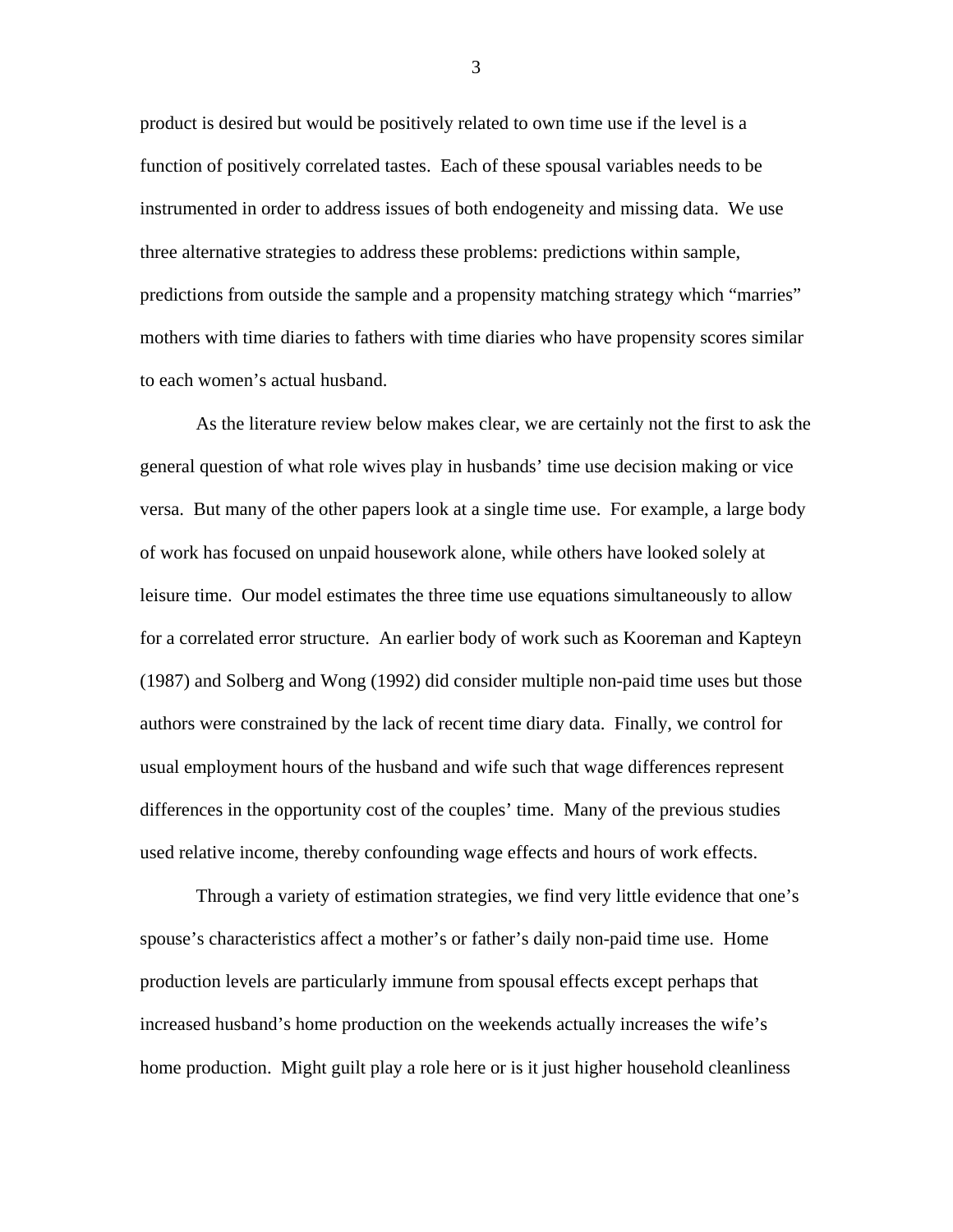standards?<sup>2</sup> There may be more substantial effects of spouse characteristics on the share of the total couple's time performed by the wife but in these estimations, we are plagued by the lack of data on actual couples' time use and so the results are more tenuous. Two robust relationships emerge in the share models, both of which relate to child caregiving. Using the father's sample, increased weekly employment hours of his wife reduces her share of caregiving time while using the mother's sample, increased wages of the wife relative to her husband increases her share of caregiving.

The rest of the paper proceeds as follows: Section II presents a brief literature review. A discussion of the theoretical underpinnings of the empirical models is offered in Section III. Section IV describes our ATUS data and provides descriptive statistics. The econometric strategy is discussed in Section V, while the results of the estimation are presented in Sections VI and VII. Section VI provides the results for the levels of nonpaid time, that is, the minutes of time in a 24 hour period devoted to active leisure, child caregiving and household production. The share of the wife's time models are reported in Section VII. Section VIII provides concluding remarks.

#### **Section III: Previous Research on Married Couples Joint Time Use Decision Making**

Research from four separate but intersecting literatures are relevant to the analysis of spousal effects on non-paid time use decision making. These four literatures are: the literature of joint labor supply, household bargaining models, housework differentials within a couple and the analysis of time diary data. Each is reviewed only briefly.

<sup>&</sup>lt;sup>2</sup> What we have called guilt here may also be what Bittman et al (2003) refer to as "doing gender". The idea is that women need to appear to others as the one who performs the housework.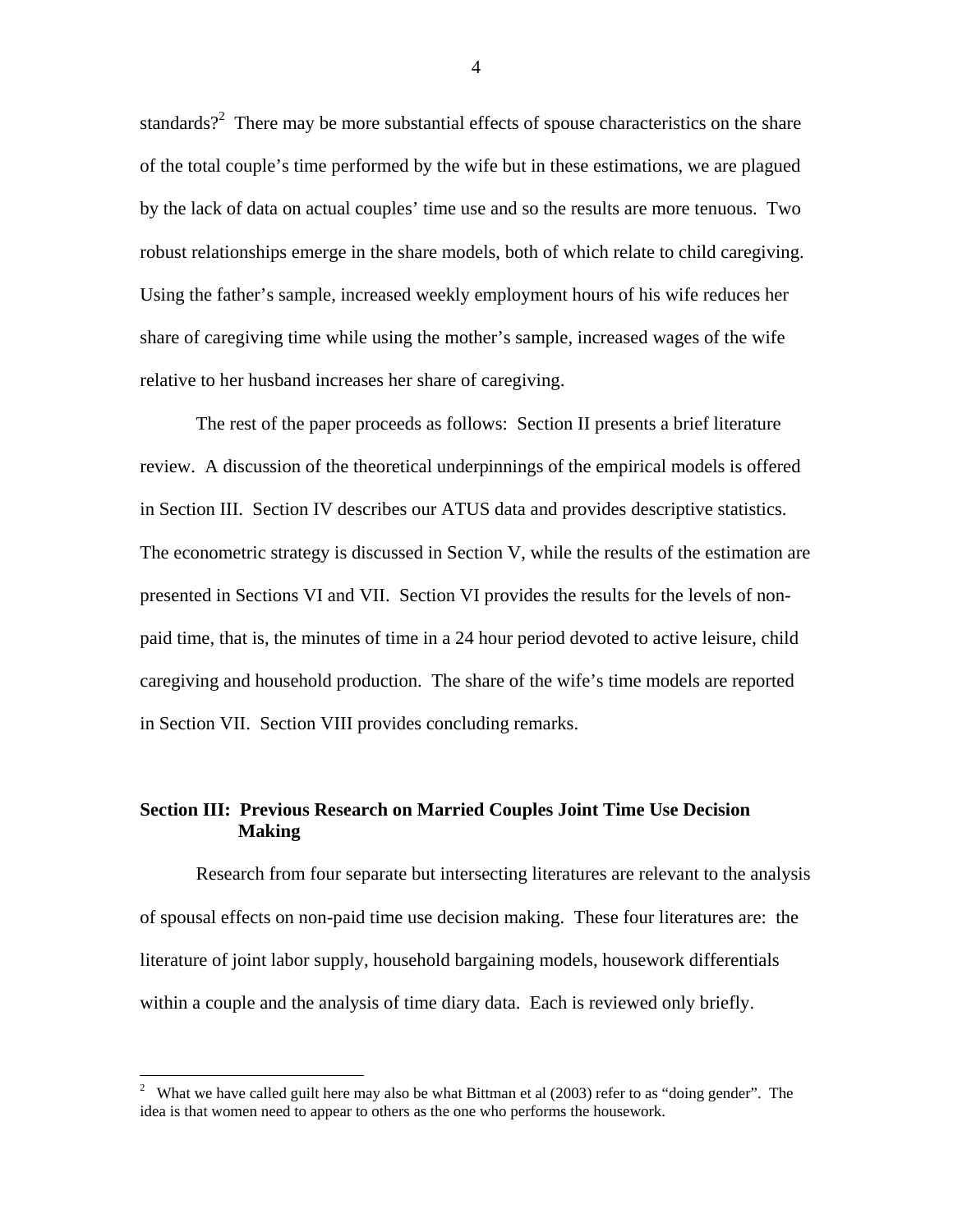There is a long literature on married couples joint labor supply. See Killingsworth (1983) for an early review. Hausman and Ruud (1984), Lundberg (1988) and Ransom (1987) explicitly modeled joint as opposed to individual labor supply. Blundell and MaCurdy (1999) provide a more recent summary of the empirical results focusing on couple's labor supply. Even more recently, Devereux (2004) estimated the effect of changes in relative wages on husbands and wives' labor supply. He found that men are largely unaffected by their wives' labor supply but the wife's own wage effect is positive and their response to increasing wages for their husbands is negative. Blau and Kahn (2005) find that the own wage and cross wage effects on married women's labor supply have declined in magnitude from 1980 to 2000, such that married women's labor supply behaves much like married men's in 2000, with small own wage and cross wage elasticities.

The household bargaining model literature provides a theoretical framework for understanding why we might expect husband and wife's time use to be related. Moving beyond the unitary model of household decision making proposed by Becker (1991), bargaining model proponents argue that the source of income is an important determinant of who ultimately consumes the items purchased by the family. The same would be expected to be true for leisure consumption. The relative wage is expected to determine power within the household, either due to its relationship to income outside the marriage as in the divorce threat point models of McElroy and Horney (1981) and Manser and Brown (1980), the collective framework models of Chiappori and colleagues (Chiappori, 1988; Browning and Chiappori, 1998; and Chiappori, Fortin and Lacroix, 2002), or in the separate spheres threat point of Lundberg and Pollak (1993). Empirical work based on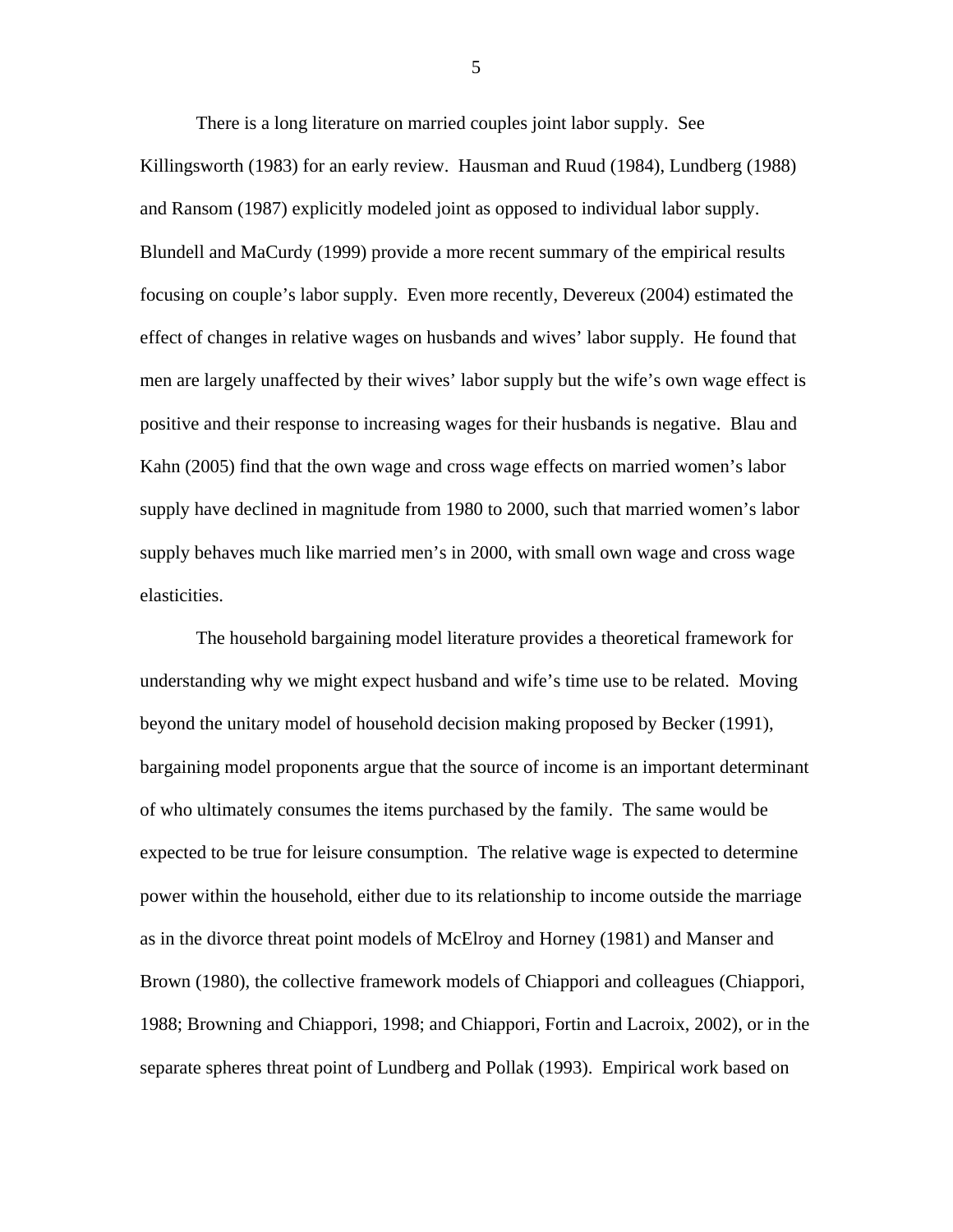these bargaining models have confirmed the relevance of a bargaining approach in understanding joint labor supply (Fortin and Lacroix, 1997 and Chiappori, Fortin and Lacroix, 2002), expenditures on women and children's health (Thomas, 1990), and expenditures on children's clothing (Lundberg, Pollak and Wales, 1997).

Housework has been a particular research focus in the area of couples' time allocation because changes in women's labor supply have not brought equal changes in the distribution of tasks within the household. While women have substantially reduced their home production time and men have somewhat increased theirs, women continue to do a majority of the housework in more developed countries. For example, Hersch and Stratton (2002) report data from the National Survey of Families and Households (NSFH) from 1987-88 which shows that married women do almost 30 hours of home production a week, compared to 18 hours for married men. Sousa-Poza, Schmid and Widmer (2001) report on 1997 data from Switzerland that men on average spend about half as much time on housework as women. Married men spend less time than non-married men on housework while married women spend more time than non-married women. Bittman *et al*. (2003) report that in 1992, Australian wives averaged 23 hours of housework a week compared to 11 hours for their husbands. And using 1991 data from Spain, Alvarez and Miles (2003) report that "women do almost all the housework in nearly 75% of the twoearner households." (p. 228) Hersch and Stratton (1994), using data from the PSID from 1979 to 1987, showed that the share of housework a husband performed in a dual earner couple was negatively related to his share of labor income and to his share of labor market hours. When the analysis is conducted separately for husband's time and wife's time, the husband's model explains little of the variance in time. This insensitivity of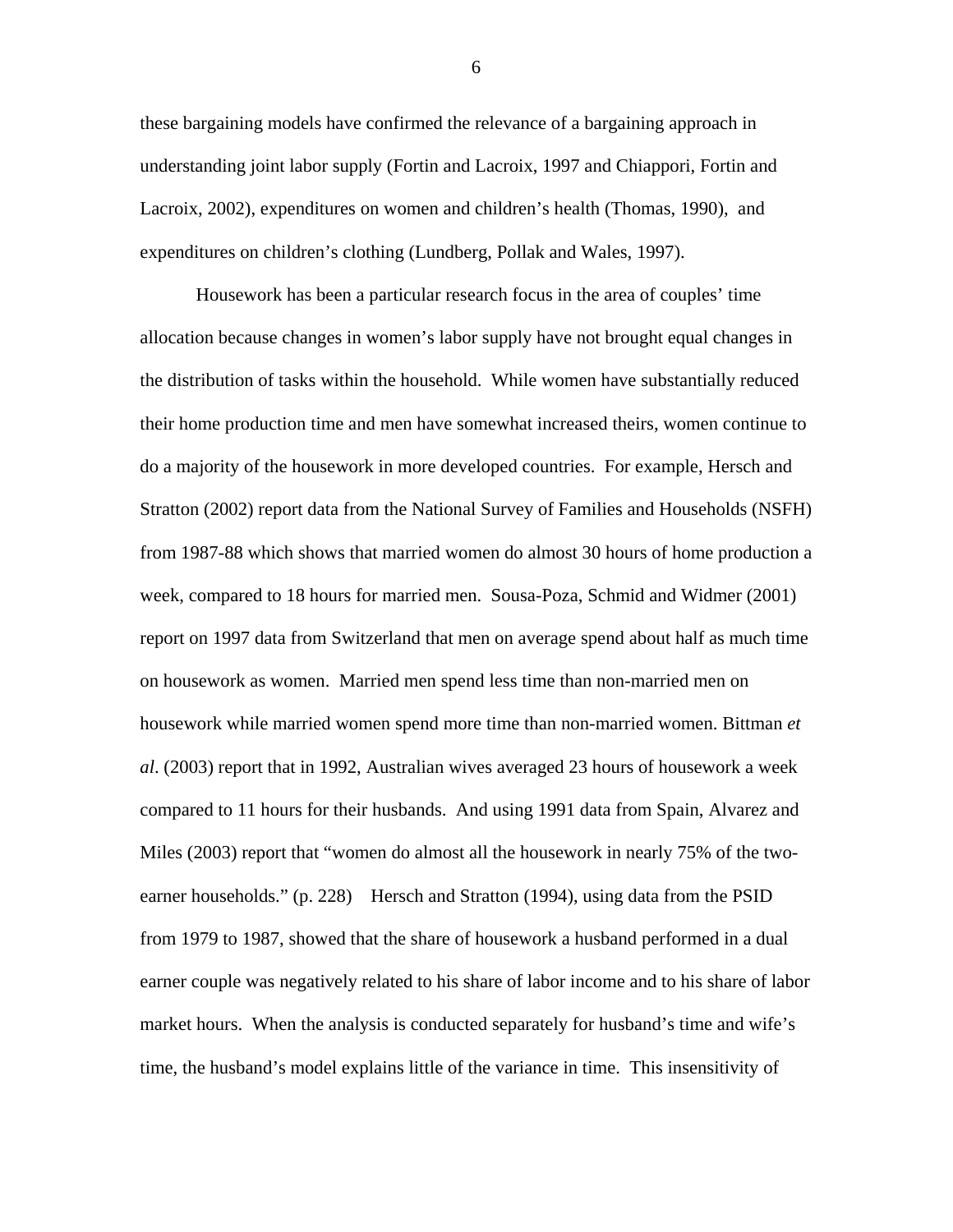husband's housework time to his and his wife's observable characteristics was also found in the Swiss and Spanish data. Alvarez and Miles (2003) offer an Oaxaca decomposition which shows that most of the inequality in housework comes from gender-specific effects rather than differences in observable characteristics. Bittman et al (2003) reviews the sociological housework literature for both Australia and the U.S. Their model of Australian housework time included both a measure of relative annual income and usual weekly hours of employment for both husbands and wives. They find that for wives, the husband's share of income has a negative impact on her weekly housework time but only up to the point where their share becomes equal. When wives earn more than their husbands, wives are found to spend more time in housework. For husbands, only his time in employment and his wife's time in employment matter.

 Finally, we briefly review the literature on the determinants of couples' time use patterns obtained from time diary studies. The bulk of the previous time use research relying on time diaries has examined the joint time use decisions of dual earner households. Kooreman and Kapteyn (1987), using U.S time diary data from 1975-76, found that the husband's own wages and his wife's wages had little effect on seven different types of non-market time. Non-paid time for wives in 1975-76 was found to be more elastic to changes in their own wage and their husband's wage. One might speculate that these results from data thirty years ago may be as different today as the changes noted by Blau and Kahn (2005) in their examination of labor supply elasticities.

 Solberg and Wong (1992) use U.S. data from 1977-78 to estimate time use for husbands and wives in three aggregate categories: leisure, household production, and paid work. Like the studies of housework described above, they found that husband's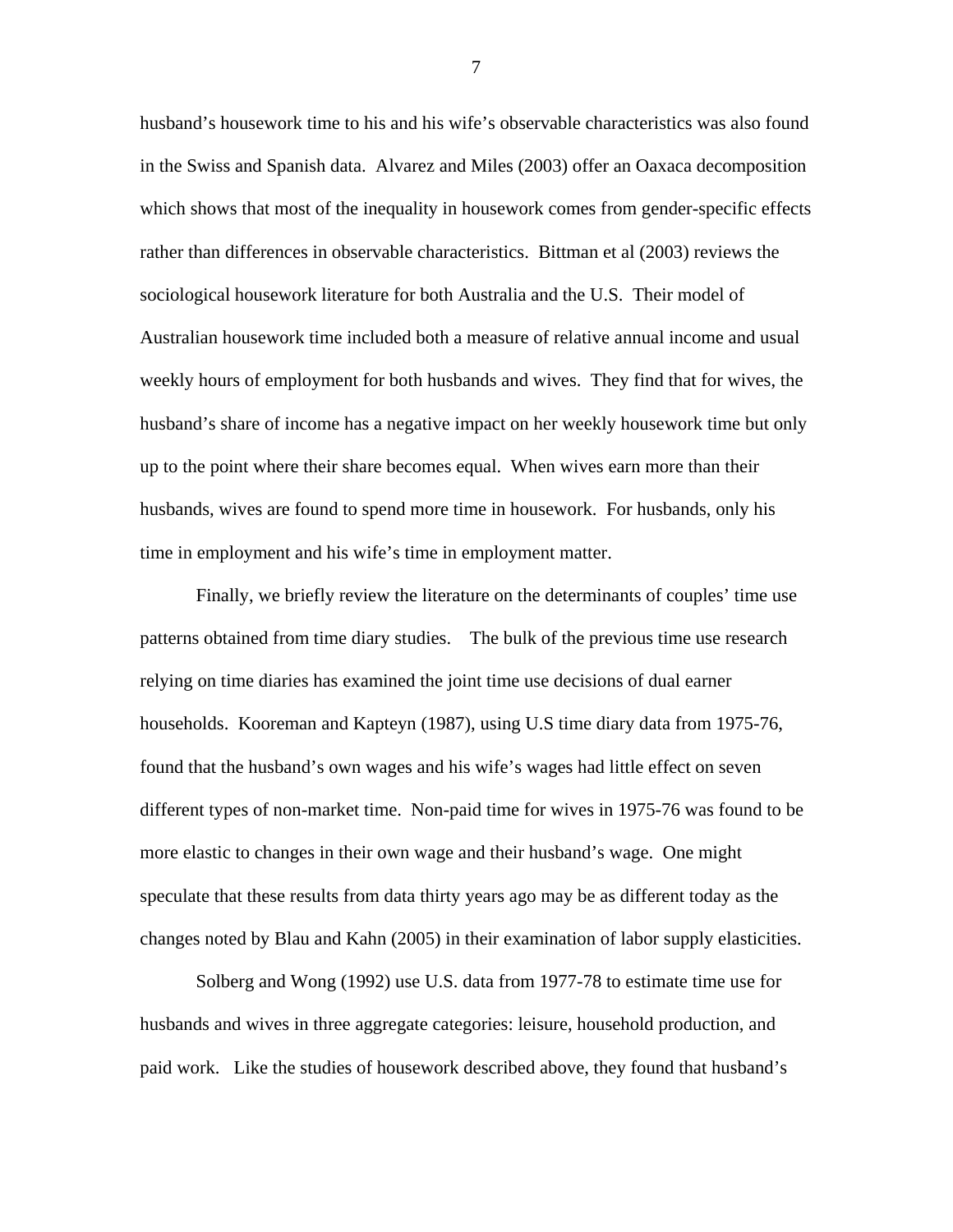household production was unaffected by either his wage or his wife's wage. Only the husband's own travel time to work time seems to affect his housework time. Men's leisure was positively affected by both his own wage and his wife's wage, while her leisure was only affected by her husband's wage and her housework was negatively affected by her own wage.

Looking at currently employed married mothers using more recent data from the Netherlands, Van Den Brink and Groot (1997) found no affect of husband's earnings on the time allocation of his wife in employment, home production or child care. Hallberg and Klevmarken (2003) examine the determinants of parents' time allocated to childcare in Sweden using a structural model that incorporates instruments for both parents' wages and parents' employment time. They find that own wages do not affect child care time. Kalenkoski, Ribar and Stratton (2006) examine the role of wages on parents' time choices. Using time use data from the United Kingdom, they examine parents' time use in three activities: primary caregiving, secondary caregiving, and paid work time. They include as regressors the parent's own wage as well as the spouse's wage. They find that spousal wages are, for the most part, unimportant in parental time choices. Finally, a very recent paper by Freidberg and Webb (2006) explicitly marries the bargaining model approach to time use research. They argue that relative wages are a good proxy for bargaining power within the household in determining the spousal household production split. They find significant effects of the relative wage only on television watching and cleaning the house, but even these statistically significant effects are small. Overall, there is little consistent evidence concerning the roles of own wage, spousal wage, or relative wage on time allocation decisions.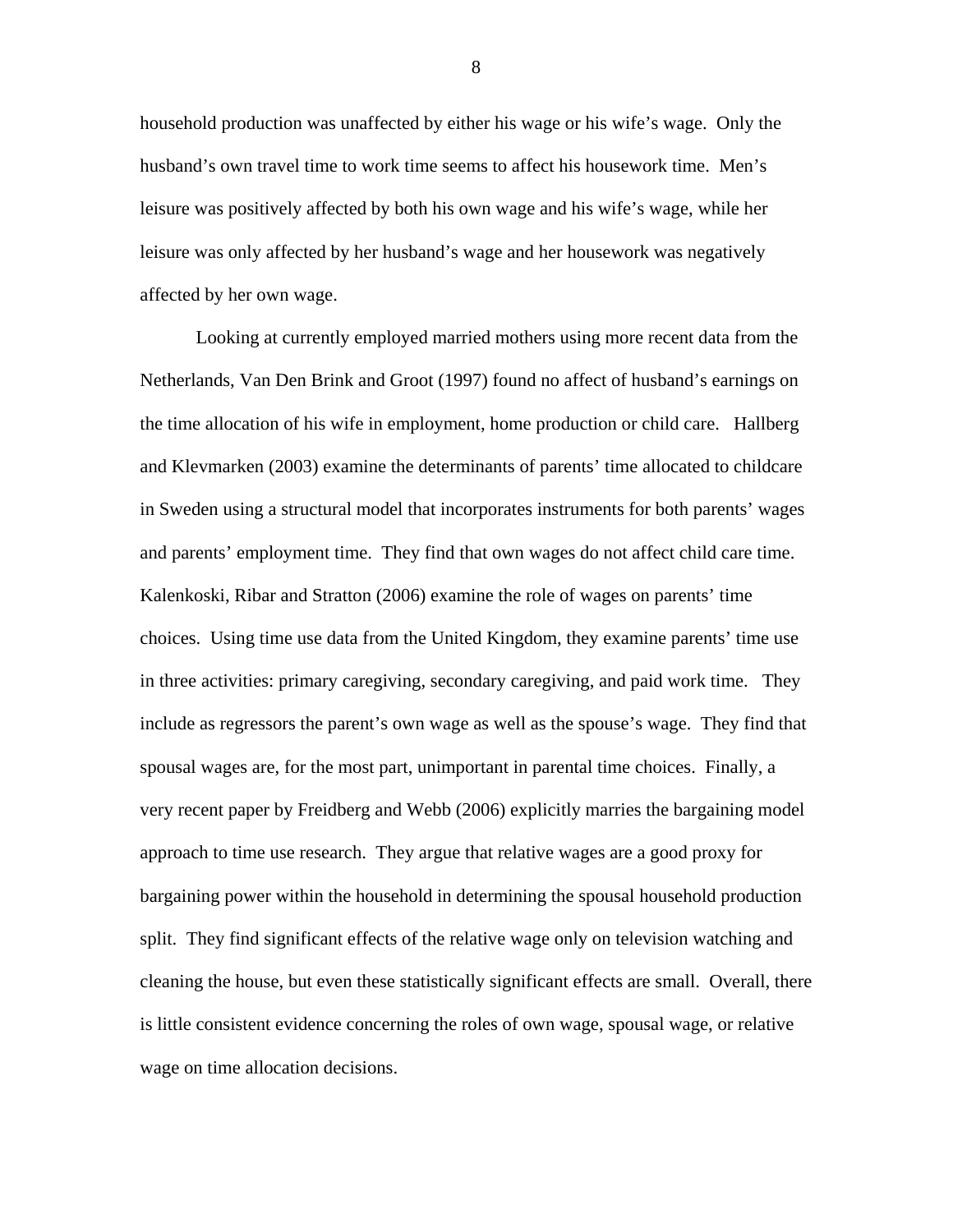Our paper differs from Freidberg and Webb's in that we include weekdays as well as weekends and we control for weekly hours of employment. More importantly, we introduce statistical strategies to overcome the lack of daily time use information for the spouse of the time diary respondent.

#### **Section III: Theoretical Underpinnings and Estimation**

Our underlying utility-maximizing framework relies on an extension of the model developed by Kimmel and Connelly (2007) to include spousal time inputs in non-market production of goods and services, including child services. Kimmel and Connelly (2007) developed an extended Gronau-type model of time use in which mothers allocate their time among five choices: paid work, unpaid household production, caregiving, leisure, and other activities. That model is an individual utility-maximizing behavioral model with no explicit role for the spouse in time use decisions. For this analysis, we modify that theoretical framework so that for married couples, non-market goods and services (including child services) are produced with time inputs from both parents. As a practical matter, the Kimmel/Connelly model of individual utility-maximization is adapted by incorporation of spousal time inputs into the household goods production function and the child services production function, and incorporating one's spouse's earned income capabilities in the budget constraint.

 A complete listing of model equations and notation is found in Appendix A. We describe the full model only briefly here. In this model, the individual spouse maximizes his/her utility over leisure time, adult goods, and child services subject to a series of production functions and constraints. Both household goods and child services are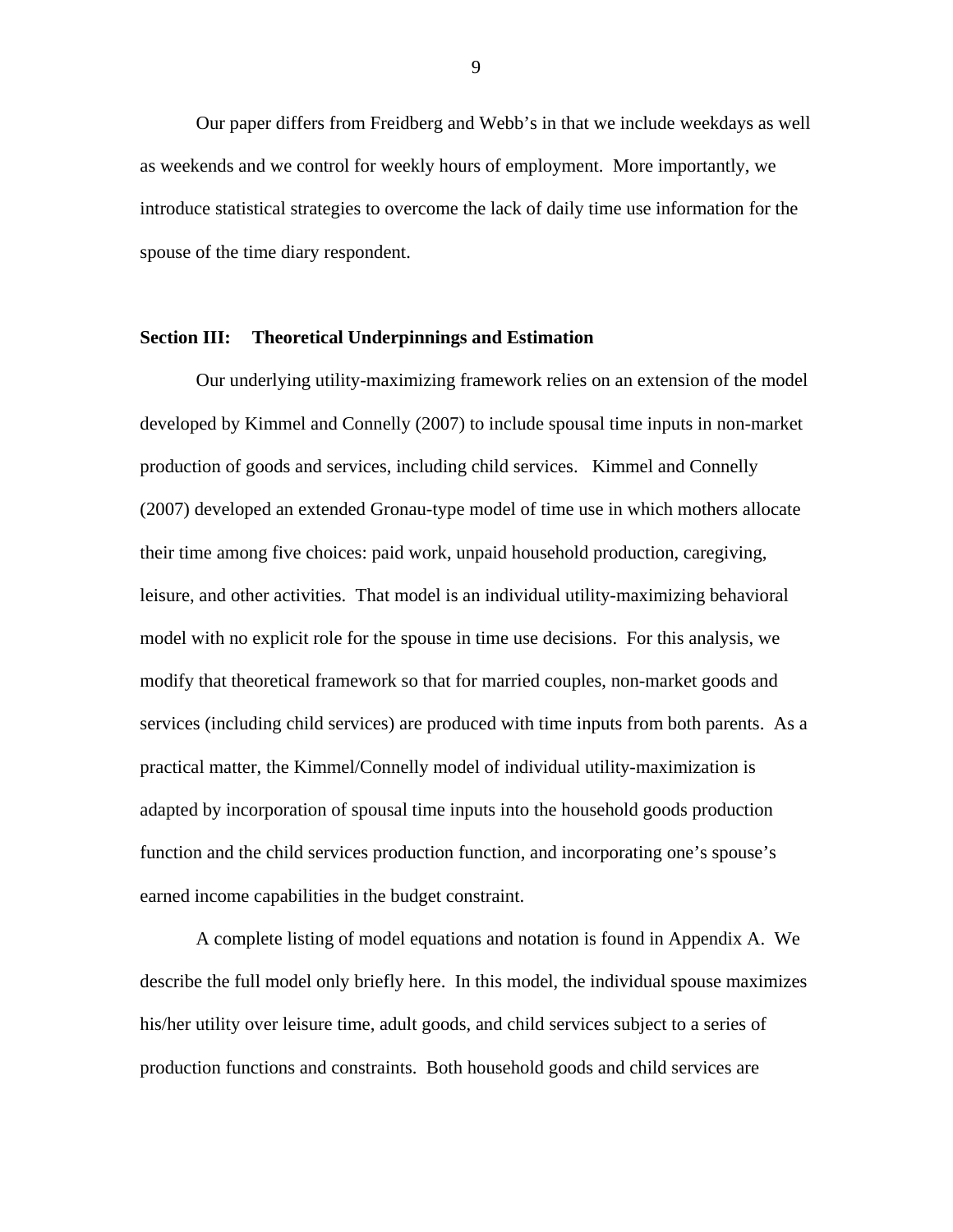produced with a combination of each parent's time and purchased market goods (intermediate market goods in the case of the household production). An individual's time can be allocated to five distinct activities: active leisure, paid market work, unpaid household production, caregiving, and a composite fifth category that includes sleep, human capital investment time, and personal care/grooming.<sup>3</sup>

Maximization of this spousal utility function subject to the five model constraints yields typical consumer demand equations as well as the time demand equations given below:

 $t_{ij} = f(w, Pcc, V|Z, H, D)$  for  $i = m, f$  and j=em, hp, mcc, L, s

In the above equation, w denotes various wage measures to be described below, Pcc is the price of child care, and Z, H, and D are control variables that are also discussed in the next section. Because of our focus in this paper on unpaid time use, we examine only three uses of time: active leisure time, unpaid household production (excluding caregiving), and caregiving.<sup>4</sup> This results in six total system equations, three for the husband and three for the wife. Ideally, this six equation model would be estimated jointly via an SUR Tobit model. However, data constraints, most importantly the lack of time diary information for the spouse lead us to consider alternative specifications as outlined below.

 $\overline{a}$ 

 $3$  For our measure of active leisure, we exclude time spent sleeping or engaging in personal care. See Kimmel and Connelly (2007) and Aguiar and Hurst (2006) for further elaboration on the question of the definition of leisure.

<sup>&</sup>lt;sup>4</sup> Although our focus is non-paid time use, the interaction between employment time and non-paid time is too great to ignore. Connelly and Kimmel (2007) found substantial correlations between employment and each of the three non-paid time uses on both weekdays and weekends. In our empirical work for this paper, predicted usual weekly employment time is included as a determinant of non-paid time..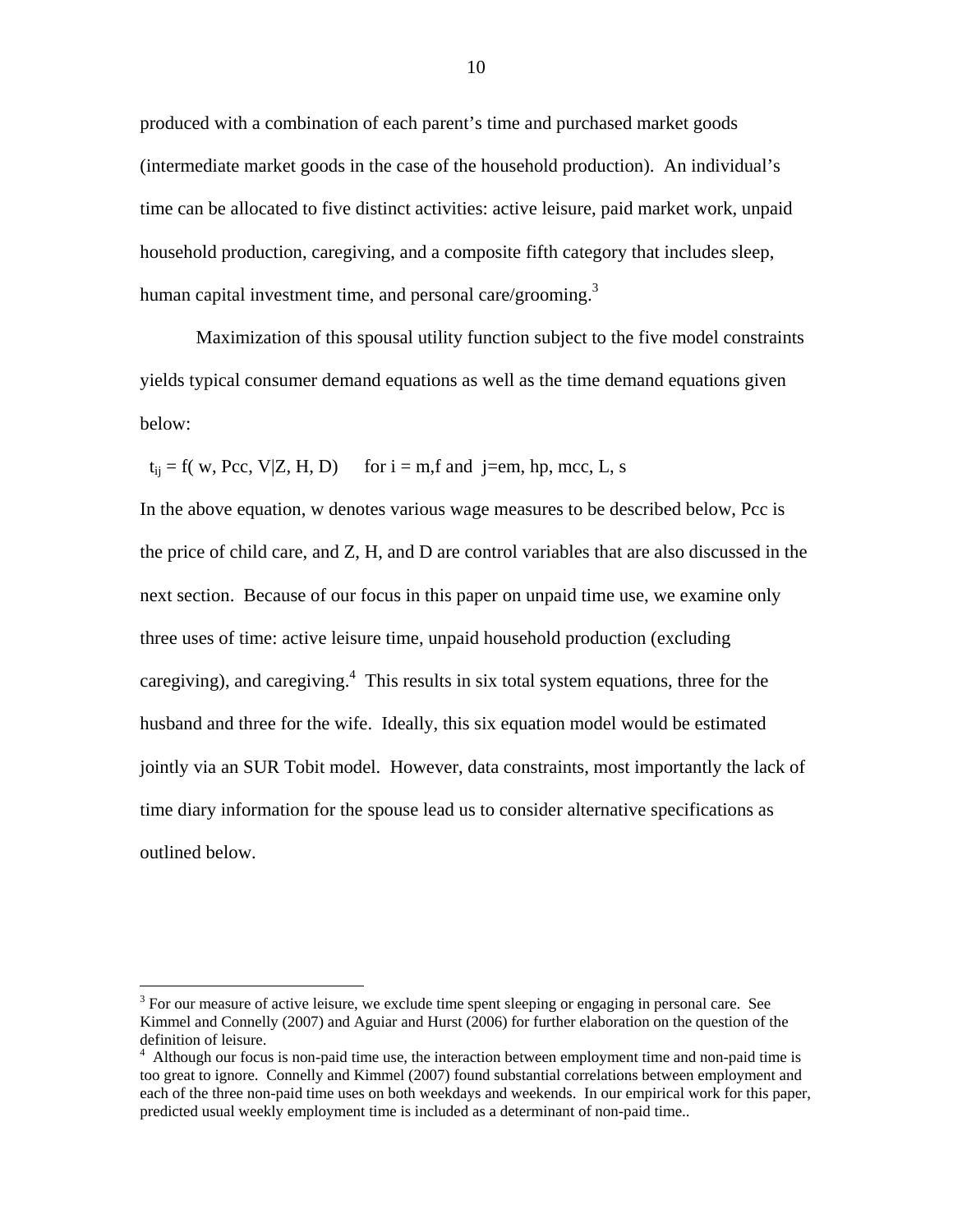#### *III. A. Equation Specification*

 $\overline{a}$ 

Our time use equations include economic, demographic, and time/spatial controls. The economic factors include the parent's own wage plus a measure of the spouse's wage. There are two ways to incorporate the spouse's wage in these analyses. First, the spouse's wage can be included directly, as is done in Kalenkoski *et al* (2006). Or, more consistent with the bargaining literature, we can include the relative wage (we use the wife's wage divided by the husband's wage<sup>5</sup>). We opt to include spousal wage information in the latter format because it succeeds in accomplishing two goals simultaneously: relative wages controls for spousal income in a form that permits interpretation of the effect of changes in relative wage as a change in one's own "power" within the couple.<sup>6</sup> Ceteris paribus, the greater the power that the wife exerts in household decision-making, the more sharing of non-market production time within couples is expected. Thus, we expect higher wife's relative wage to reduce her home production time. The effects on caregiving time and leisure time are ambiguous theoretically.

 In addition to own wages and relative wages, both of which enter the time use equations as predicted values, we include predicted measures of the price of child care for children between the ages of zero and 5 and the price of child care for children between

<sup>&</sup>lt;sup>5</sup> Friedberg and Webb(2006) define relative wages as the wife's wage as a share of the total household wage, wife's wage + husband's wage. It is not clear why this would be preferable to the more straightforward wife's wage/husband's wage measure we use. Hersch and Stratton (1994) and Bittman et al (2003) both use husband's share of total labor income (husband's income/ total couples' income). 6  $6$  Our measure is based on predicted wages which may not be exactly what one wants when thinking about bargaining power, but is preferred when thinking about the relative opportunity cost of time. The difference is important for non-employed wives whose actual wage is zero but have positive predicted wages. In our model, nonemployment is controlled for in the predicted weekly hours of employment.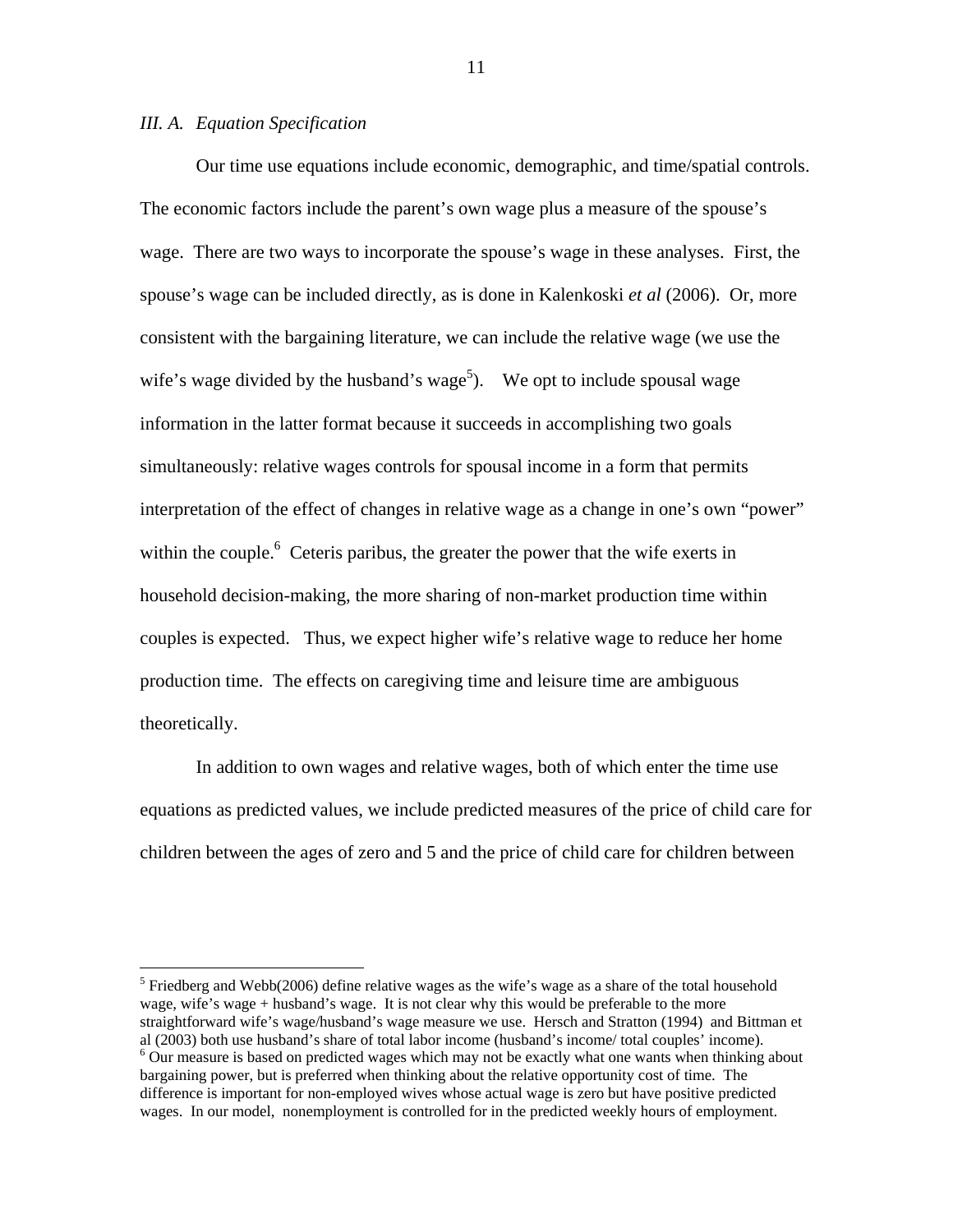the ages of 6 and  $12<sup>7</sup>$  Like own wage, the price of child care theoretically affects the price of time. When child care must be used in order to participate in a non-paid activity, the opportunity cost of that time is the wage plus the price of child care. When the activity is child caregiving, the effective price of time is the wage minus the price of child care. If the activity can be performed simultaneously with caregiving, then the effective price of time is simply the wage.

 Additional economic factors included in our model are both the parent's and spouse's predicted own weekly work hours. Employment time clearly is in competition with non-paid work time. Since many non-paid activities are fungible across the week, weekly employment hours are preferable to diary day employment hours. In addition, weekly employment hours differentiate employed from non-employed individuals which should be an important distinction.<sup>8</sup> Also note that these spousal weekly employment hours are available in the ATUS for the actual spouse from the accompanying CPS data file, while the daily employment hours on the diary day are not available for spouses.

 We include a standard list of demographic controls: age, race dummies (nonwhite, Hispanic), number of children in the ranges of 0-2, 3-5, 6-9, 10-12, and 13-17 plus a dummy variable for the presence of another (nonspouse) adult in the household. We control for race differences because much previous evidence exists as to differences in caregiving patterns by race. (See for example, Kimmel and Powell, 2006). We expect numbers of children in these various age categories to affect mothers and fathers' time use very differently due to scheduling flexibilities affected by schooling (including

<sup>&</sup>lt;sup>7</sup> See Kimmel and Connelly (2007) for a discussion of the generation of these child care price measures which rely on data from the Survey of Income and Program Participation.

<sup>&</sup>lt;sup>8</sup> Frazis and Stewart (2005) showed that non-employed men's daily activities look similar to employed men's activities on a non-work day, while for women, non-employed women's daily activities are substantially different from the activities of employed women on non-work days.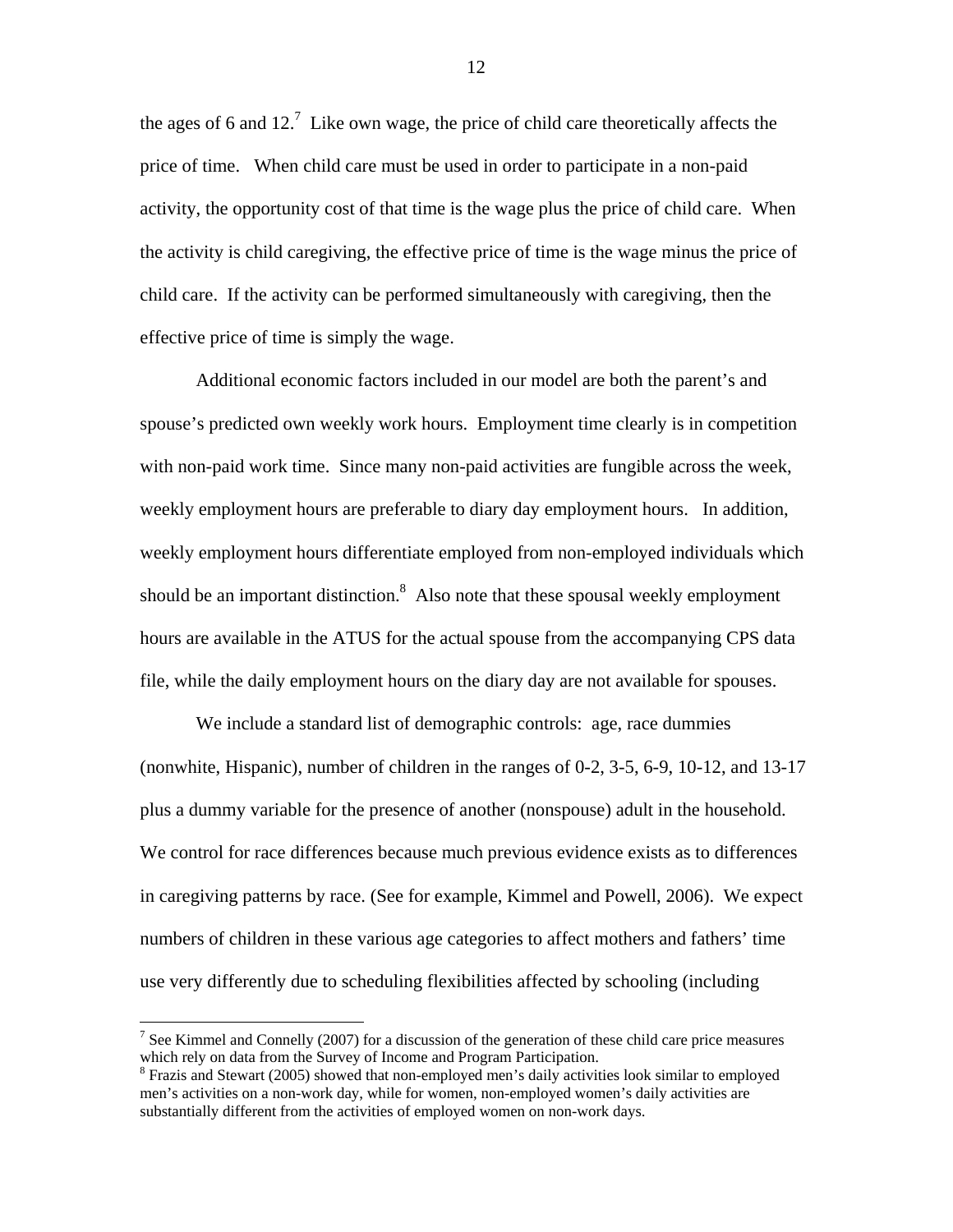preschool) and the possibility of self care for older children.<sup>9</sup> Time and spatial controls include dummies for observations originating from the 2003 ATUS, summer diaries, and dummies for residence in urban areas or the south.

#### **Section IV: Parents' Observed Time Use Patterns**

We use data drawn from the 2003 and 2004 surveys of the American Time Use Survey. This new annual, national survey contains a 24-hour detailed time diary for one adult per household. Diaries were collected during each day of the week, including weekends. Family time use is structurally different on the weekend for several reasons, including the unavailability of free "child care" (i.e., public school) and many paid nonparental regular child care arrangements, and the reduced incidence of paid employment. Thus, we stratify our data into separate subsamples comprised of weekday diaries and weekend diaries, the latter including holidays. Our estimating samples are currently married (with spouse present) individuals who have children under the age of 13 living in the household. Merging the 2003 and 2004 surveys yields samples of 1363 fathers with weekday diaries, 1504 fathers with weekend diaries, 1497 mothers with weekday diaries and 1672 mothers with weekend diaries.<sup>10</sup>

For the purposes of estimation, we aggregate many detailed non-paid time activities into three broad categories: household work time, child caregiving time (for one's own children), and active leisure time.<sup>11</sup> As is shown in Table 1, the division of

 $\overline{a}$ 

<sup>9</sup> We exclude education because it is too collinear with generated wages for men.Kalenkoski et al 2006 also omit education from their time use equation specification.

<sup>&</sup>lt;sup>10</sup> Sample sizes differ somewhat depending on which model we are estimating. These sample sizes are for the instrumented sample (explained below).

 $11$  Following Connelly and Kimmel (2007), we define active leisure as all leisure excluding sleep, grooming, and human capital investment time. See Kimmel and Connelly for details concerning the assignment of ATUS activity codes into our general composite categories.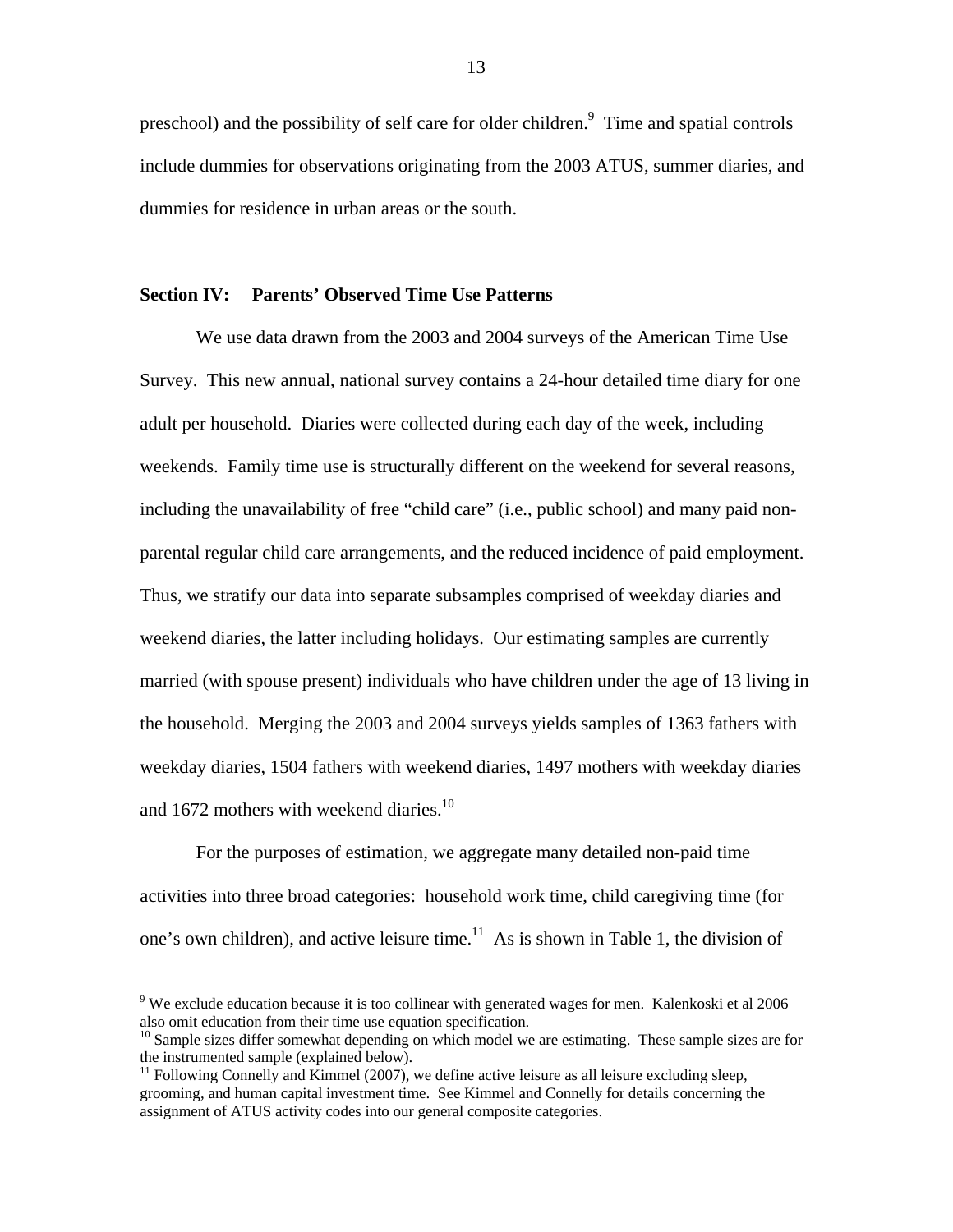unpaid work time (considering both household production and caregiving) differs dramatically by sex. On average, men engage in 63 minutes of caregiving and 89 minutes of household production on the typical weekday, for a total of 152 minutes of total unpaid work minutes per day. The corresponding figures for women are 159 minutes of caregiving plus 217 minutes of household production, for a total of 376 minutes per day. Including paid work minutes per day in this discussion (477 for men versus 231 for women) yields totals of 629 for men and 607 for women. This represents approximately 10 hours of work per day, and is consistent with the finding of other researchers (see, for example, Bianchi) that has been described in recent weeks in the popular media (see, for example, the NY Times and www.slate.com. ) that total work time for men and women has equalized over the past twenty years. On this one dimension, there has been unequivocal movement towards equality. Tossing active leisure into the mix furthers this observation, as both men and women consume approximately 270 hours of active leisure on the typical weekday.

How different is the average weekend day? For men, their paid work minutes fall to 110 minutes per day while their minutes of household production increase to 200. Their caregiving minutes increase slightly to 76 minutes per weekend day, and their active leisure rises to 468 minutes per day. For women, there is also a decline observed in paid work minutes, dropping to an average of 48 minutes. Caregiving time, perhaps somewhat surprisingly, falls to 109 minutes while household production time increases to 266 minutes, and active leisure increases to 405 minutes. The fall in caregiving has been found by other researchers as well and seems to be related to which activities are included in caregiving as well as the presence of other potential caregivers on the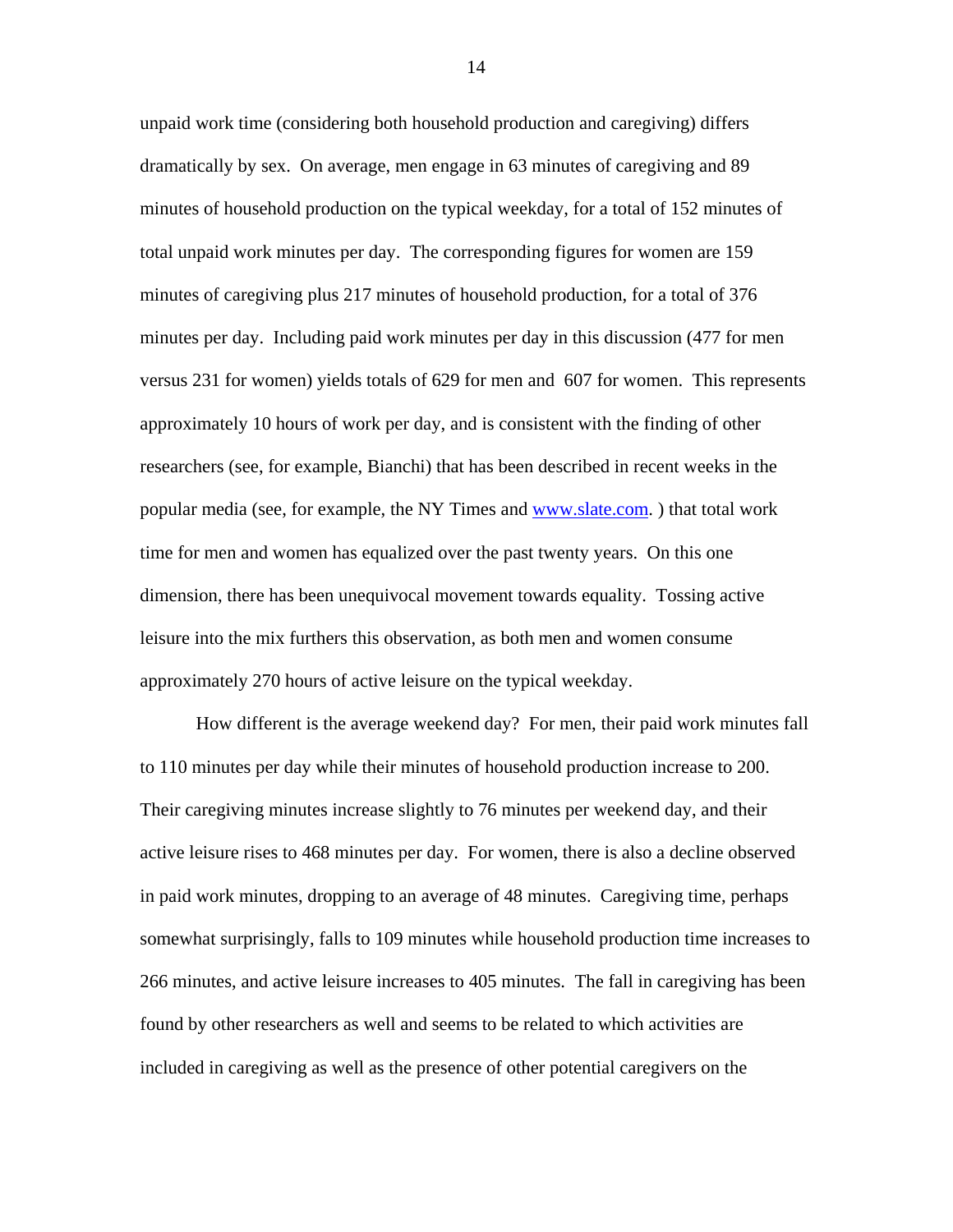weekends (such as fathers, grandparents, and older siblings). Kimmel and Connelly (2006) examine the timing of activities throughout the day and find that weekday caregiving is highest in early evenings and seems to be related to homework time and pre-bedtime activities, both more likely on weekdays than weekends. Comparing across sex, note that total non leisure minutes on the weekend for men are 386 while they are 424 for women. This suggests the presence of some weekend gender work inequality, mainly attributable to an extra hour of home production times for mothers.

 Means for other demographic and economic factors are presented in Table 2. Due to its larger original sample, approximately 58 percent of our full sample is drawn from the 2003 ATUS survey. Sample characteristics are comparable across weekend and weekday samples, so we describe the weekday samples for both men and women. On average, the men are 38 years old while the women are 36 years old.<sup>12</sup> About 10 percent of the sample is nonwhite and 15 percent is Hispanic. By sample construction, each household has at least one child under age 13, and the average household has 2 children under age 18. As one would expect, men's hourly wages are higher than women's. What is not clear is why the relative wage predicted from the mother's sample is lower than that predicted by the father's sample, given that the spousal wage measure used here is that reported on the CPS file accompanying the ATUS file. The weekly hours of employment for both men and women predicted from the two samples are similar, with men predicted to be employed about 45 hours a week and women about 15 hours per week.

 $12$  This age discrepancy reflects the fact that, by design, the sample is comprised of married persons with children under age 13. Men tend to have children at an older age than women.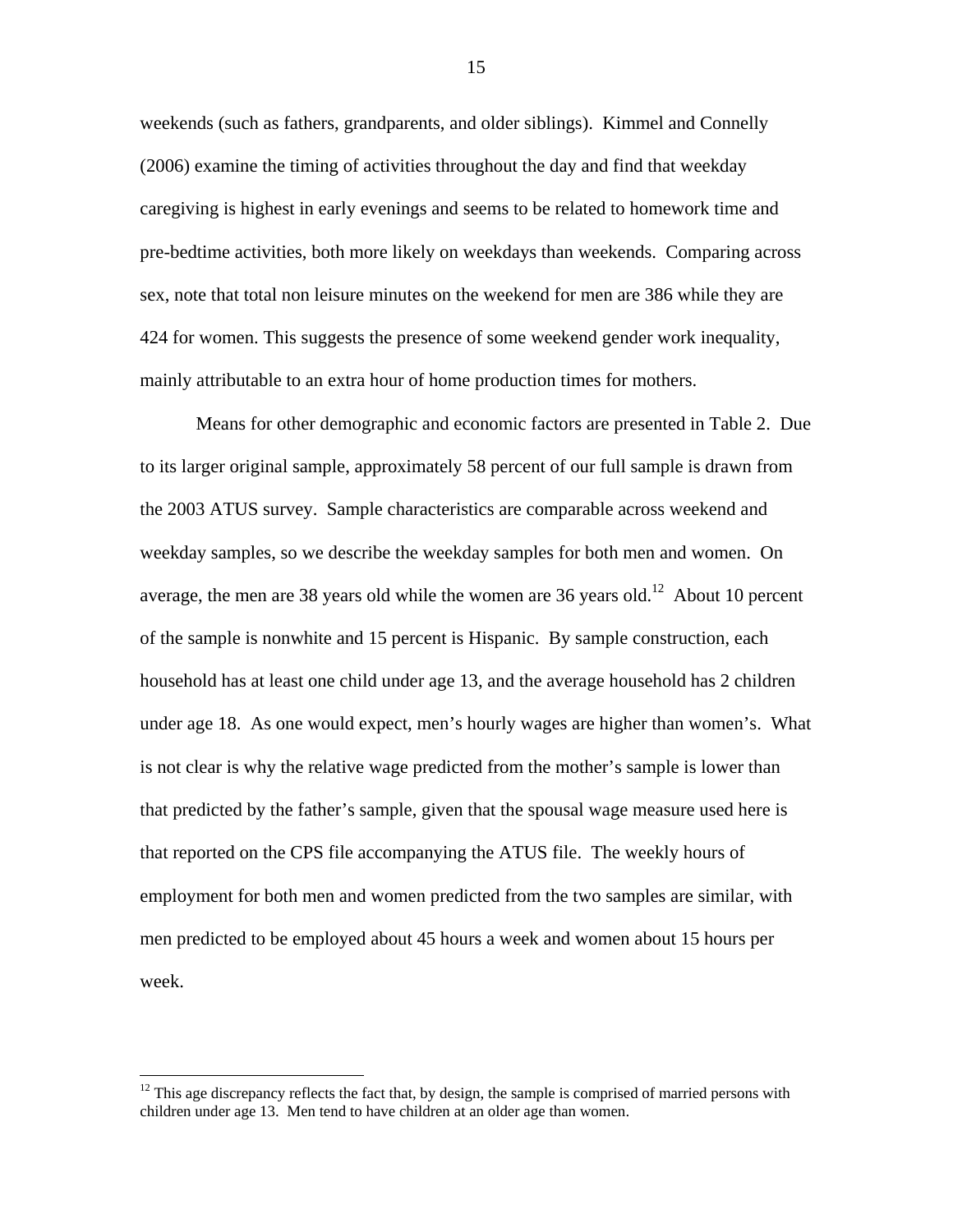#### **Section V: Econometric Methodology**

 $\overline{a}$ 

 As described earlier, our goal is to estimate three time use equations for mothers and for fathers. To account for the possibility of zero time engaged in some time uses, we estimate the observed time choices using a Tobit model. To account for the competition between time uses on any given day, we estimate a three equation Seemingly Unrelated Regression (SUR) Tobit model for mothers and then for fathers.<sup>13</sup> The three equation SUR strategy permits correlation of error terms across an individual's time usages. See Kimmel and Connelly (2007) for a more detailed description of this econometric methodology. $14$ 

For studying the effect of spousal variables on non-paid time use, the ATUS survey design reflects a near fatal flaw.<sup>15</sup> While the sampling unit is the household, time diary information is collected for only one person per household. Thus, although we do know a great deal of demographics about one's spouse, we lack the detailed time use information for the same day, crucial information for the study of couples' joint time use. We attack this problem in three ways. Our first approach is to restrict our empirical specifications to incorporate the actual spousal information available in the accompanying CPS data files. For each individual with a time diary, the accompanying CPS file contains the spouse's reported usual weekly hours worked for pay and weekly earnings. From this information, a measure of the spouse's hourly wage can be constructed. Using this information, we can estimate individual time use equations for

 $13$  We have not attempted to estimate the husband and wife time use equations together since we do not expect the correlation across husband's and wife's time use to be maintained through either of our methods to predict spousal time.

<sup>&</sup>lt;sup>14</sup> Kalenkoski et al (2006) also use a SUR Tobit. Like them, we use the amL statistical software package for our estimation.

<sup>&</sup>lt;sup>15</sup> On the other hand, the ATUS provides spouses wage and employment hours, variables not available in the previous U.S. time diaries.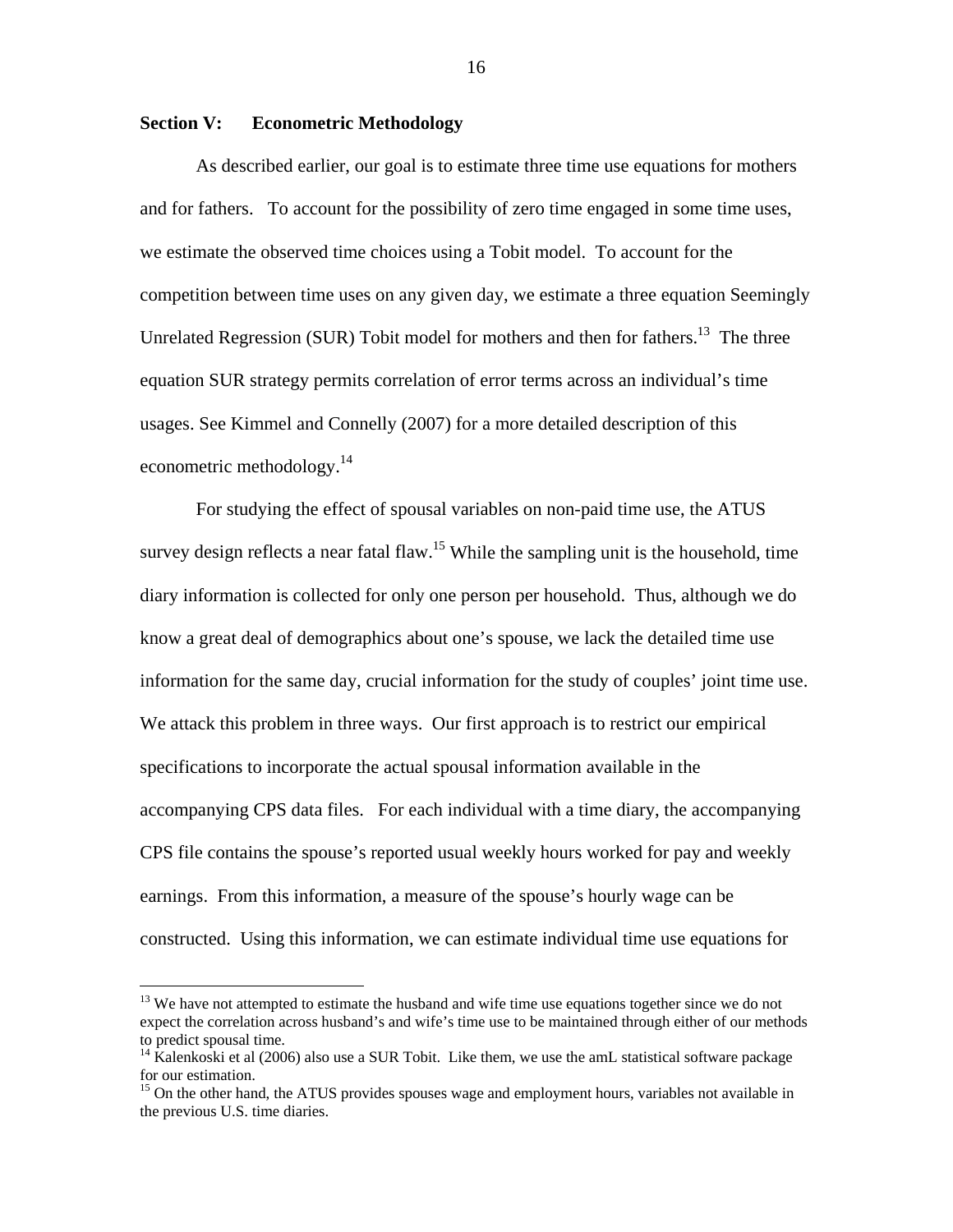leisure, unpaid household production, and caregiving in which controls are included for the spouse's work hours, the relative wage (defined as the woman's wage divided by the man's wage throughout), and the spouse's usual weekly employment hours. This permits us to estimate the effect of these measures on time choices. Both the spouse's weekly employment hours and the spouse's wage are instrumented through standard first stage procedures to reduce the problem of endogeneity of actual employment hours and wages with non-paid time use.

 This first methodology has the advantage of relying on the actual spouse's information available in the ATUS. However, its drawback is that we cannot examine the full implied household decision-making process; namely, that one's time devoted to the production of household services is made jointly with the spousal contribution to the production of the same household services. This view posits that a household has some total of household services to produce, and the husband/wife team divide the total required time input between themselves, or, more generally, that a husband and wife's time in an activity is affected by the other's time spent in that activity. Thus, it could be that the husband and wife divide up a fix set of tasks or that more time spent cleaning by the wife means that the husband also is expected to clean more. In either case, we would like to examine the wife's time devoted to household production, for example, while controlling for the husband's engagement in the same activity.

 Were time diaries for both the husband and wife in each married couple household available, then we could approach estimation of this household model in either of two ways. First, we could examine the wife's caregiving time determined, in part, by the husband's caregiving time; i.e., the husband's caregiving time would be included as a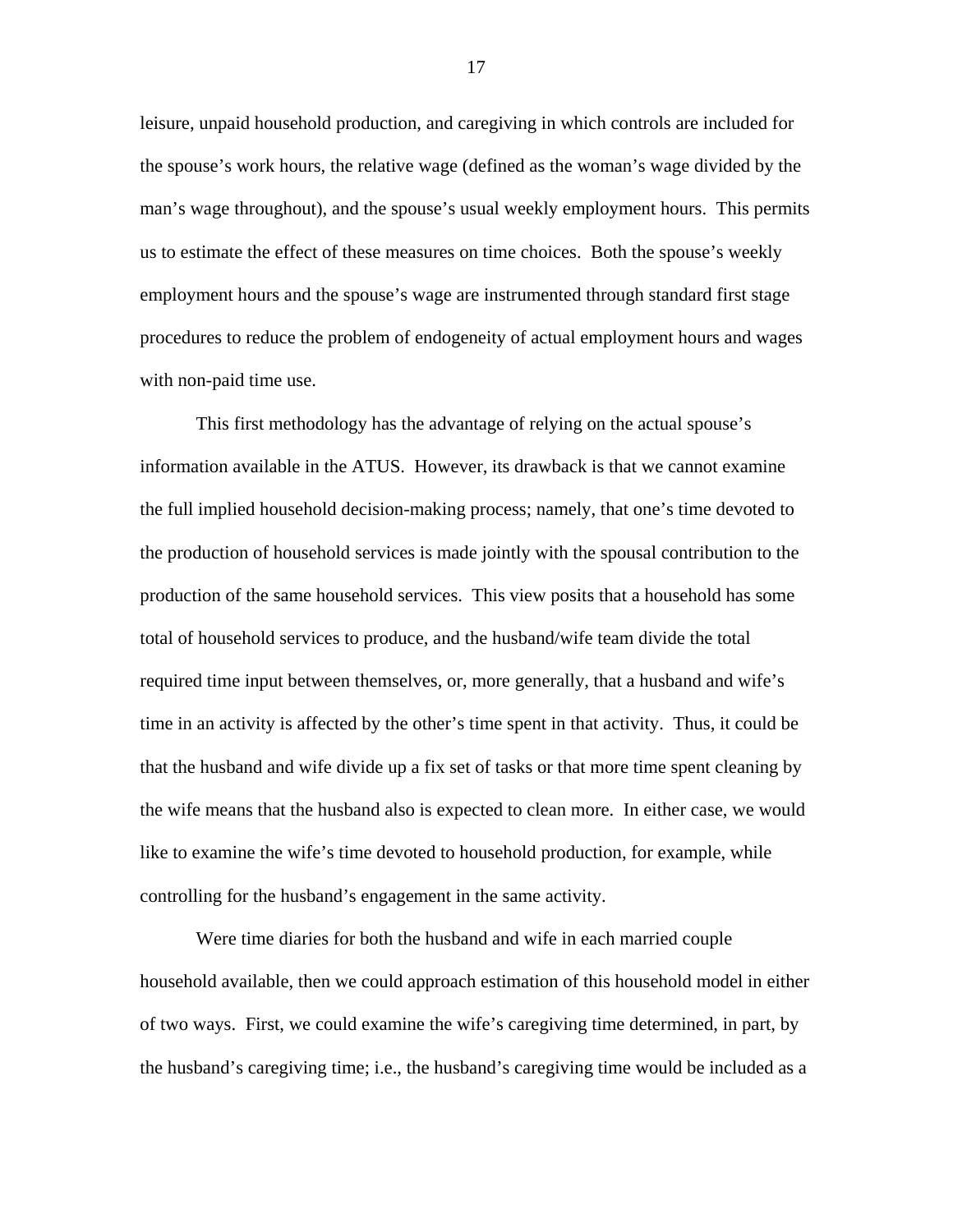regressor in the wife's caregiving equation.. Of course, the husband's caregiving time would be endogenous, thus necessitating instrumentation. Alternatively, we could examine the share of total household caregiving time, for example, contributed by the wife. (See, for example, Presser 2003; pg. 115.) Focusing on shares of time abstracts from the issue of level, focusing instead on the relative contribution of the two spouses to their joint home production or leisure time use. Using the share of time as the dependent variable does not reduce the data needs of the exercise since one's spouse's time use in the activity is needed to construct the share.<sup>16</sup>

For either of these two approaches to estimating the effect of spouse's time on the other spouse's time use, the piece of information missing from the ATUS is the spouse's actual minutes in caregiving, household production, and leisure. We use two strategies to address this data deficit: out-of-sample prediction and matching. These solutions rely on the fact that while spousal time diary information is unavailable, the ATUS data *do* contain much detail about the spouse, such as age, education, number of children, usual hours worked, etc. We use the available information on the actual spouse plus the fact that we have time diaries for both husbands and wives (not from the same household) to construct the missing daily spousal time in active leisure, child caregiving and home production. Each of the two strategies offers pros and cons in terms of providing us with usable imputed spousal time variables. These strengths and weaknesses are discussed below.

 The "out-of-sample prediction" methodology is familiar to many readers. It is a variant of the strategy that is usually used to construct wages for nonworkers. In this

 $\overline{a}$ 

<sup>&</sup>lt;sup>16</sup> We define the share of each non-paid time use as the wife's minutes in each of three activities divided by the total of the wife's plus the husband's total minutes in each activity.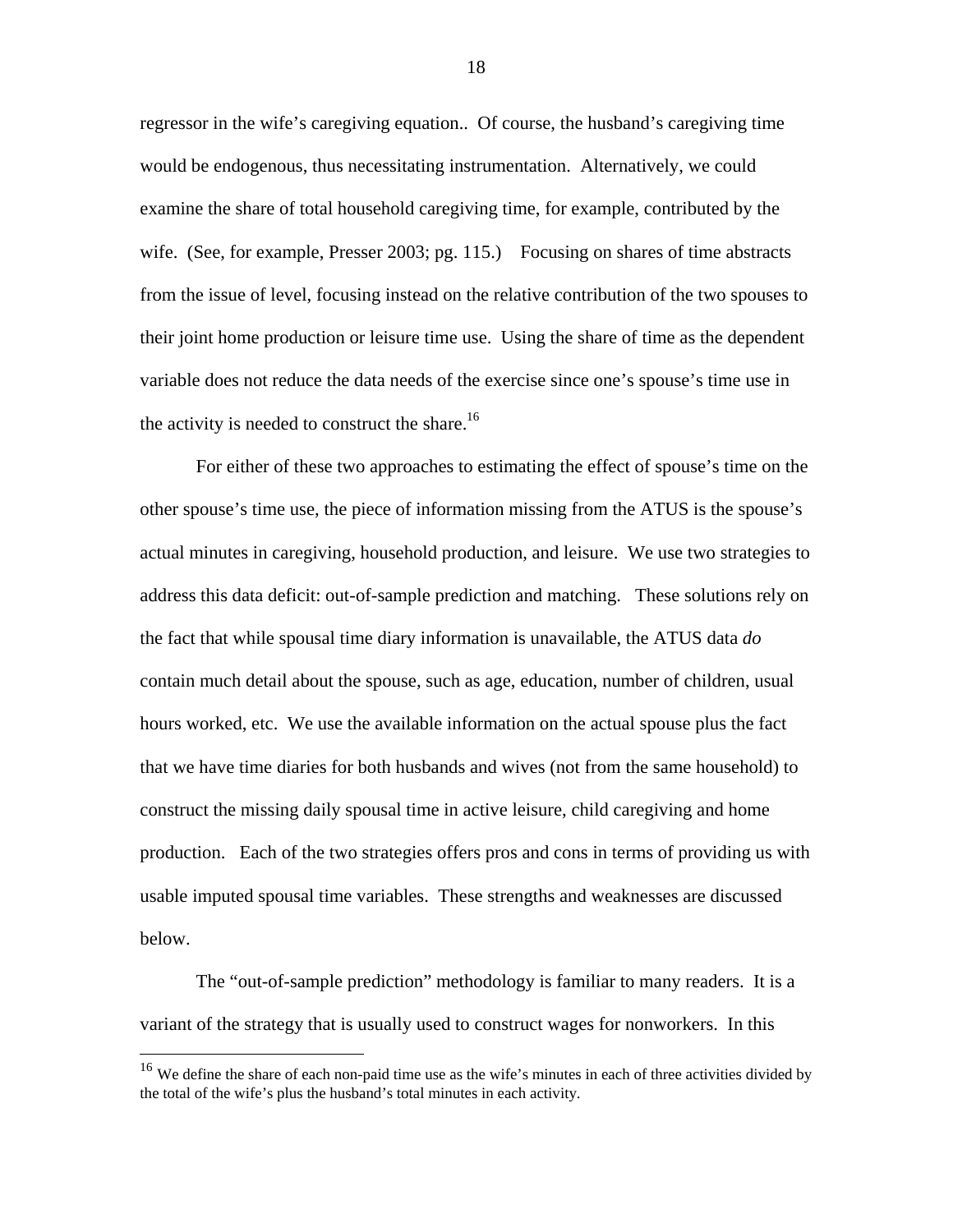case, we use a sample of husbands' time diaries and estimate reduced form tobit equations for each of the three non-paid time uses using characteristics of the father and his wife as regressors. We then calculate predicted husband's time use for each mother in our mothers sample by using the estimated coefficients from the reduced form tobits and the characteristics of the mother and her actual spouse. Similarly, we use a sample of mothers' time diaries and estimate reduced form tobit equations for each of the three nonpaid time uses using the mothers' characteristics and husband characteristics. We then predict the wife's time use for the father's time diary sample. This results in *generated time use measures* for true spouses. The advantage of this strategy is that it uses the full sample of observations in order to estimate the coefficients of the determinants of time spent on the three non-paid activities and the actual spouse's characteristics exactly. The disadvantage is that the covariance among the three time uses of the spouse are lost since each is a predicted value based on estimated coefficients.

 The matching approach we use relies on a strategy that has gained prominence in the program evaluation literature. Dehejia and Wahba (2002) describe the propensity matching technique in great detail. The idea is to "marry" a wife/ mother with a time diary to a husband/father with a time diary based on the similarity of their characteristics including the characteristics of their actual spouses. Thus, we "marry" a 30 year old woman with a time diary who has a 34 year old husband and a one year old child to a 34 year old man with a time diary who has a 30 year old wife and a one year old child. With this match, we assign all three non-paid time uses from the husband's file to his new "spouse's" file. These actual time uses of her "matched spouse" become the predicted time uses of her actual spouse. This method has the advantage of maintaining the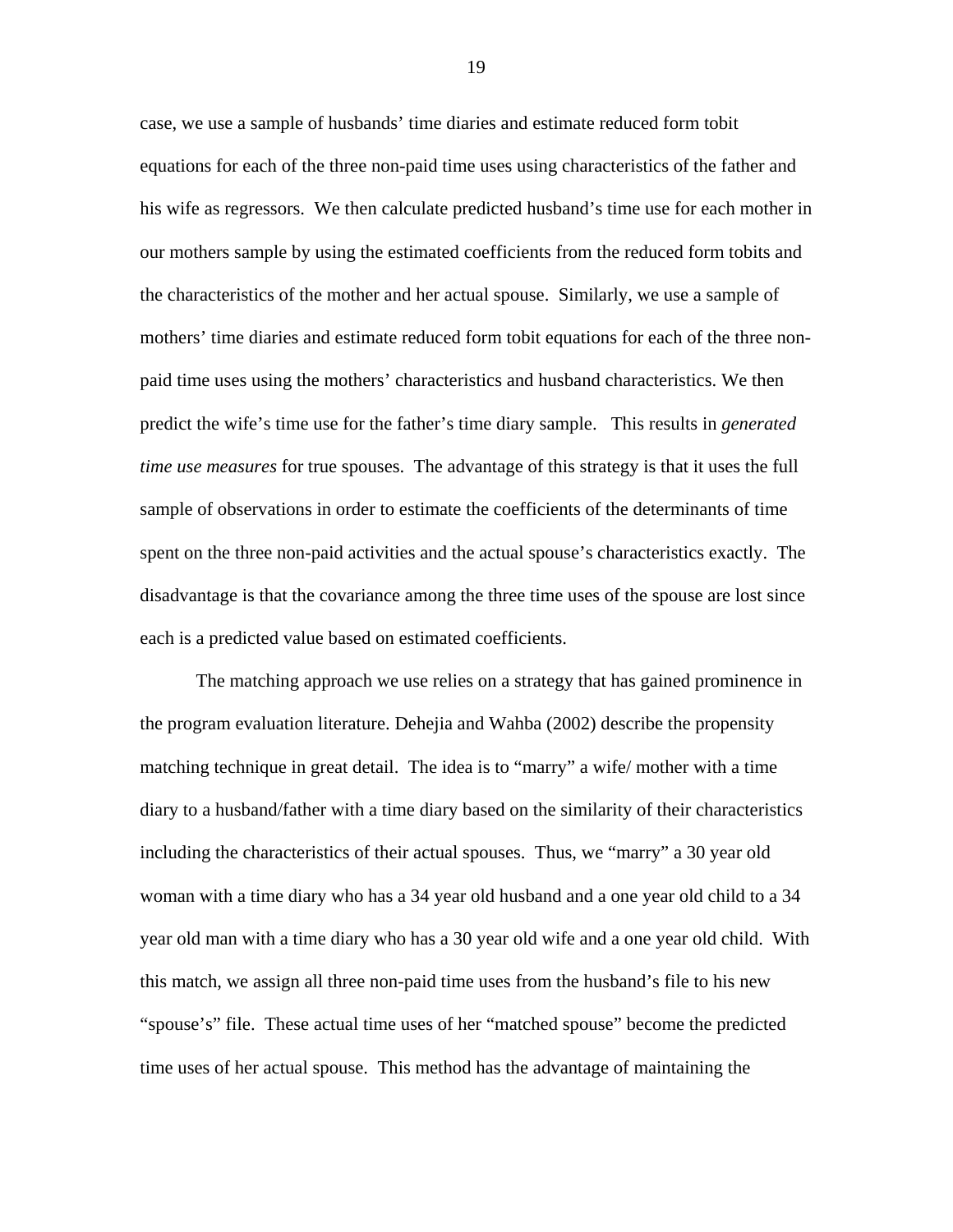variance in time uses and the covariance among the three spousal time use, but the disadvantage of being based on a single person's data. Appendix B explains the matching procedure in detail.

 Producing spousal time use information either via out-of-sample prediction or by relying on synthetic spouses (i.e., matching on observed characteristics) both have the drawback of losing the covariance one would expect to be present in actual spouse time measures as household level unobservables are expected to affect both spouses' time use on a given diary day.For example, if Mondays are soccer days for mother A's daughter and her husband does the soccer driving, she would have extra home production on Mondays and her husband would have extra caregiving. But if, at her matched "husband's" house, Monday is his bowling night, it looks like no one in the home of mother A is doing any caregiving, her "spouse" has lots of leisure and she is doing a lot of home production. The only solution to the missing covariance problem is to have actual data on couples as in the British or Australian time use studies. A task for future research is to evaluate the importance of the unobserved covariances in couples' time use compared to the effects of the observables.

 Another disadvantage of the ATUS that contributes to difficulties in "creating" spousal time use information is that the ATUS time diary covers just a single 24 hour period. To the extent that researchers are interested in "typical" household time use, a single 24 hour snapshot may fail to portray sufficient nuances. This single day drawback likely is more of a problem for tasks that can be moved from day to day or from weekday to weekend day with ease. A good example is laundry. In some families, the husband is in charge of all the laundry, but may do it all on Sundays. Thus, he may appear to have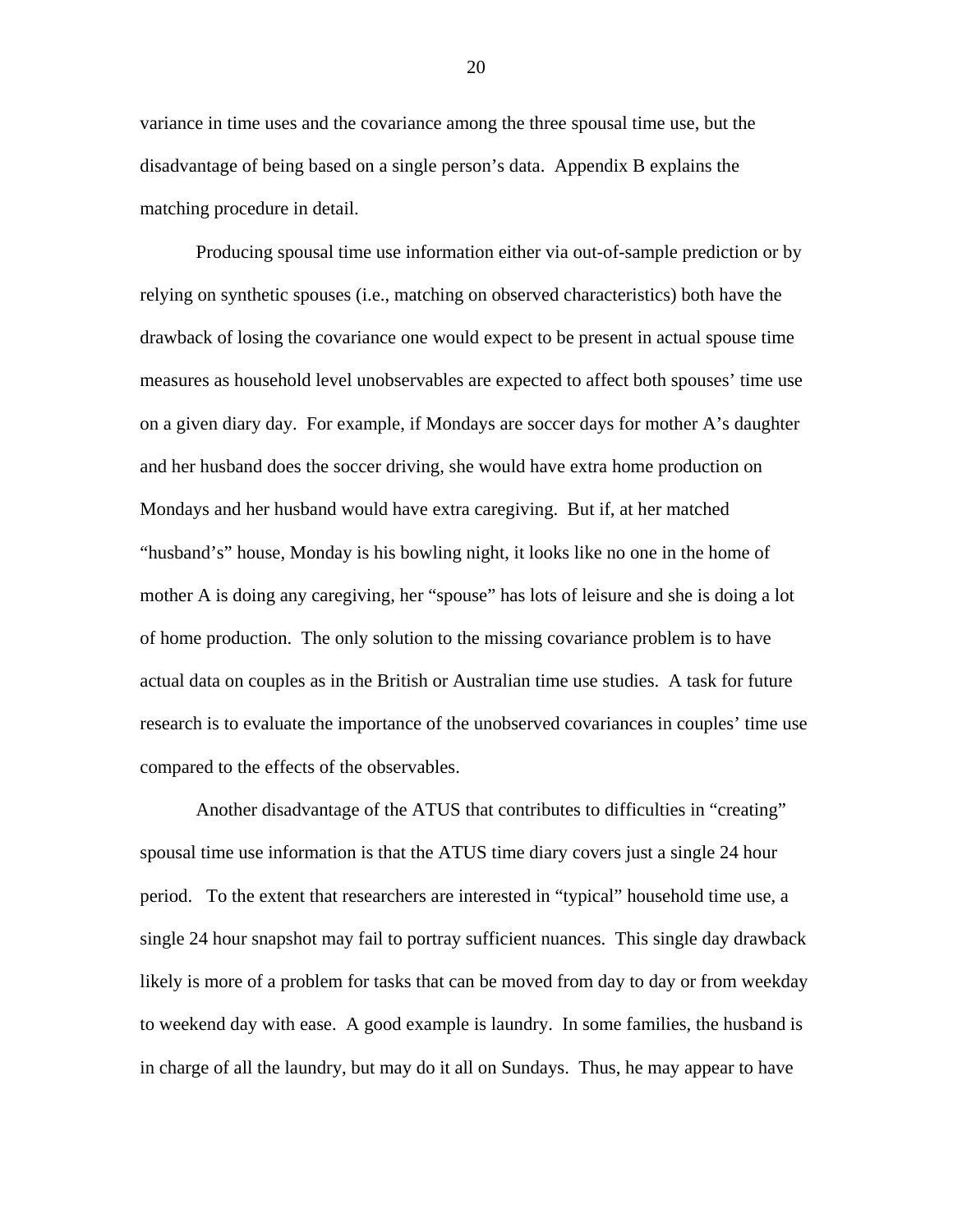little to no contribution to unpaid household production for six days of the week, but if our time diaries happen to catch him on his laundry Sunday, then he appears active in household production. This fungibility is less extensive in child caregiving activities, thus, the caregiving estimates probably suffer less from the single diary day problem.

#### *V. A. Estimation Summary*

 In sum, we have approached the question of the role of spouses in parents' time use with three distinct methodologies. We described these different methodologies above, but for the sake of clarity, we list them below in summary fashion. Note that we estimate time use equations for mothers and fathers for three uses of time: active leisure, unpaid household production, and caregiving. Additionally, we estimate equations separately for weekdays versus weekends. The three estimation approaches (including the two alternatives for the second and third methodologies) are listed below.

- 1. Parent's level of time use with observed (thus limited) spousal information
	- a. Table 4a: moms and dads, weekday (6 columns)
	- b. Table 4b: moms and dads, weekend (6 columns)
- 2. Parent's level of time use with spouse's time use included as a regressor in each of three time use equations.
	- a. Measure of spouse's time use is generated via out-of-sample prediction.
		- i. Table 5a: moms and dads, weekday (6 columns)
		- ii. Table 5b: moms and dads, weekend (6 columns)
	- b. Measure of spouse's time is generated using the "matched" spouse approach.
		- i. Table 6a: moms and dads, weekday (6 columns)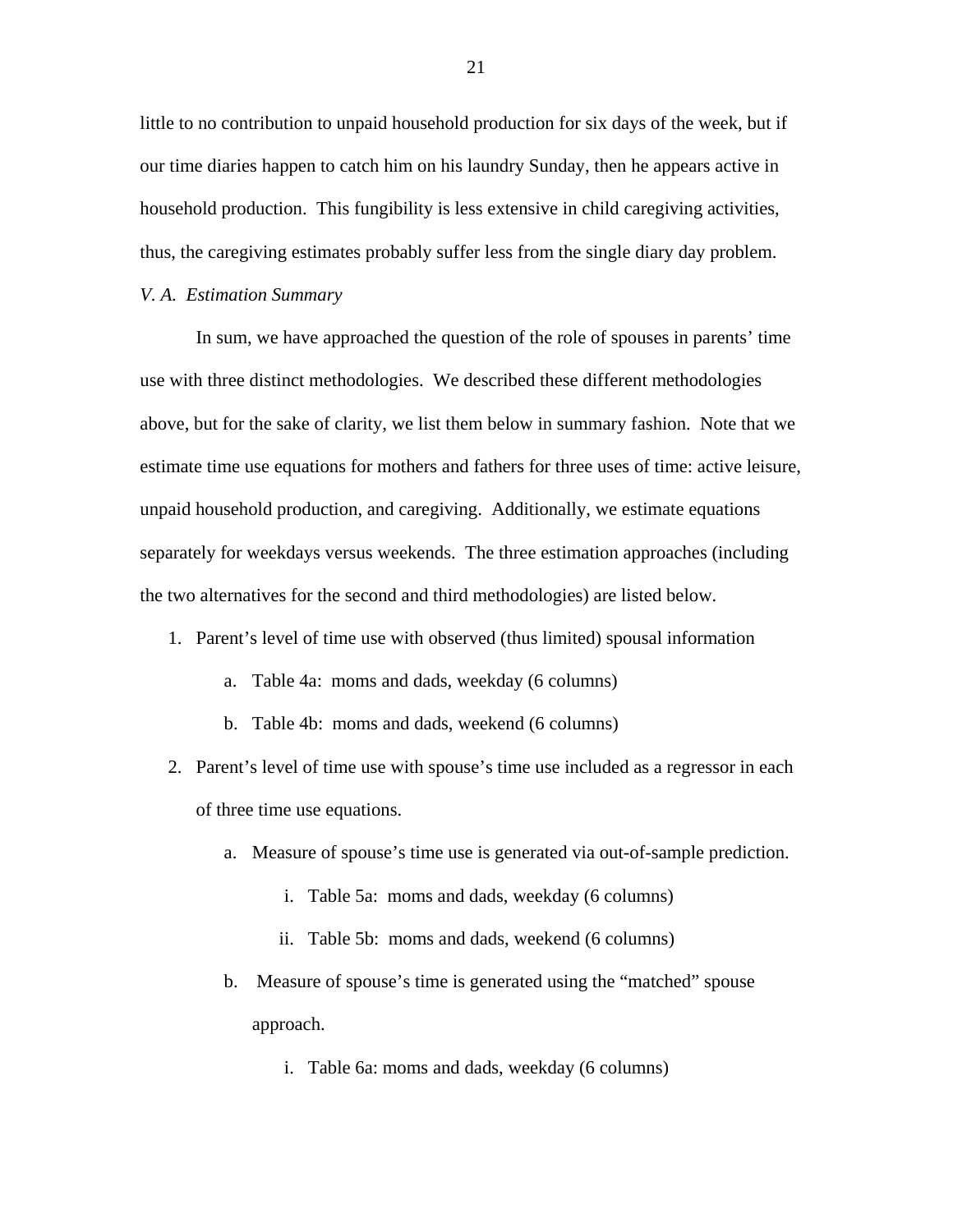- ii. Table 6b: moms and dads, weekend (6 columns)
- 3. The wife's share of the parents time use
	- a. The wife's portion of the couple's total time in each activity is constructed via out-of-sample prediction.
		- i. Table 8a: moms and dads, weekday (6 columns)
		- ii. Table 8b: moms and dads, weekend (6 columns)
	- b. The wife's portion of the couple's total time in each activity is constructed using the "matched" spouse approach.
		- i. Table 9a: moms and dads, weekday (6 columns)
		- ii. Table 9b: moms and dads, weekend (6 columns)

#### **Section VI: Empirical Results on the Level of Non-Paid Time**

 Prior to our estimation of the time use models, we completed several instumenting equation estimations to construct the necessary generated regressors for own usual weekly paid work hours, spouse's usual weekly paid work hours, own log wage, and spouse's log wage, the price of child care for children aged 0 to 5, and the price of child care for children aged 6 to 12. Full results from these preliminary regressions will be presented in the next draft of this paper, as will a discussion of identification. Most important for the current draft is to note the omission of education as a regressor in the time use equations. Education is too collinear with our generated wage measures for men to be included as a separate regressor in these equations.

Results from a set of baseline regressions run for mothers and fathers in which spousal information is excluded are available from the authors. As expected, these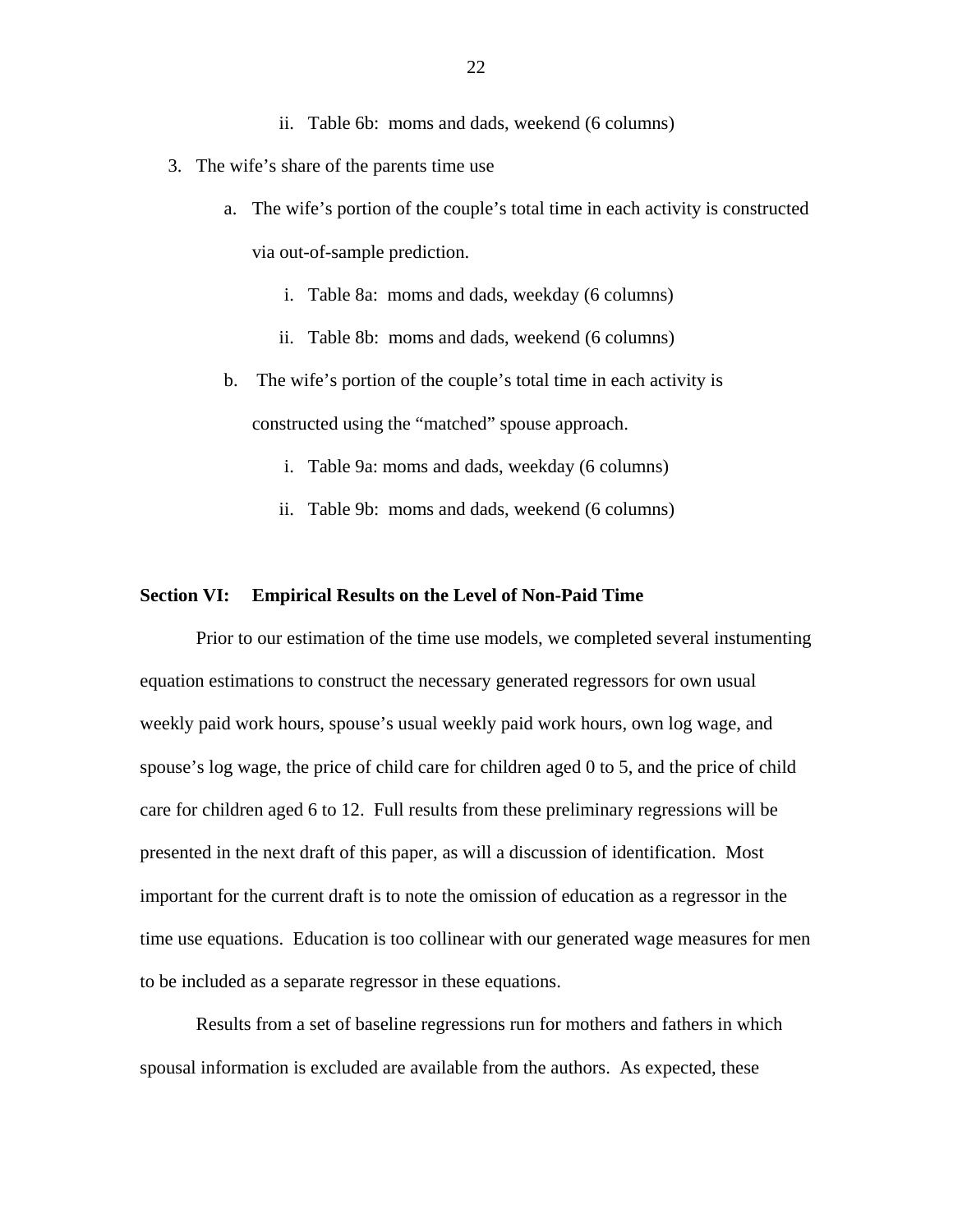results for mothers mirror those found in Kimmel and Connelly (2007). That is, caregiving behaves unlike leisure or household production in its responses to child care prices and wages. In fact, the own wage effect on caregiving is positive, as was found for paid work minutes. For fathers, a similar result is found for caregiving, namely a positive own wage effect is found for both weekdays and weekends.

#### *VI. A. Role of Spousal Economic Factors*

Tables 3a and 3b present a summary of findings regarding the role of spousal economic factors in mothers' and fathers' time use choices. Note that the key spousal measures in these regressions are the predicted relative wage and the spouse's predicted usual weekly work hours. Additionally, in the time use equations using either "out of sample prediction" or matching approaches, an instrumented measure of the spouse's time choice for the same activity (i.e., leisure, caregiving, then household production) is included as an additional regressor.

Actual Spouse Model: Probably the most "pure" estimates of the role of spousal factors on own time choices are the results that use the actual spouse's weekly work hours and own relative wage. These effects are "pure" in the sense that they do not rely on synthetic spouse information or out-of-sample prediction. They are also the most comparable to the results of previous studies. Starting with leisure time, the mother has more minutes of leisure on weekdays and weekends when her husband works more hours for pay. This may represent a pure income effect since husband's earnings is often thought of as a quasi-exogenous variable in the determination of a wife's labor/leisure tradeoff. While her bargaining power in the household (as proxied by her relative wage)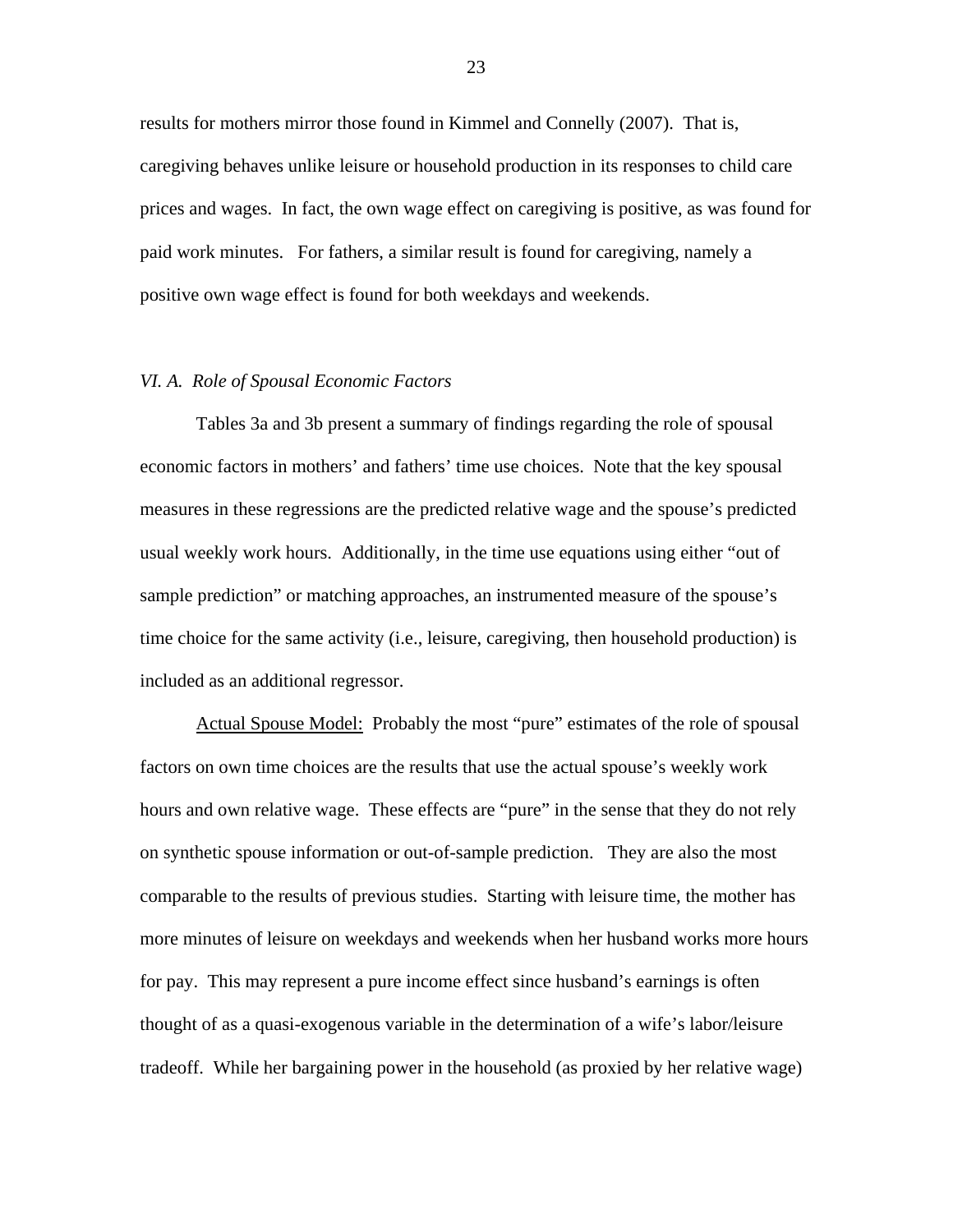has no impact on her leisure time during the week, it is associated with increased leisure minutes for her on the weekend. A father's leisure time is not responsive to his wife's paid work hours or her relative wage. These findings mirror the findings of Kooreman and Kapteyn (1987).

Caregiving in a family context appears complicated. Mothers' caregiving minutes are not responsive to their husbands' paid work hours nor her relative wage, but fathers' caregiving minutes *are* affected by their wives' economic factors. During the week, husbands spend more minutes in caregiving when they have wives who work more hours for pay or when their wives earn a higher proportion of the households' total earned income. However, on weekend days, while husbands still "pick up the slack" from the wives increased paid work effort, they actually perform fewer caregiving minutes when married to a wife who has a higher relative wage. This flip in the sign of relative wage effect for fathers may suggest a complex bargaining power effect, namely, that the wife with higher relative wages gets more help from the husband during the week to assist in non-fungible caregiving activities, but during the weekend, her greater bargaining power buys her more time with her children. This is consistent with the finding of a significantly positive own wage effect for mothers, as is found throughout the various estimations.

Household production appears entirely nonresponsive to observed spousal characteristics, either on weekdays or on the weekend, for mothers or fathers. Note however, that this finding is produced with diary data for a single 24-hour period, which as discussed earlier, may be most problematic for household production.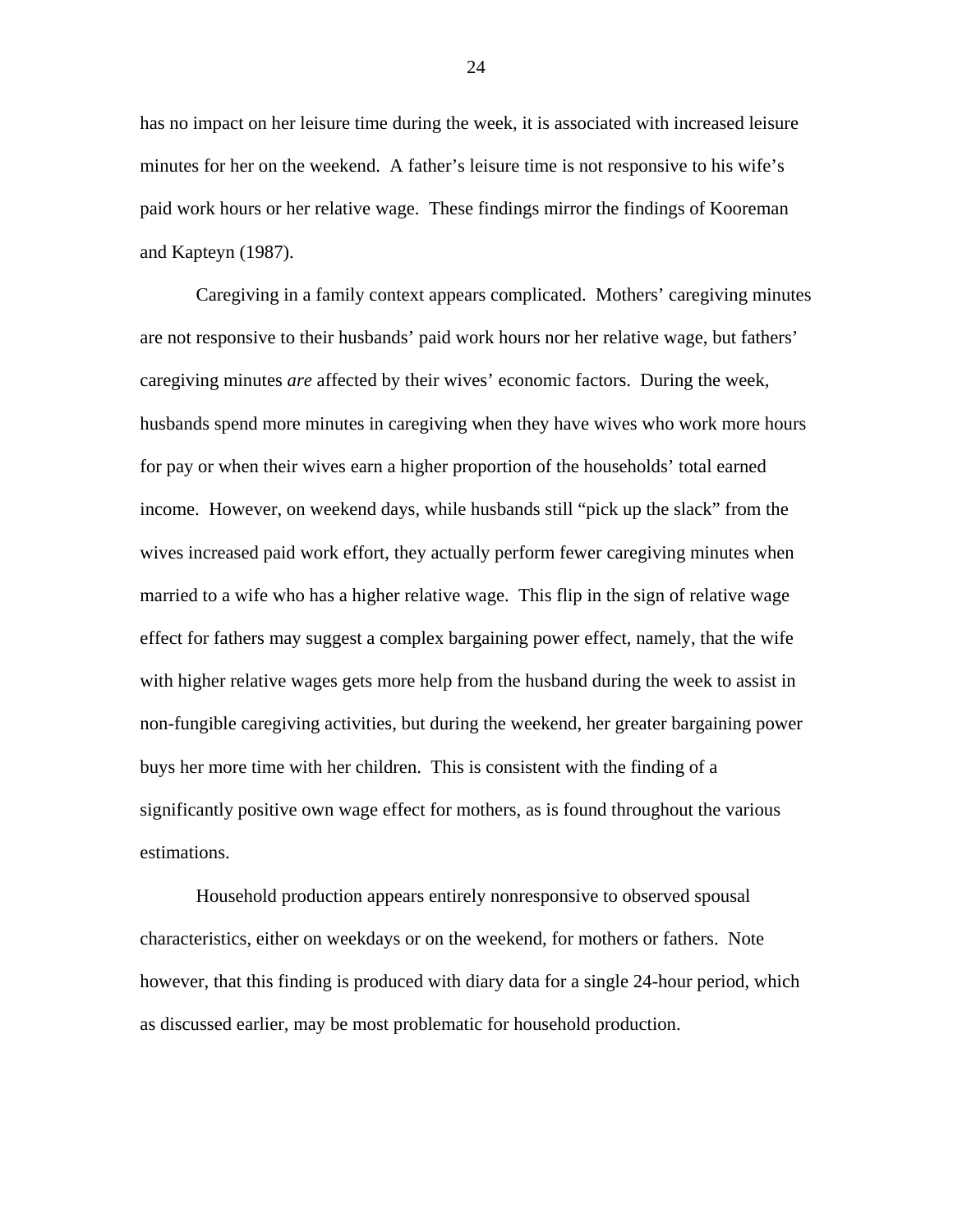Time Models Including Spouses Daily Time in the Activity: The results from our second set of analyses, in which the spouse's minutes in the specific activity is included as a regressor created from either an "out of sample prediction" or from matching appear next in Tables 3a and 3b. Overall, the predicted spousal time in the same activity contributes little to the parents' time use choices. Results based on the matched spouses approach are never significant. However, using out-sample-prediction, mothers whose husbands have more leisure time also have more leisure time on weekdays, indicating they may be spending time together, but on the weekends the effect is reversed. On weekends, wives with husbands who have more leisure minutes tend to have fewer minutes of leisure themselves.

Regarding caregiving, it appears that mothers are relieved of some of their weekday caregiving responsibilities by husbands taking over some of the duties; the coefficient for husband's minutes of caregiving is negative and significant for the "out of sample prediction" but not for the matching model. On the weekends, none of the spouse variables are significant for either specification.

Finally, turning to household production, wives devote more minutes to unpaid household work on the weekends when their husbands contribute *more* minutes when husband's time in household production is predicted with the "out of sample prediction" strategy. This makes sense if one considers the husbands' participation in household production as a signal of higher household standards or if women whose husband engage in housework need to "do gender" by doing more housework themselves. (Bittman et al, 2003)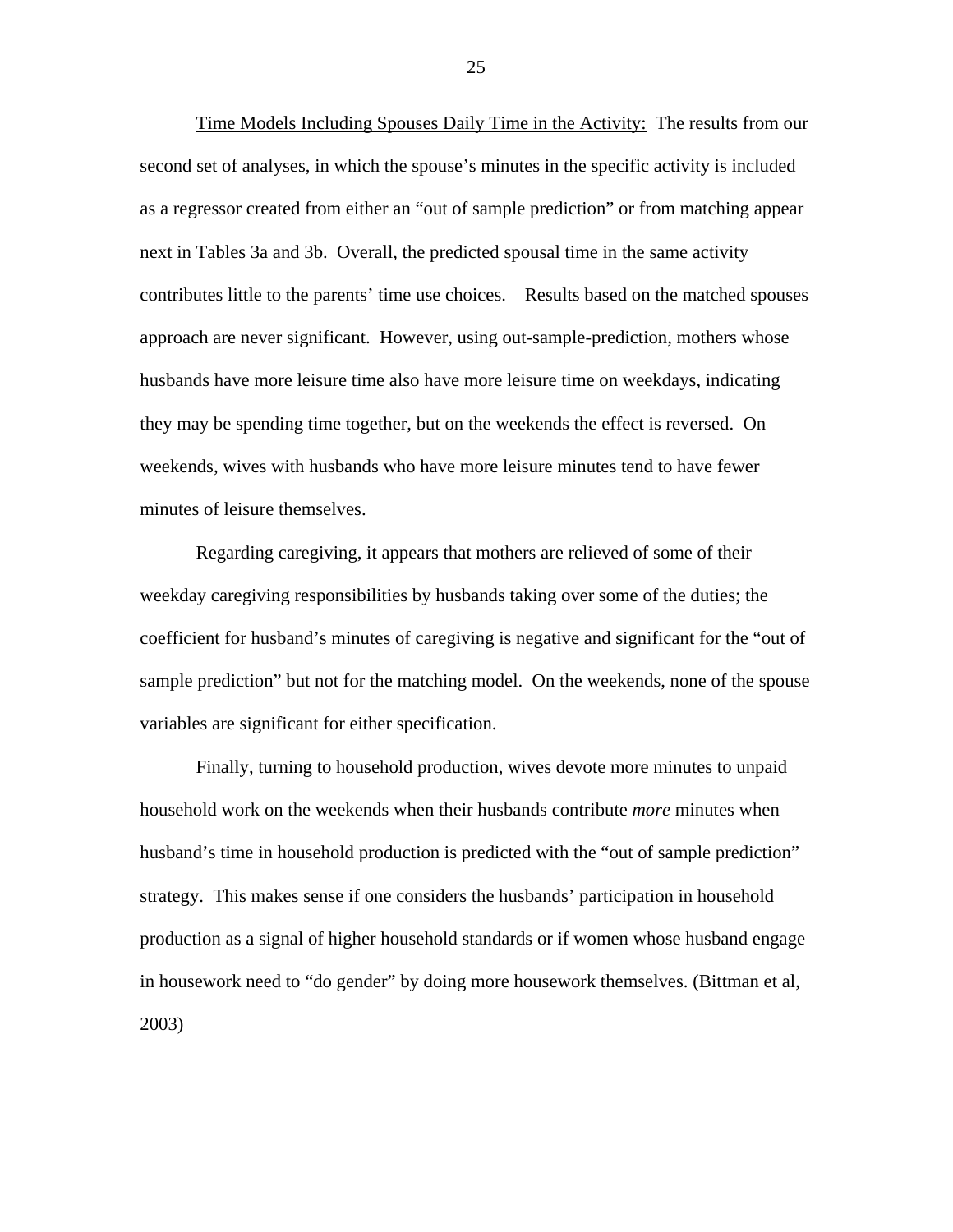#### *VI. B. Role of Own Economic Factors in Minutes of Time Models*

 Because we have produced three different sets of estimates for weekdays and three for weekends for both mothers and fathers, it is difficult to summarize them all concisely here. However, there are a handful of notable findings. An individual's own wage level is almost never significant in the choice of the amount of leisure time and home production time, for men or women, on weekdays and weekends. On the other hand, the effect of own wage level on caregiving is mostly positive for both mothers and fathers, on both weekdays and weekends. This matches the positive own wage effect found in Kimmel and Connelly (2007) in their research that examined mother's time use choices without consideration of the role of spouses. Kalenkoski et al (2006) found similar positive effects of education (proxying wages) in the UK and Sousa-Poza et al (2001) found a positive wage effect for caregiving for women in Switzerland.

 The other included economic factors that affect the value of time are the two measures of child care prices, the first for pre-kindergarten aged children and the second for school-aged care. One might expect that higher child care prices, ceteris paribus, would be associated with more own caregiving minutes for both mothers and fathers. This expected positive (and significant) coefficient is found in several cases, most notably for the pre-k child care price for mothers on weekdays and fathers on weekends. In two sets of results, a higher child care price for school-aged children is associated with *fewer* maternal weekday caregiving minutes. Since the price of school-age child care is set to zero for families without school age children, the negative effect may simply be picking up some of the differential in minutes of child care between pre-k and school age children.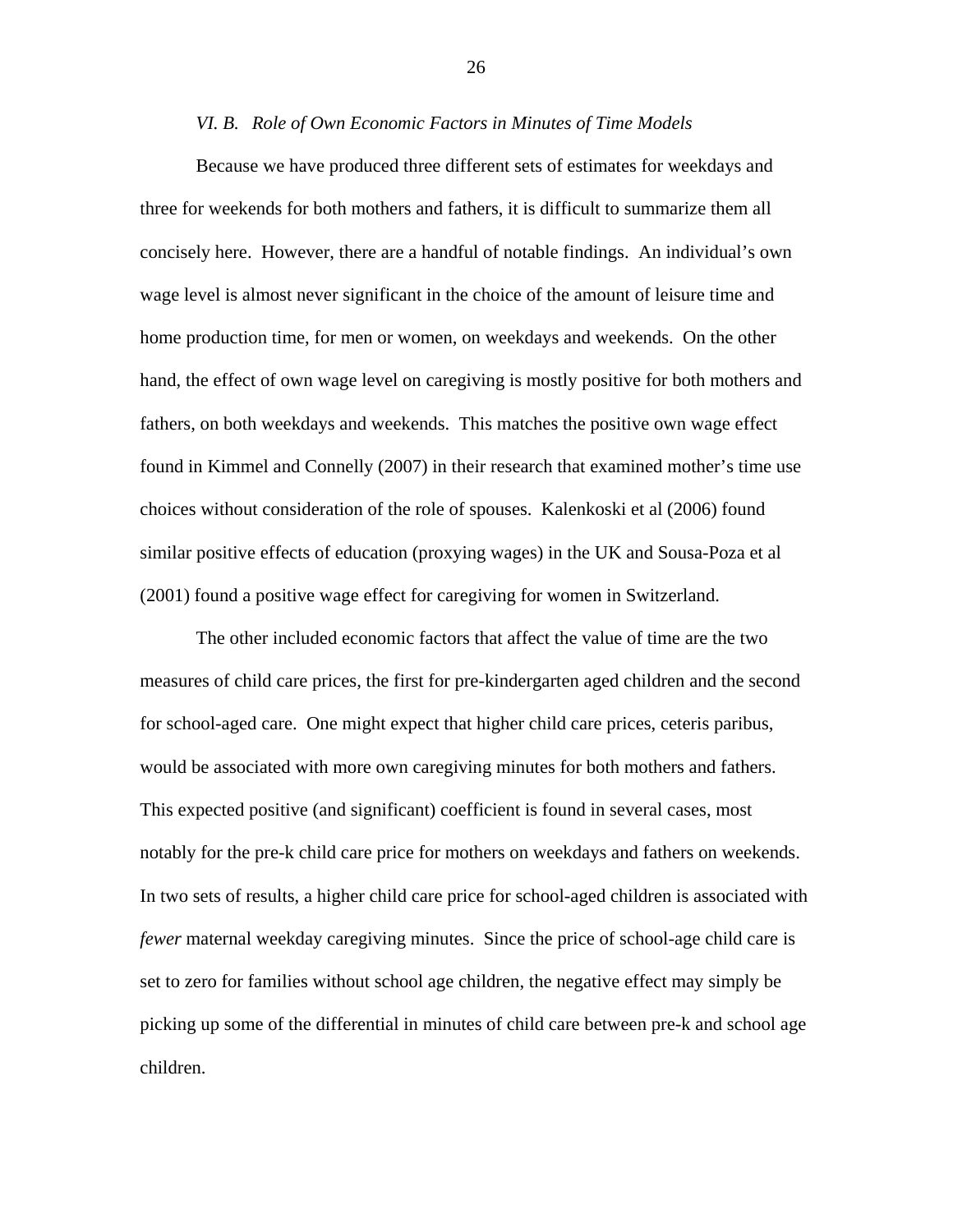The final own economic factor included in the analysis of time in non-paid activities is the own predicted usual hours of paid employment. For women, the effect on weekday time use of more weekly hours of paid employment is mostly negative; women with more hours of paid employment have fewer minutes of weekday leisure, fewer minutes of weekday caregiving and fewer minutes of weekday home production time. However, more weekly hours of paid employment have no effect on women's weekend non-paid time and no effect on men's daily non-paid time on weekdays or weekends. *VI. C. Role of Demographics, Time and Spatial Controls*

 Probably the most notable findings among this set of variables are the role of children and the importance of summer. It is comforting to note that based on the self reported categorization of child caregiving time versus home production and leisure activities, both mothers and fathers tend to devote more minutes to caregiving when there are very young children in the household. Additionally, both parents devote fewer minutes to caregiving in the summer time, and mothers experience fewer leisure minutes when they have more children between the ages of 10 and 12. Apparently, all that driving around takes its toll.

 Older mothers consistently spend more time in home production on both weekdays and weekends. Older fathers also spent more time in home production on weekdays. The other demographic variables have no statistically significant effect consistently across specifications, although the size and signs of the coefficients are similar.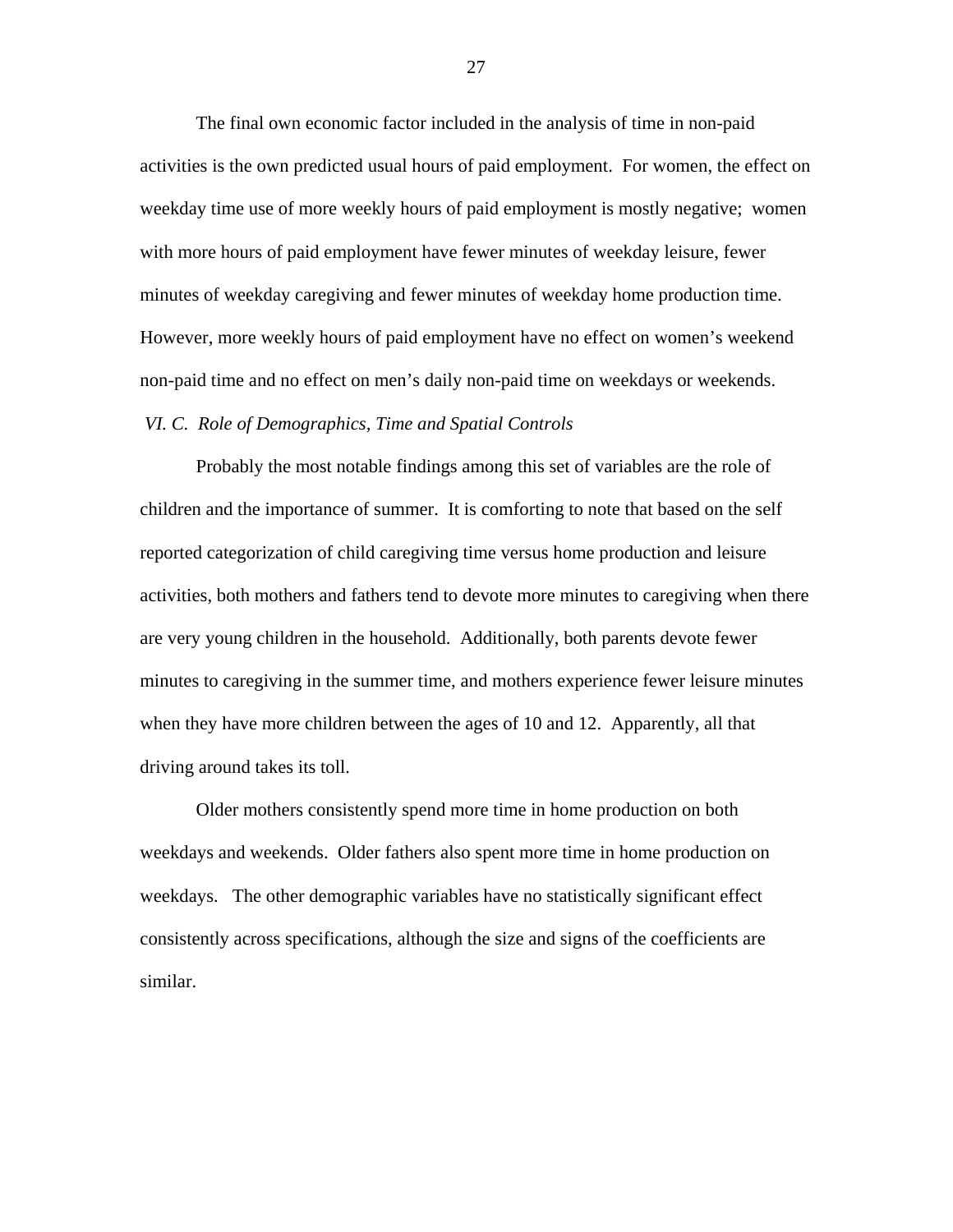#### **Section VII: Empirical Results for the Wife's Share of Time**

 As we discussed above, the level of time use for men and women may not capture fully the division of household labor. If one couple maintains a higher standard of cleanliness than another, the husband in the first couple will be spending more time in home production even if he is doing a smaller share of the total work. Presser (2003) and Goldscheider and Waite (1991) both suggest that a better measure of couple's dynamics may be the wife's share of home production. Hersch and Stratton (1994) estimate both level and share equations for housework. Given the argument in Kimmel and Connelly (2007) that child caregiving must be examined apart from both home production and leisure, we are also interested in the effect of economic and demographic variables on the wife's share of caregiving and leisure.

#### *VII. A. Role of Spousal Economic Factors*

As the spouse's time use must be used to construct our measure of the dependent variable, the wife's share of total household time in that activity, we cannot estimate share equations with the actual ATUS time diary respondent data alone. Instead, we again use our two methods to predict the spouse's time use. Each model is estimated separately for women and men but the reader must be careful to recall that the dependent variable is defined consistently as the wife's share of total couple time use and the relative wage is defined consistently as the wife's predicted wage divided by the husband's predicted wage. If bargaining power is an important determinant of the share of time devoted to non-paid activities, then increasing relative wages should decrease the share of home production and maybe childcare that the wife performs and increase her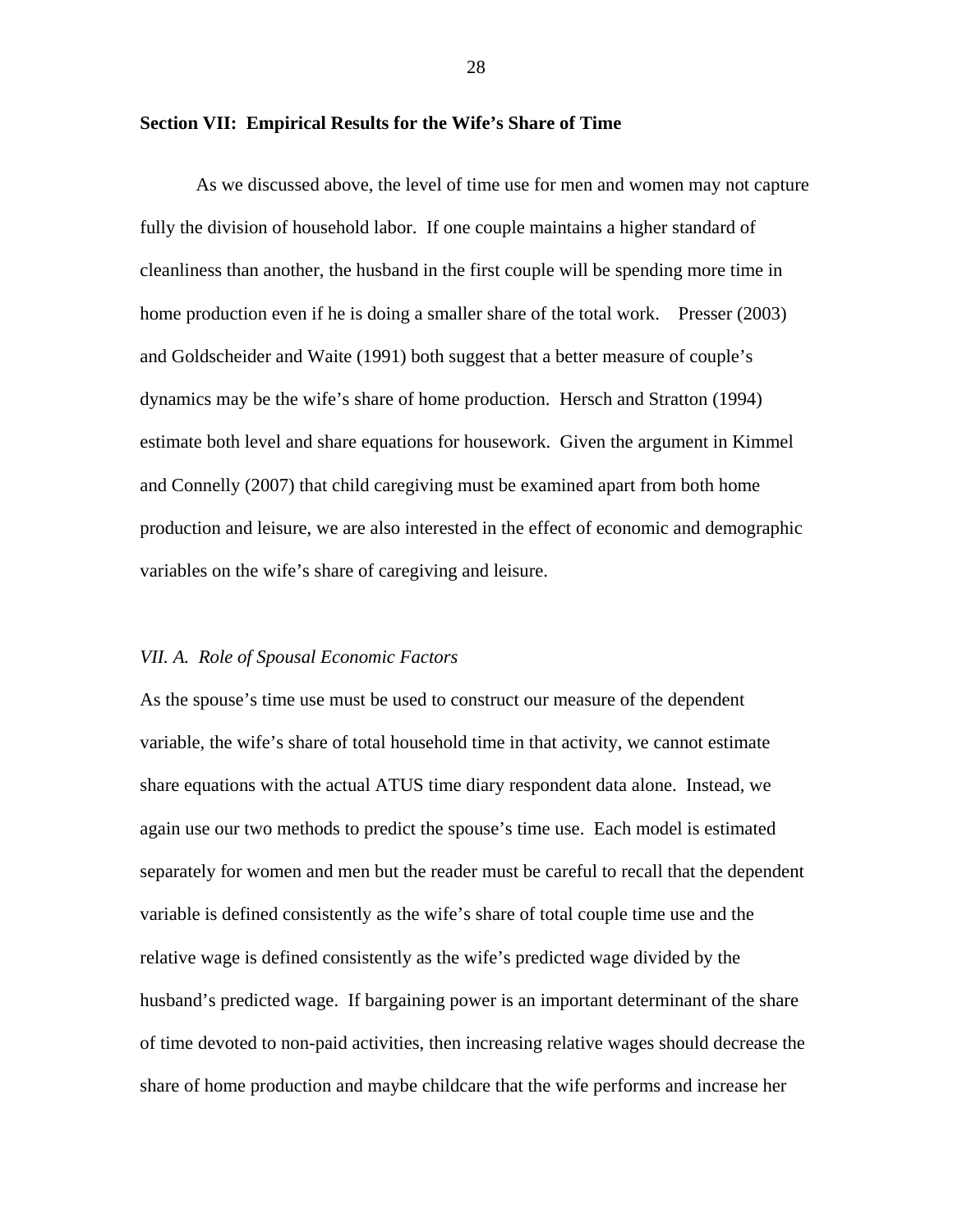share of leisure. This hypothesis is based on the notion that home production (and maybe child caregiving) is a source of disutility, leisure is a source of utility, and relative wages are a measure of bargaining power. The sign of the relative wage effect should be the same whether the demographic characteristics are coming from the mother or the father. Tables 7a and 7b summarize the results of the spousal variables on the wife's share of total household non-paid time. The full sets of coefficients are presented in Tables 8a, 8b, 9a and 9b. The only instance where we see any of these hypothesized relative wage effects is for weekend home production generated with "out of sample prediction" using the fathers' sample. In this instance, a higher relative wage of the wife reduces her share of weekend home production time. Mostly, however there seems to be no effect of relative wage on the share of home production performed by the wife or the share of leisure. On the other hand, the effect of higher relative wages on caregiving is strongly positive and is robust across prediction strategy and weekday versus weekend.<sup>17</sup> The positive coefficient implies that even controlling for the level of the mother's own wage (which also has significant positive effects on the share of caregiving time, see Tables 9a and 9b but not in Table 8a and 8b) mothers with wages high relative to their husbands perform a larger share of the total household child caregiving. It is not clear why this should be the case although it does not surprise us that caregiving is not behaving like either home production or leisure. It may be that mothers with higher relative wages have the "power" to choose activities they enjoy, including caregiving. An alternative explanation that can be examined with the ATUS is that these women with high relative

 $\overline{a}$ 

 $17$  These positive effects of relative wage on the wife's share of caregiving are also robust to the specification of the wage equation and the time use equations.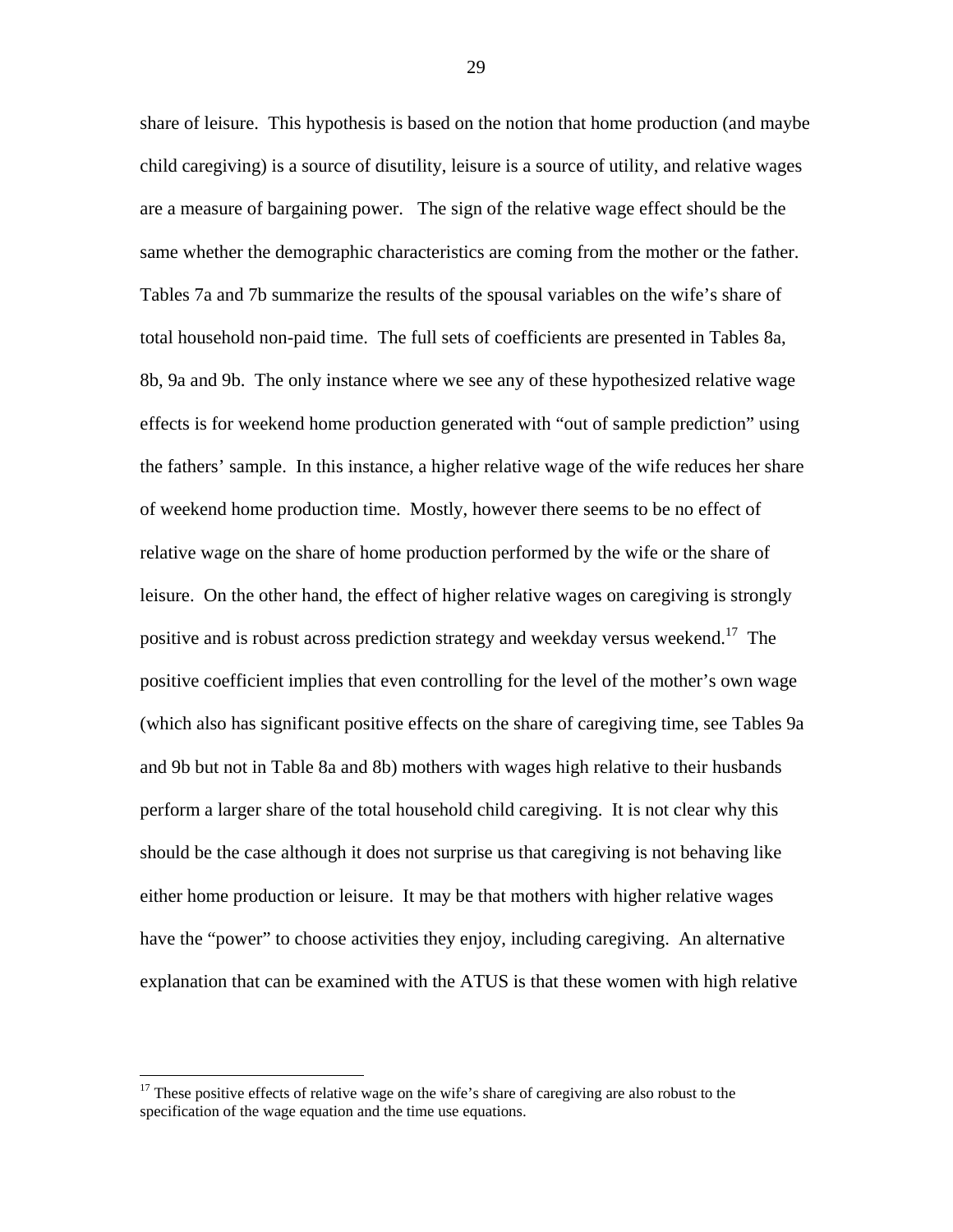wages are employed at times of day that are less likely to compete with prime time caregiving. (See, for example, Connelly and Kimmel 2006.)

Based on the tradeoffs implicit in a daily time constraint, we also hypothesized that having one's husband work more hours during the week would increase the share of home production and caregiving women performed, with no clear prediction about the share of leisure. Having one's wife work more hours during the week was expected (if anything) to decrease her share of home production and caregiving. As Tables 7a and 7b show, the only one of these predictions in our findings is that the wife's increased usual weekly employment hours decreases her share of caregiving when evaluated using the father's characteristics. Using the matched spouse strategy for creating the wife's shares, increasing her hours of work also decreases her share of home production.

#### *VII. B. Role of Own Economic Factors in Share Models*

 The effect of own wage level on the wife's share of non-paid time does not yield any strong patterns across the equations estimated. For leisure and home production, the effects of own wage mostly are insignificant for both mothers and fathers. For the weekday share of caregiving using mothers characteristics, the matched strategy and the "out of sample prediction" methodology yield coefficients with the opposite sign for her own wages.

 Mothers who are employed more hours per week consistently have a lower share of all non-paid time uses while increased employment hours of fathers seldom seems to affect the share of non-paid household time they perform. We had expected father's employment hours to increase the wife's share, but this is only the case for weekday caregiving using the "out of sample" prediction strategy.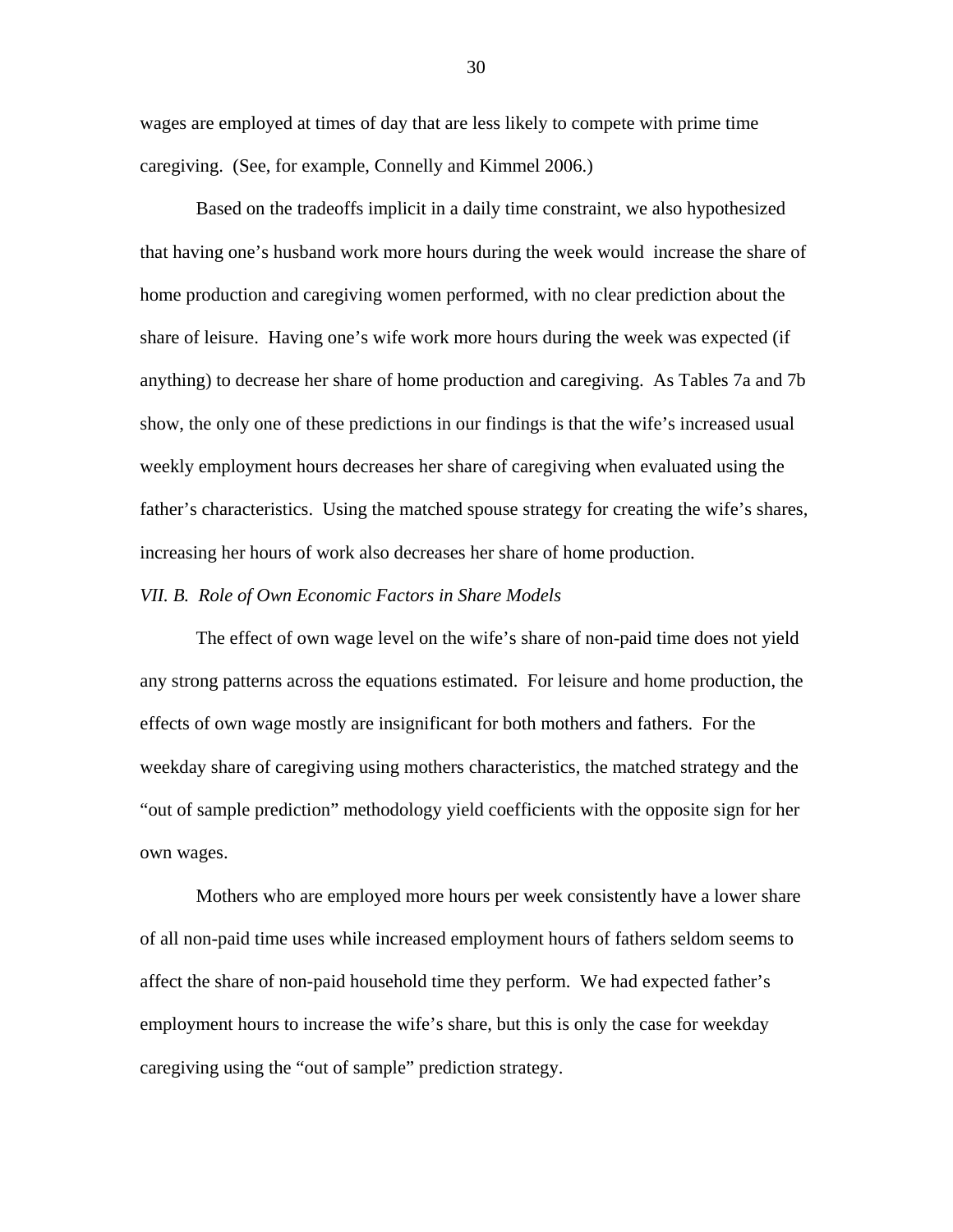#### *VII. C. Role of Demographics, Time and Spatial Controls*

 We do not have strong priors about the expected effects of the demographic, time, and spatial controls on the wife's share of time use. In the "out of sample prediction" model, the number and ages of children are found to have significant effects on the wife's share of caregiving. Younger children reduce the wife's share while older children increase the wife's share. With the matched model, almost none of these effects are significant. Recall that the "out of sample prediction" methodology provides a predicted spouse's daily minutes in caregiving while the matched model provides the actual daily minutes in caregiving from the matched "spouse". Could this explain the difference in the level of estimation precision between the two models? If we believe the "out of sample prediction" results, how can we understand the finding that the wife's share increases with age of the child? Recall that the actual requisite amount of caregiving time is greater for younger children, so it appears that when there is more caregiving to be done, fathers participate more but when there is less to be done, mothers continue to provide the care and fathers' care time is reduced.

#### *VII. D. Reliability of the Matched Spouse and "Out of Sample Prediction" Methodologies*

 The effect of the number and age of children on the wife's caregiving share is not the only place where the matching and "out of sample prediction" methods yield different results. Even in Table 1, we see substantial differences in the mean shares depending on which method we used to create the share variable. In addition, there are numerous coefficients in the men's and women's share models that would be expected to have the same sign (or the opposite sign) and they do not. Thus, it is not clear whether either approach is sufficiently reliable to be pursued in future research. One way to address this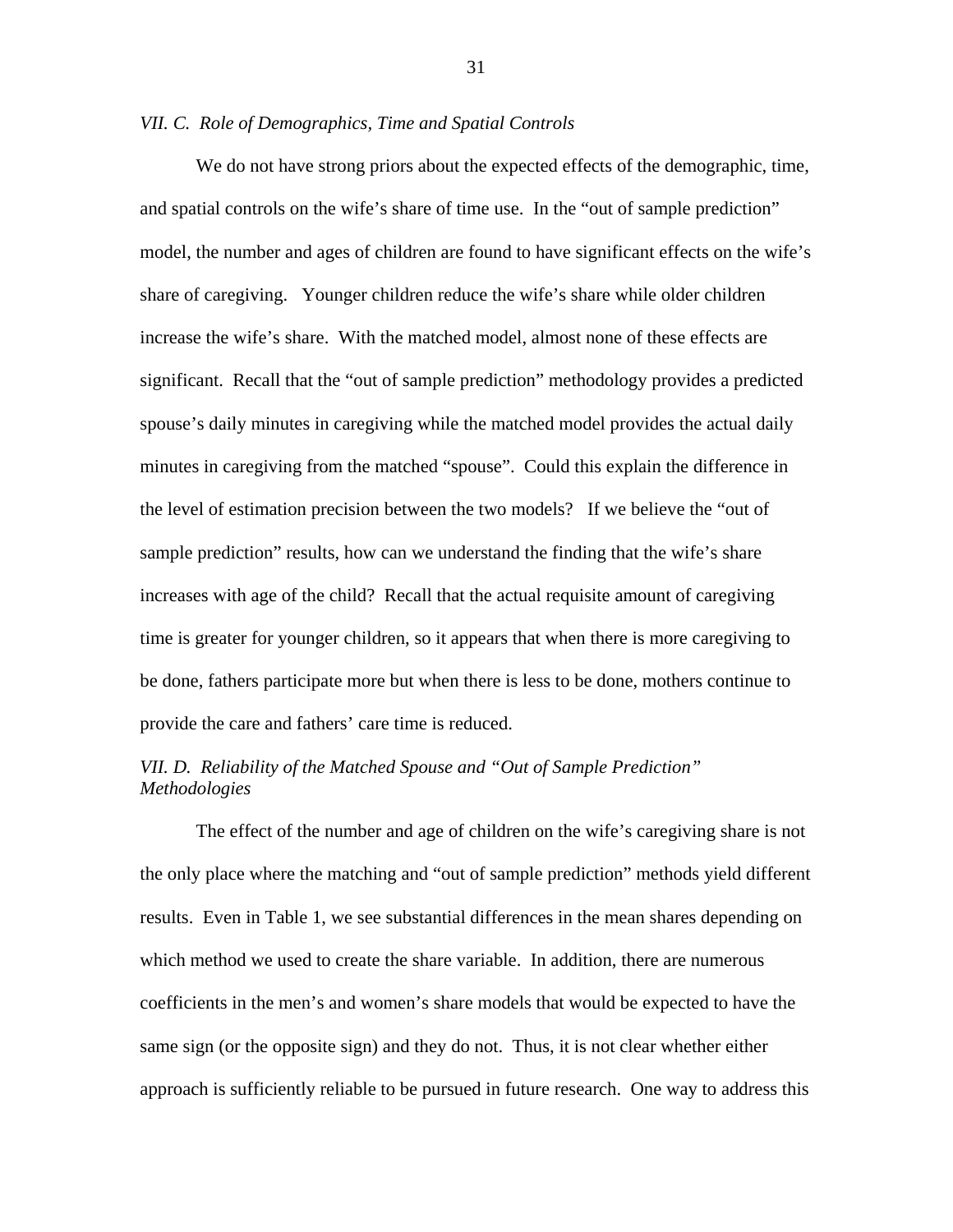question is to use a similar set of strategies on data that has time diaries for both the husband and the wife. We plan to do this with British and/or Australian time use data.

#### **Section VIII: Concluding Remarks**

 Overall, our results reveal that spouses play very little role in parents' time use choices. In home production, typically the focus of research due to women's continuing dominance despite substantial changes in women's labor supply, the relative wage has no effect on the level of home production that either men or women perform on either weekdays or weekends. For leisure and caregiving the results for the relative wage are also statistically insignificant in most of the specifications. Certainly, no clear pattern emerges.

 The spouses' usual weekly work hours has no effect on home production time choices. Mothers' leisure time is positively related to husbands' work hours when the variable comes from their actual husband but not when it is predicted out of sample or contributed by a matched spouse. For caregiving time, increased spouses' weekly work hours seem to increase weekday caregiving of the other spouse, but not weekend caregiving.

 Finally, in terms of the spouse's time in the same activity, we find very little of substance. Using a matched spouse never yields a statistically significant finding, while using a composite "out of sample prediction" produces a significant substitution effect for weekday caregiving for women and a significant complementarity effect for weekday leisure for women. On the weekend, women's leisure decreases when their predicted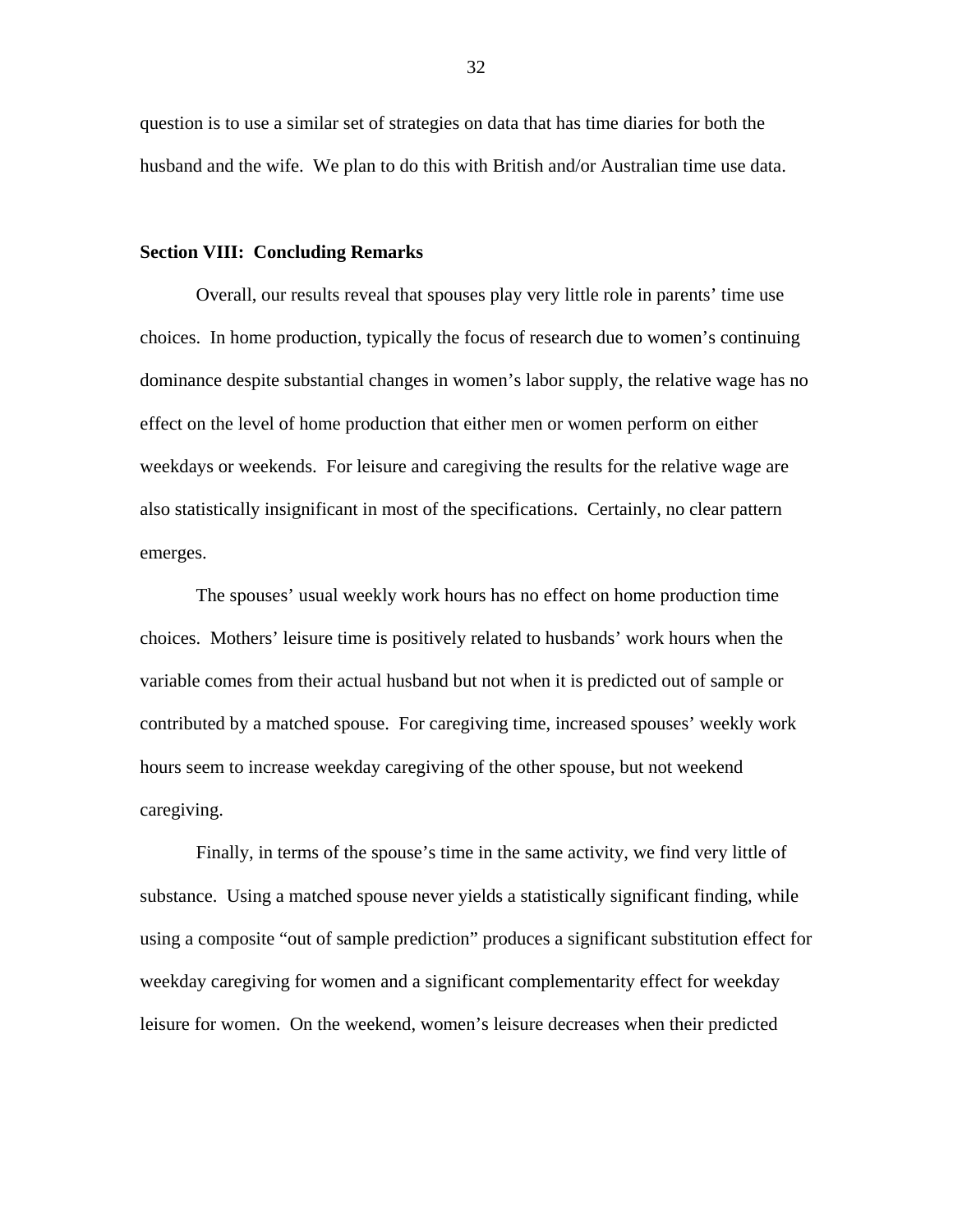husband's leisure increases but their home production time increases when their predicted husbands' time increases.

 Spousal variables play a more meaningful role in the wife's share of time use, which makes sense since the dependent variable includes both the husband and the wife's time use. However, no clear pattern emerges and our two estimation strategies yield very different results. Both strategies should be strong predictors of the systematic parts of time use and wages since the ATUS offers much information that we use in both estimation strategies. The sensitivity tests of the matching sample revealed that the match was successful in recreating means for 10 strata on each of the variables that the two samples held in common. As such, two hypotheses remain: either the results we have presented are true, in which case the conclusion must be that spousal characteristics matter little as a determinant of individual time use, or all that matters is the unobservables which are lost in both of the estimation strategies we implement. The hypothesis that spousal characteristics do not matter is credible given the plethora of results showing little explanatory power of observables on husbands' housework time, the recent results of Blau and Kahn (2005) that husband's characteristics play a much reduced role in determining wages of married women in 2000 versus 1980, and the results of Friedberg and Webb (2006) who found very small effects of relative wages on narrow category time usages from the ATUS.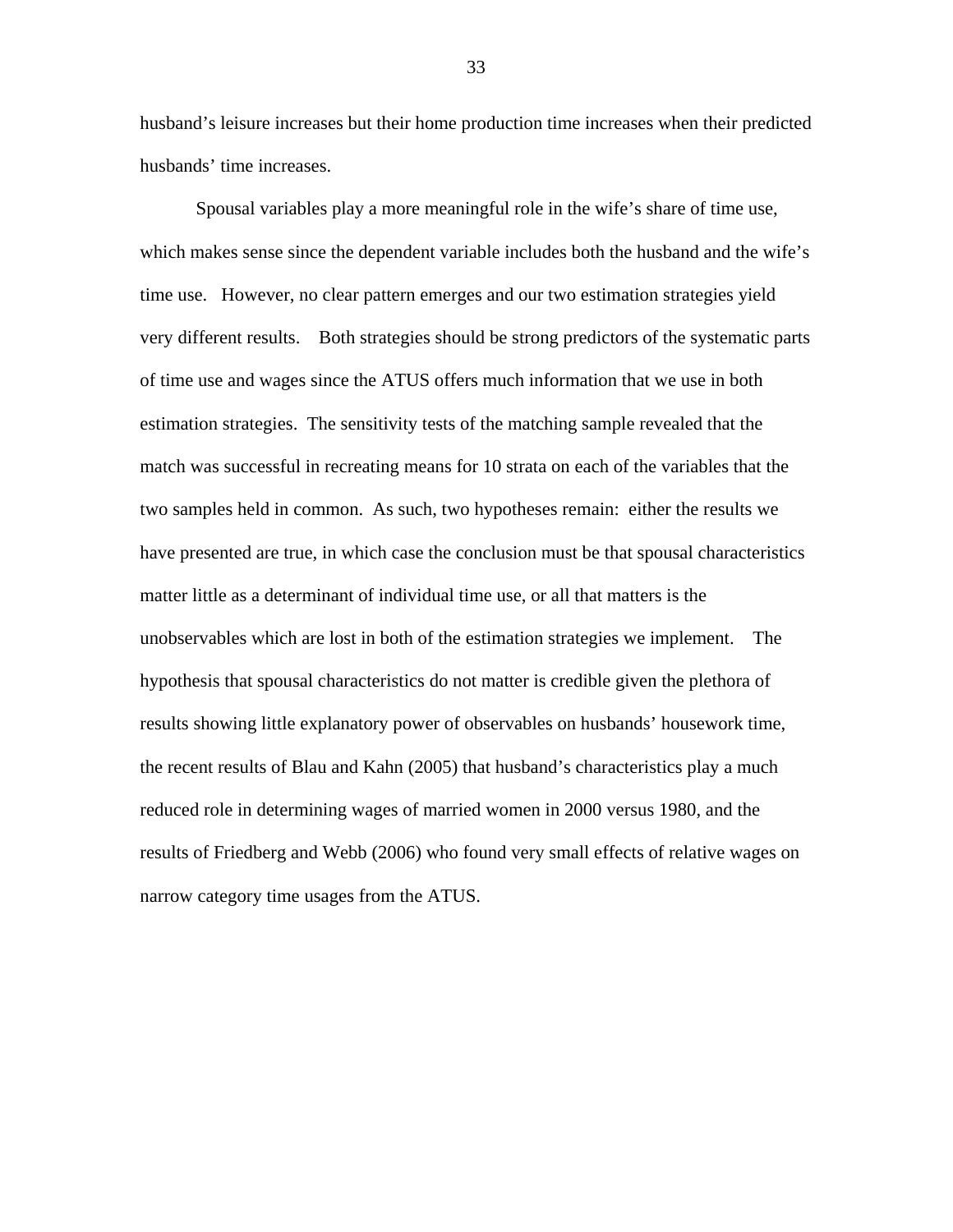#### **References**

- Aguiar, Mark and Erik Hurst. 2006. "Measuring Trends in Leisure: The Allocation of Time Over Five Decades," NBER Working Paper No. 12083 (March), 65 pgs.
- Alvarez, Begona and Daniel Miles. 2003. "gender Effect on Housework Allocation: Evidence from Spanish Two-Earner Couples,"*Journal of Population Economic*s, 16, 227-242.
- Bianchi, Suzanne, Lynn Casper, and Roselind King, eds. 2005. *Work, Family, Health and Well-Being*. New York: Laurence Erlbaum Associates, 600 pages.
- Bittman, Michael, Paula England, Liana Sayer, Nancy Folbra and George Matherson. 2003. "When Does Gender Trump Money? Bargaining and Time in Household Work," *American Journal of Sociology*, 109(1), 186-214.
- Blau, Francine and Laurence Kahn. 2005. "Changes in the Labor Supply Behavior of Married Women: 1980-2000," NBER Working Paper No. 11230 (March).
- Blundell, Richard and Thomas McCurdy. 1999. "Labor supply: a Review of Alternative Approaches," in *Handbook for Labor Economics*, Vol. 3A, ed. Orley Ashenfelter and David Card, Amsterdam: Elsevier Science.
- Browning, Martin and Pierre-Andre Chiappori. 1998. "Efficient Intra-household Allocations: A General Characterization and Empirical Tests," *Econometrica*, 66, 1241-78.
- Chiappori, Pierre-Andre. 1988. "Rational Household Labor Supply," *Econometrica*, 56, 63-90.
- Chiappori, Pierre-Andre, Bernard Fortin and Guy Lacroix. 2002. "Marriage Market, Divorce Legislation and Household Labor Supply," Journal of Political Economy, 110(1), 37-72.
- Connelly, Rachel and Jean Kimmel. 2006. "The Impact of Nonstandard Work on Caregiving for Young Children," unpublished manuscript prepared for presentation at the 2006 SOLE meeting.
- Dehejia, Rajeev and Sadek Wahba. 2002. "Propensity Score-Matching Methods for Nonexperimental Causal Studies," Review of Economics and Statistics, 84(1), 151-161.
- Devereux, Paul. 2004. "Changes in Relative Wages and Family Labor Supply," Journal of Human Resources, 39(3), 696-722.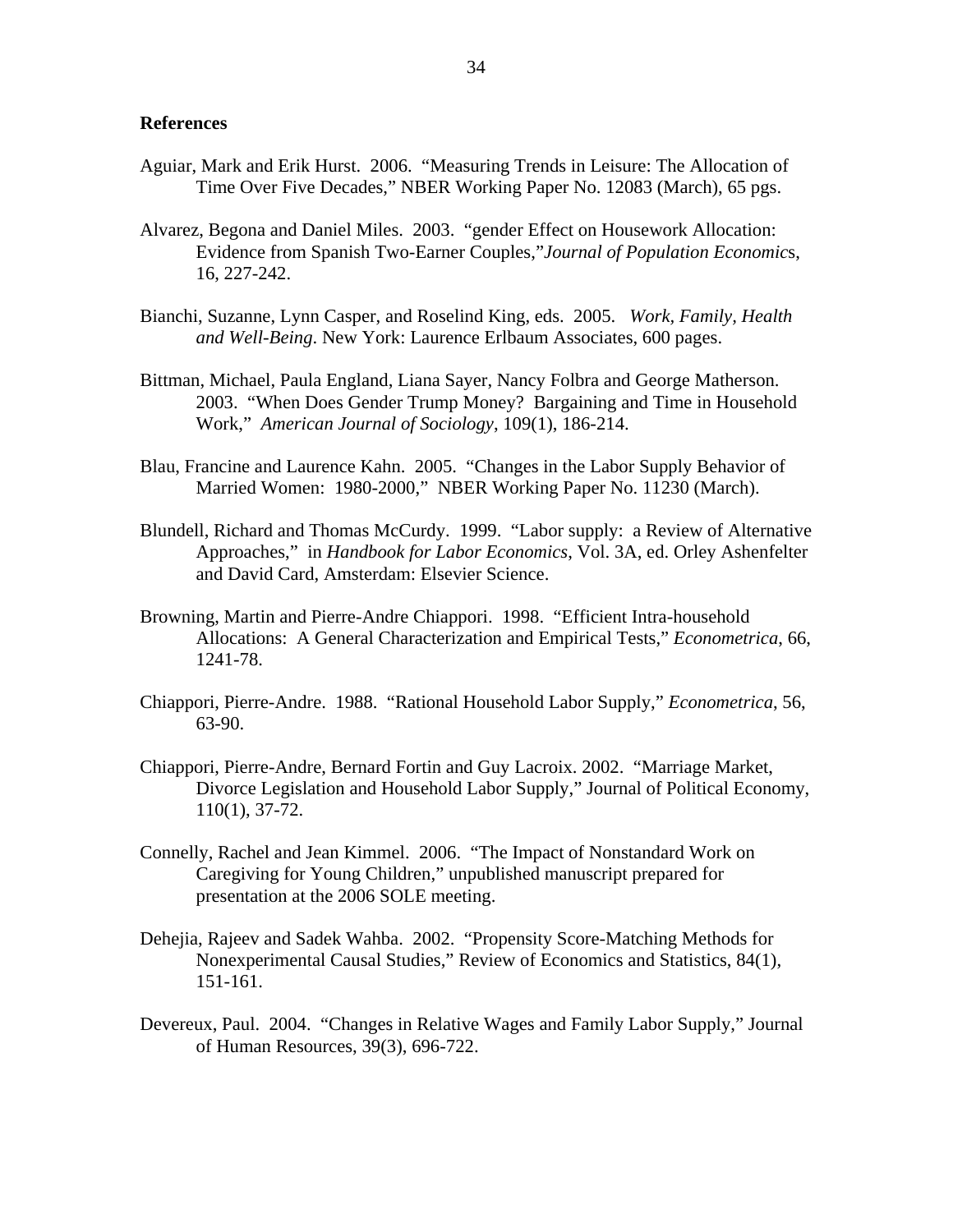- Fortin, Bernard and Guy Lacroix. 1997. "A Test of the Unitary and Collective Models of Household Labour Supply," *Economic Journal*, 107, 933-955.
- Frazis, Harley and Jay Stewart. 2005. "What Do Male Nonworkers Do? Evidence from the American Time Use Survey." Working Papers 371, U.S. Bureau of Labor Statistics.
- Friedberg, Leora and Anthony Webb. 2006. "The Chore Wars: Household Bargaining and Leisure Time," unpublished manuscript (August).
- Goldscheider, Frances K. and Linda J. Waite. 1991. *New Families, No Families?* Los Angeles: University of California Press, 303 pages.
- Graham, John W. and Carole A. Green. 1984. "Estimating the Parameters of a Household Production Function with Joint Products," *The Review of Economics and Statistics* Vol. 66, No. 2 (May), pp. 277-282.
- Halberg, D. 2003. "Synchronous Leisure, Jointness, and Household Labor Supply," Labour Economics, 10, 185-202.
- Hamermesh, Daniel H. 2000. "Togetherness: Spouses' Synchronous Leisure and the Impact of Children," NBER wp W7455.
- Hamermesh, Daniel H. 2007. "Time to Eat: Household Production Under Increasing Income Inequality," forthcoming *American Journal of Agricultural Economics*.
- Hausman, J and P. Ruud. 1984. "Family Labor Supply with Taxes," *American Economic Review*, 74, 242-48.
- Hersch, Joni and Leslie Stratton. 1994. "Housework, Wages and the Division of Housework Time for Employed Spouses," *American Economics Review*, 84(2), 120-125.
- Hersch, Joni and Leslie Stratton. 2002. "Housework and Wages," *The Journal of Human Resources*, 37 (1), 217-229.
- Hersch, Joni. 2003. "Wages, Time Use, and Household Decision Making," unpublished manuscript (October); downloaded March 5, 2005 http://www.fundacionareces.es/PDF/hersch.pdf.
- Jenkins, Stephen and Lars Osberg. 2005. "Nobody to Play with? The Implicatons of Leisure Cooridination," in *The Economics of Time Use*, eds. Daniel Hamermesh and Gerard Pfann, Amsterdam: Elsevier, 113-145.
- Kalenkoski, Charlene, David Ribar, and Leslie Stratton. 2006. "Parental Child Care in Single Parent, Cohabiting, and Married Couple Families: Time Diary Evidence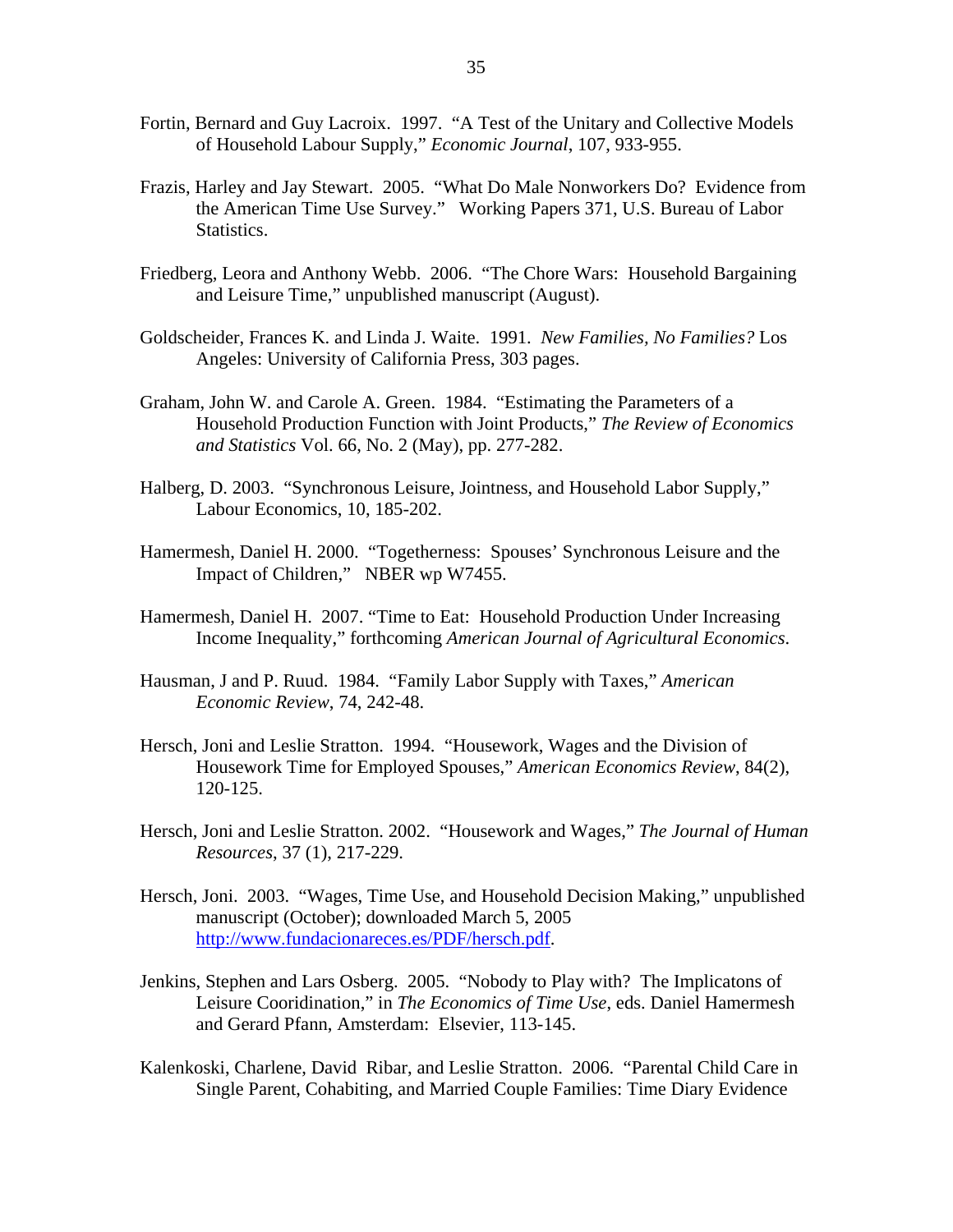from the United Kingdom," *American Economic Review* papers and proceedings, May*.*

- Killingsworth, Mark. 1983. *Labor Supply*. Cambridge, England: Cambridge University Press.
- Kim, Jongsoong and Lydia Zepeda. 2004. "When the Work is Never Done: Time Allocation in US Family Farm Households," *Feminist Economics* Vol. 10, No. 1 pp. 115-139.
- Kimmel, Jean and Rachel Connelly. 2007. "Mothers' Time Choices in the United States: Caregiving, Leisure, Home Production and Paid Work," *The Journal of Human Resources*, forthcoming Summer 2007.
- Kimmel, Jean and Lisa Powell. 2006. "Nonstandard Work and Child Care Choices of Married Mothers." *Eastern Economic Journal* Vol. 32, No. 3 (Summer), pp. 397- 419.
- Kooreman, Peter and Arie Kapteyn. 1987. "A Disaggregated Analysis of the Allocation of Time Within the Household," *Journal of Political Economy* Vol. 95, No. 2 (April), pp. 223-249.
- Lam, David. 1988. "Marriage Markets and Assortative Mating with Household Public Goods," *Journal of Human Resources*, 23, 462-487.
- Lundberg, Shelly. 1988. "Labor Supply of Husbands and Wives: a Simultaneous Equations Approach," *Review of Economics and Statistics*, 70, 224-235.
- Lundberg, Shelly and Robert Pollak. 1993. "Separate Spheres Bargaining and the Marriage Market," *Journal of Political Economy*, 101 (6), 988-1010.
- Lundberg, Shelly, Robert Pollak and Terence Wales. 1997. "Do Husbands and Wives Pool Resources: Evidence from the UK child Benefit," *Journal of Human Resources*, 32(3), 463-480.
- Manser, Marilyn and Murray Brown. 1980. "Marriage and Household Decision Making: a Bargaining Analysis." *International Economic Review*, 21, 31-44.
- McElroy, Marjorie and Mary Horney. 1981. "Nash-bargained Decisions: Toward a Generalization of the Theory of Demand," *International Economic Review*, 22(2), 333-349.
- Presser, Harriet B. 2003. *Working in a 24/7 Economy*, New York: Russell Sage Foundation, 267 pages.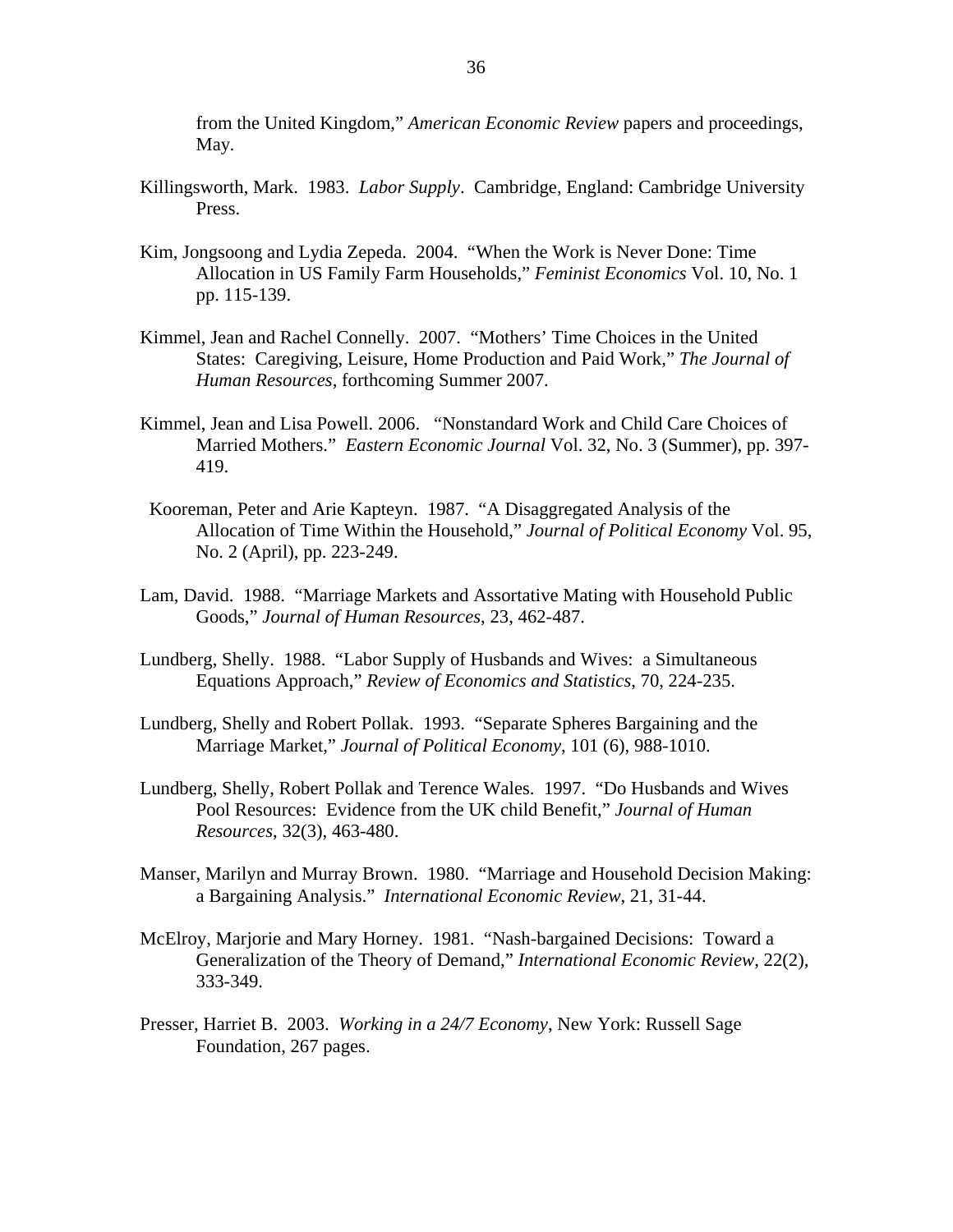- Ransom, M. R. 1987. "An Empirical Model of Discrete and Continuous Choice in Family Labor Supply," *Review of Economics and Statistics*, 59, 465-72.
- Solberg Eric J. and David C. Wong. 1992. "Family Time Use: Leisure, Home Production, Market Work, and Work Related Travel," *The Journal of Human Resources*, Vol. 27, No. 3 (Summer), pp. 485-510.
- Sousa-Poza, Alfonso, Hans Schmid, and Rolf Widmer. 2001. "The Allocation and Value of time Assigned to Housework and Child-care: an Analysis for Switzerland," Journal of Population Economics, 14, 599-618.
- Thomas, Duncan. 1990. "Intra-Household Resource Allocation: An Inferential Approach," *Journal of Human Resources*, 25(4), 635-664.
- Van den Brink, Henriette Maassen and Wim Groot. 1997. "A Household Production Model of Paid Labor, Household Work and Child Care," *De Economist* Vol. 145 No. 3, pp. 325-343.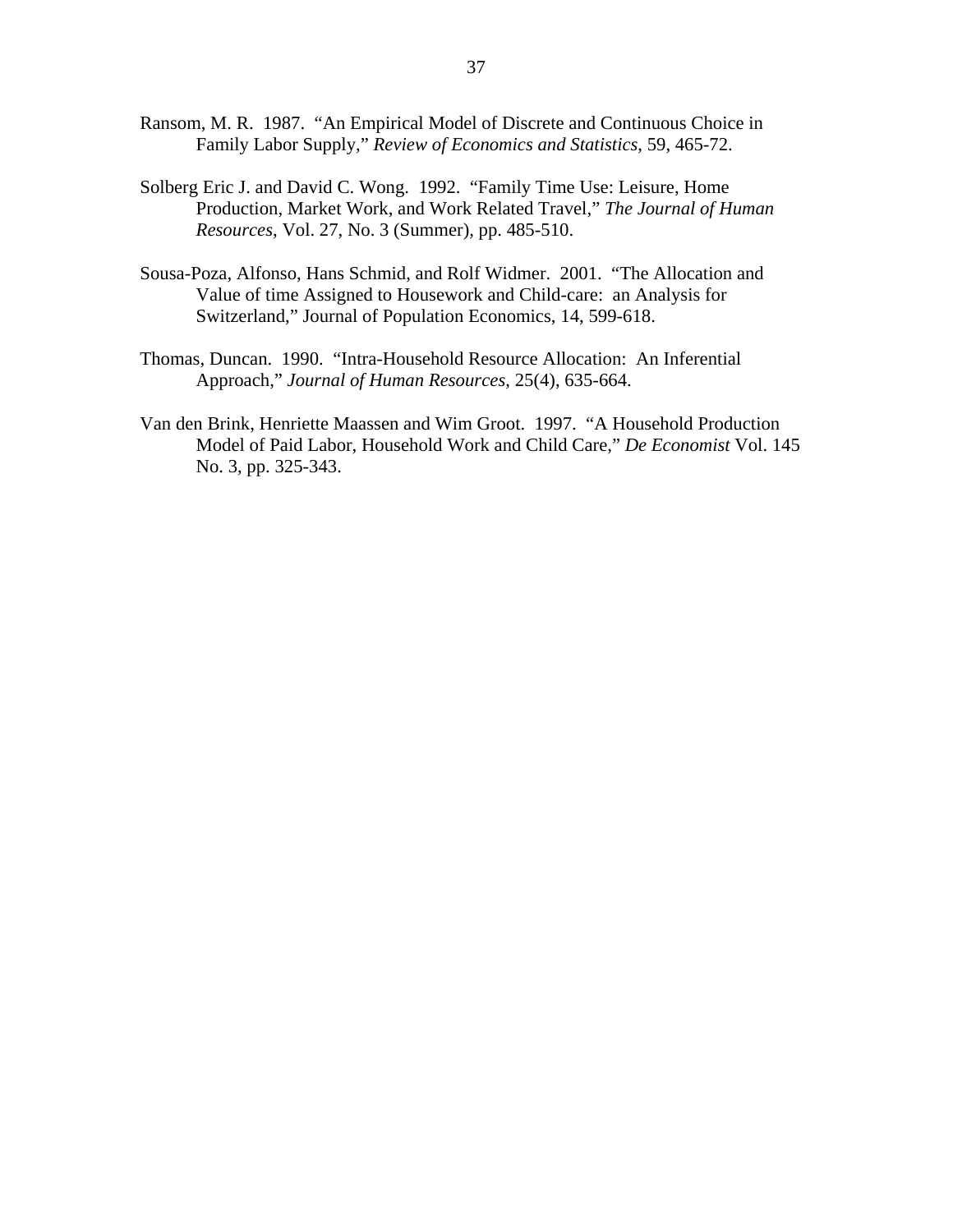#### **Appendix A: Theoretical Model**

We present a summary of the theoretical model here. Note that the i subscript equals m for the mother and f for the father. In this way, the model is generalized for spouse i. max  $U_i = U_i(t_{Li}, CS, G)$  subject to the budget, time and production constraints denoted below.

 $P_XX + P_{cct_{cc}} + P_{CX}CX = \Sigma w_i t_{em,i} + V$ 

where: X: purchased intermediate goods (with price equal to  $P_x$ )

CX: purchased child goods (with price equal to  $P_{cx}$ )

Spousal time constraint:  $T_i = t_{em,i} + t_{hp,i} + t_{cc,i} + t_{L,i} + t_{s,i}$ 

where em: paid employment

cc: caregiving

hp: household production

L: active leisure

s: all other time uses

Child Time Constraint:  $CT = t_{\text{mcc}} + t_{\text{fcc}} + t_{\text{cc}} + t_{\text{sec}})$ 

where scc indicated secondary child care

Household production function:  $G = G(t_{mho}, t_{fho}, X; \theta)$ 

Child Services Production Function:  $CS = CS(t_{mcc}, t_{fcc}, t_{cc}, CX; \phi)$ 

where  $\theta$  and  $\phi$  are efficiency parameters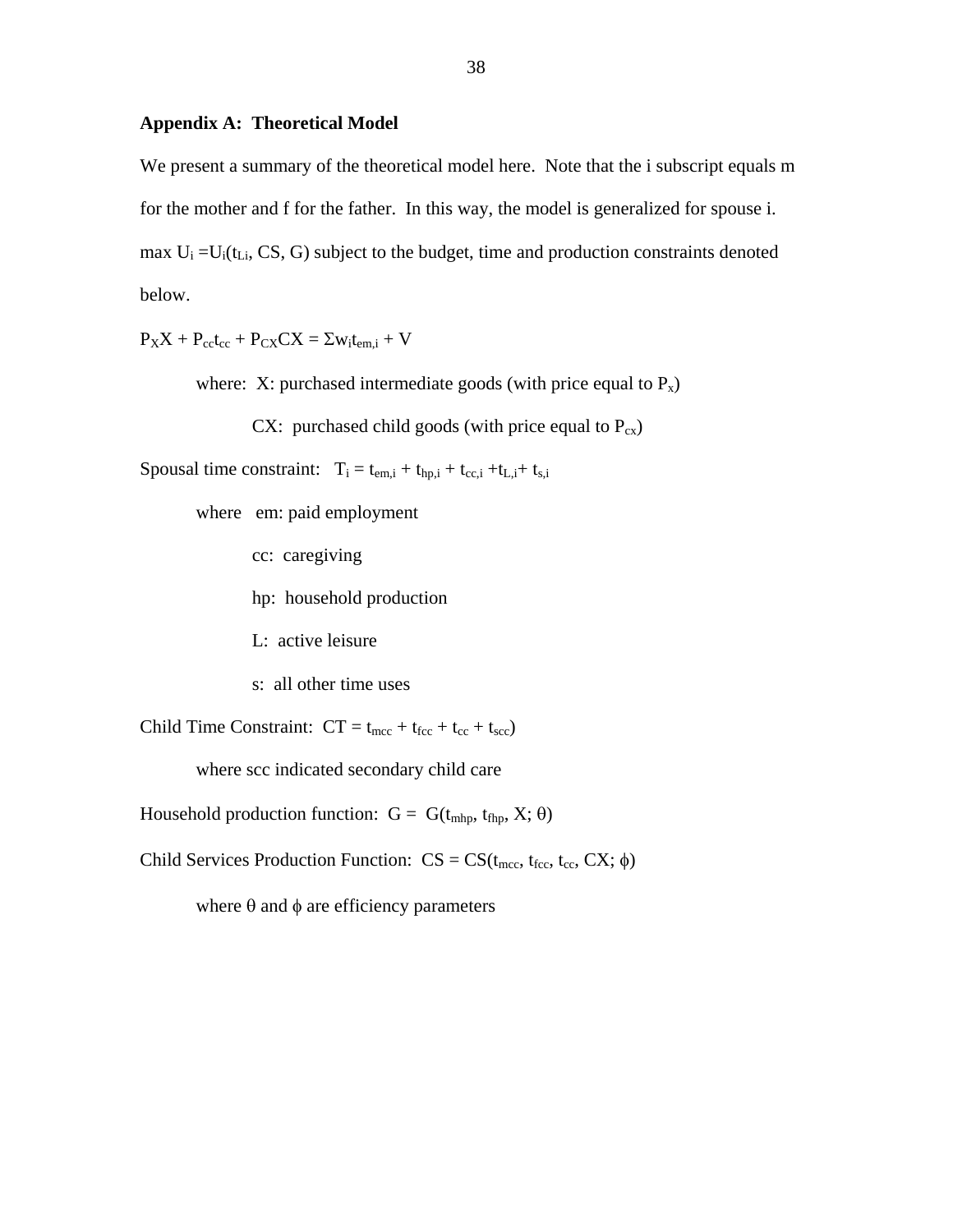#### **Appendix B: Propensity Matching**

 $\overline{a}$ 

 The matching process we used is a propensity matching strategy with replacement. The idea of any matching strategy is to replace the missing data with actual data from another respondent. The respondent who is missing data is matched on observable characteristics with a similar respondent who have the missing variable(s). Propensity score matching is a strategy that allows us to "match" on a large number of dimensions which increases the precision of the exercise. (Dehejia and Wahba 2002) To create the propensity score, which serves the role of summarizing in a single number all the information we have on all the observables, the father and mother time diary sample are combined and we ran a logit to predict whether the data comes from the male or female sample. Following the procedure outlined in Dehejia and Wahba (2002), we began with a linear specification of age of both spouses, education of both spouses, race of both spouses, the usual employment hours of both spouses, the number of children and the presence of other adults in the household, the diary day and whether the diary was collected in the summer. We then added quadratic and cubic terms until the t-tests of the means of the 10 strata within the data showed no difference between the "matched" variables and the actual variables. In our case, there were a great number of variables the two data sets held in common, so the quality control tests were substantial. The actual matching was done using the nearest neighbor criterion with sample replacement. The nearest neighbor criterion links each time diary respondent to the time diary respondent of the opposite sex with the closest propensity score.<sup>18</sup> We used a oneto-one match with replacement such that one husband record might be linked to more

<sup>&</sup>lt;sup>18</sup> The propensity score is the dot product from the logit estimation beta vector and the actual values of each respondent's X variables.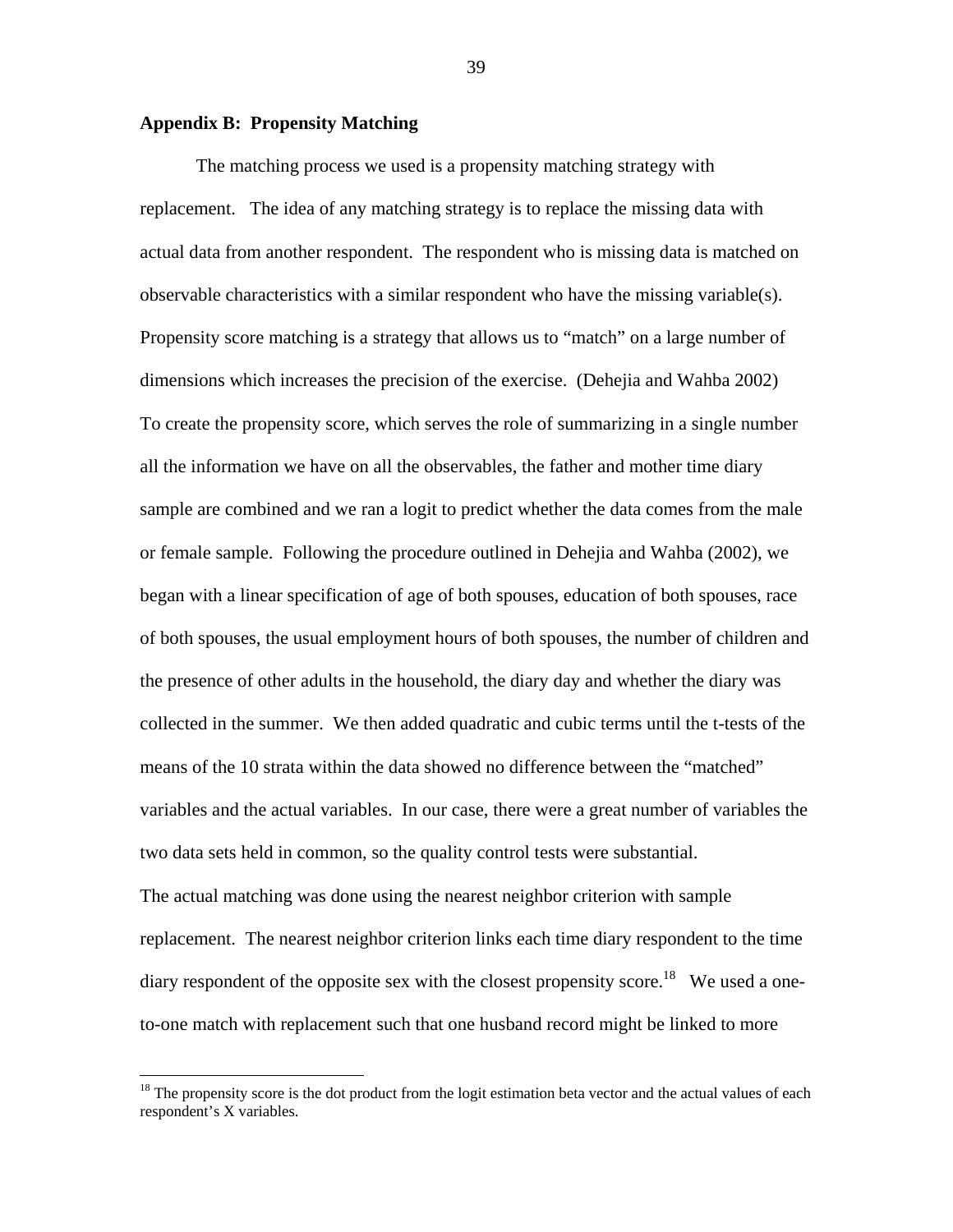than one wife record if his propensity score is closer to each wife than any other potential husband's score. Dehejia and Wahba (2002) explored the difference between matching with replacement or without and showed pros and cons of each approach.

 Once the checking is completed, the variables supplied by the matched spouse were the three non-paid time levels, his or her predicted natural log of wage, and his or her predicted usual hours of weekly paid employment.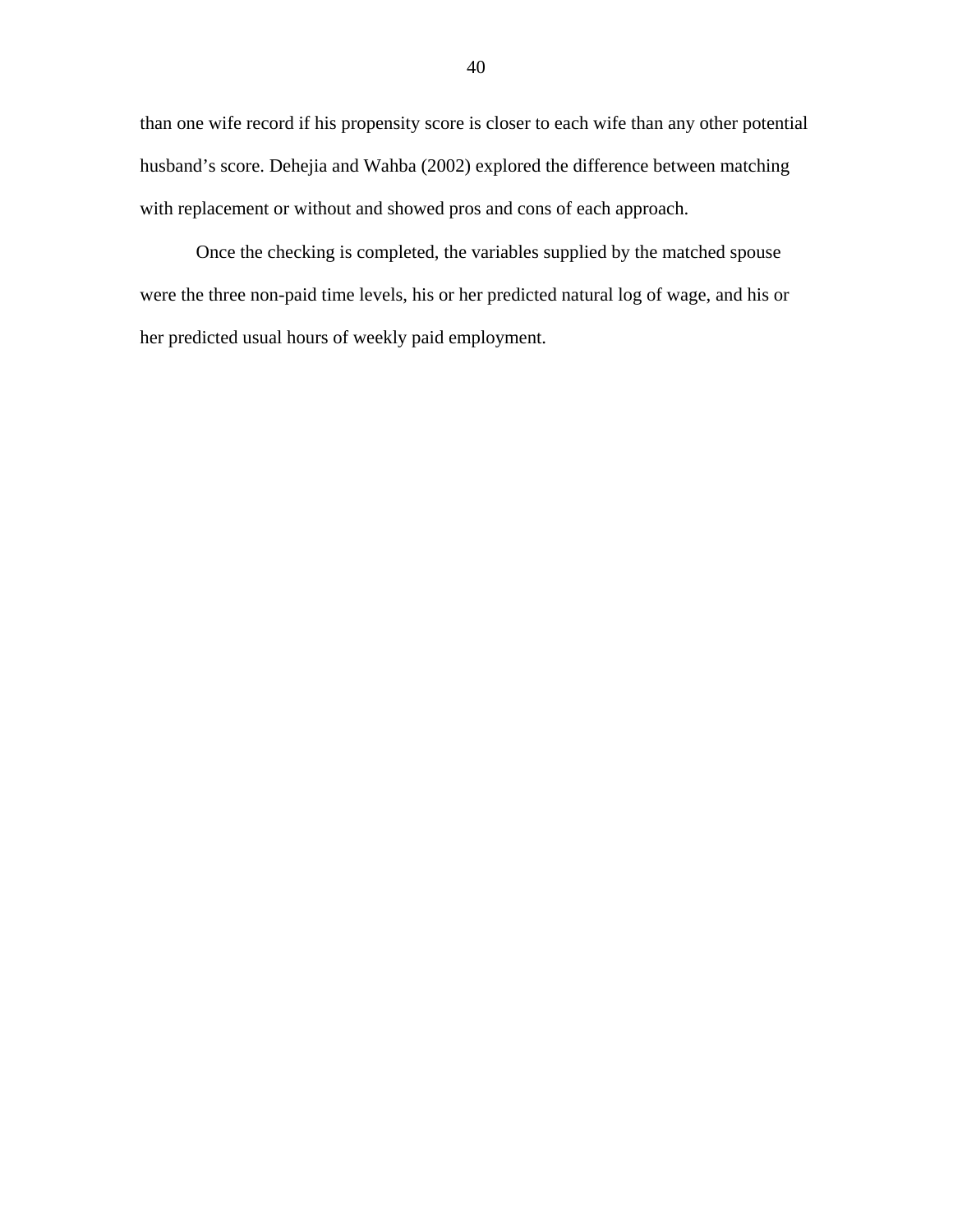|                        | <b>Mothers</b><br>Weekday    | Weekend         | <b>Fathers</b><br>Weekday    | Weekend         |  |
|------------------------|------------------------------|-----------------|------------------------------|-----------------|--|
| Minutes of active      | 270.56                       | 404.78          | 263.66                       | 468.06          |  |
| leisure                | (150.34)                     | (188.77)        | (157.96)                     | (207.44)        |  |
|                        |                              |                 |                              |                 |  |
| Minutes of child       | 159.32                       | 109.72          | 62.94                        | 76.40           |  |
| caregiving             | (138.01)                     | (129.62)        | (86.18)                      | (116.53)        |  |
| Minutes of home        | 217.41                       | 266.33          | 89.34                        | 200.03          |  |
| production             | (164.95)                     | (171.06)        | (118.27)                     | (178.48)        |  |
| Minutes of             | 231.06                       | 47.86           | 477.76                       | 110.10          |  |
| employment             | (246.65)                     | (139.50)        | (214.08)                     | (212.69)        |  |
| Sample size            | 1497                         | 1672            | 1363                         | 1504            |  |
|                        | Weekday                      |                 | Weekend                      |                 |  |
|                        | "Out of                      |                 | "Out of                      |                 |  |
|                        | <b>Sample</b><br>Prediction" | <b>Matching</b> | <b>Sample</b><br>Prediction" | <b>Matching</b> |  |
| <b>Mothers sample</b>  |                              |                 |                              |                 |  |
| Wife's share of active |                              |                 |                              |                 |  |
| leisure<br>--mean      | 0.4598                       | 0.4229          | 0.4405                       | 0.5087          |  |
| --sd                   | (0.1438)                     | (0.1929)        | (0.1261)                     | (0.1861)        |  |
| --sample size          | 1447                         | 1487            | 1602                         | 1666            |  |
| Wife's share of        |                              |                 |                              |                 |  |
| caregiving             | 0.7948                       | 0.6735          | 0.6762                       | 0.5720          |  |
|                        | (0.2323)                     | (0.3361)        | (0.3172)                     | (0.3865)        |  |
|                        | 1350                         | 1434            | 1362                         | 1518            |  |
| Wife's share of home   |                              |                 |                              |                 |  |
| production             | 0.6593                       | 0.6079          | 0.5311                       | 0.6617          |  |
|                        | (0.2386)                     | (0.2978)        | (0.1972)                     | (0.2769)        |  |
|                        | 1447                         | 1475            | 1602                         | 1653            |  |
| <b>Fathers sample</b>  |                              |                 |                              |                 |  |
| Wife's share of active |                              |                 |                              |                 |  |
| leisure                | 0.5499                       | 0.5596          | 0.4889                       | 0.6669          |  |
|                        | (0.1452)                     | (0.1939)        | (0.1307)                     | (0.3581)        |  |
|                        | 1387                         | 1355            | 1529                         | 1384            |  |
| Wife's share of        |                              |                 |                              |                 |  |
| caregiving             | 0.7811                       | 0.6716          | 0.7080                       | 0.5839          |  |
|                        | (0.2258)                     | (0.3406)        | (0.3035)                     | (0.2934)        |  |
|                        | 1386                         | 1281            | 1456                         | 1487            |  |
| Wife's share of home   |                              |                 |                              |                 |  |
| production             | 0.7751                       | 0.7383          | 0.6490                       | 0.4266          |  |
|                        | (0.2044)                     | (0.2654)        | (0.2291)                     | (0.1831)        |  |
|                        | 1387                         | 1343            | 1529                         | 1494            |  |

#### Table 1: Means, Standard Deviations and Sample Sizes for Non-Paid Time and Wife's Share of Time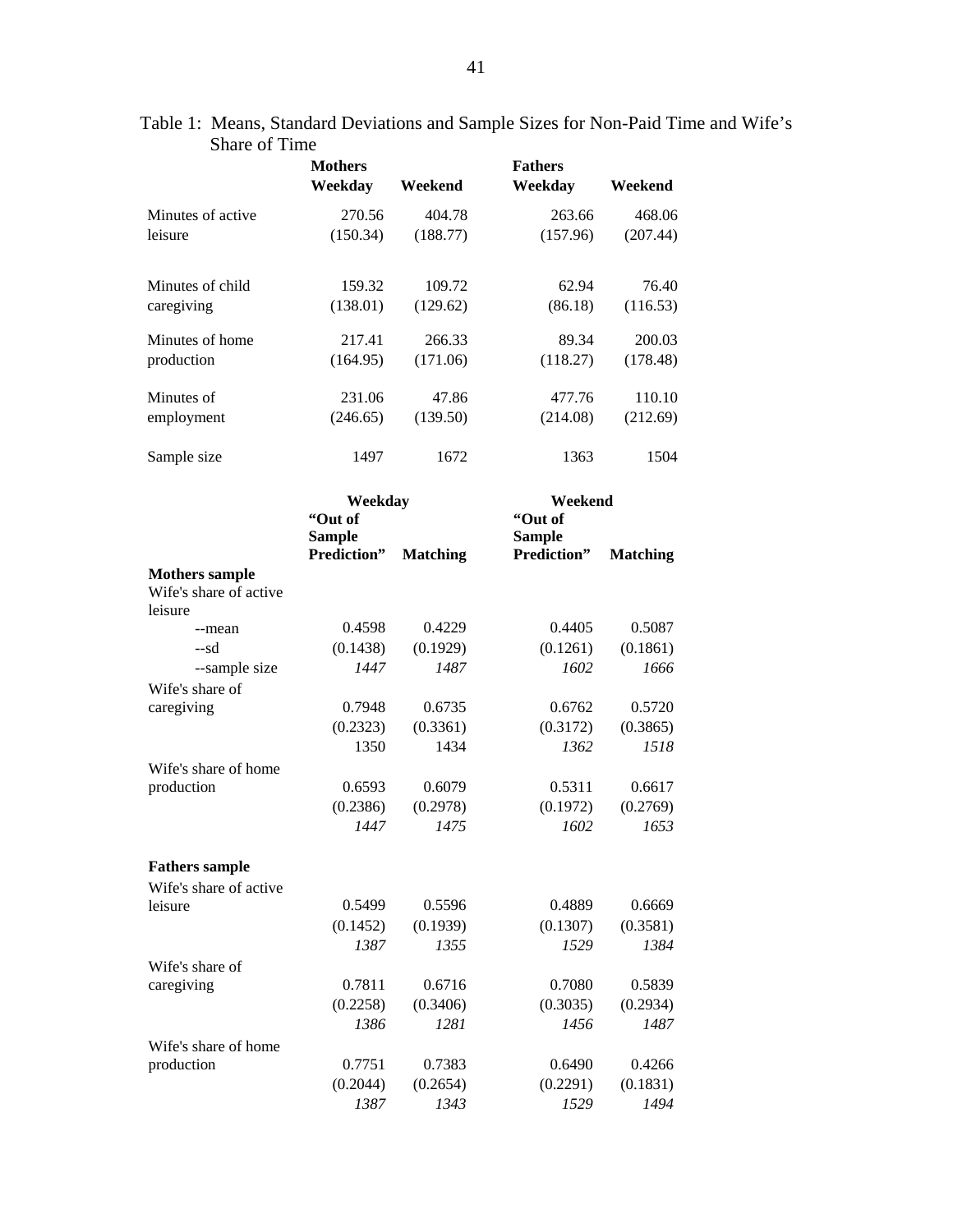|                               | mothers   |           | fathers  |          |
|-------------------------------|-----------|-----------|----------|----------|
|                               | weekday   | weekend   | weekday  | weekend  |
| Age                           | 35.9252   | 35.4282   | 37.9553  | 37.5047  |
|                               | (7.0251)  | (6.8020)  | (7.3272) | (7.3554) |
| Nonwhite                      | 0.1055    | 0.1005    | 0.1262   | 0.1257   |
|                               | (0.3074)  | (0.3007)  | (0.3322) | (0.3316) |
| Hispanic                      | 0.1503    | 0.1776    | 0.1548   | 0.1602   |
|                               | (0.3575)  | (0.3823)  | (0.3619) | (0.3669) |
| Urban residence               | 0.6827    | 0.6764    | 0.6860   | 0.6775   |
|                               | (0.4656)  | (0.4680)  | (0.4643) | (0.4676) |
| Southern residence            | 0.3106    | 0.3254    | 0.3023   | 0.3172   |
|                               | (0.4629)  | (0.4686)  | (0.4594) | (0.4655) |
| Num kids 0 to 2 years old     | 0.3935    | 0.4049    | 0.4043   | 0.4269   |
|                               | (0.5800)  | (0.5835)  | (0.5724) | (0.5972) |
| Num kids 3 to 5 years old     | 0.4222    | 0.4187    | 0.4409   | 0.4056   |
|                               | (0.5914)  | (0.5711)  | (0.5874) | (0.5690) |
| Num kids 6 to 9 years old     | 0.5344    | 0.5646    | 0.5532   | 0.5592   |
|                               | (0.6614)  | (0.6854)  | (0.6719) | (0.6838) |
|                               |           |           |          |          |
| Num kids 10 to 12 years old   | 0.4248    | 0.3935    | 0.3830   | 0.3989   |
|                               | (0.5792)  | (0.5732)  | (0.5697) | (0.5829) |
|                               |           |           |          |          |
| Num kids 13 to 15 years old   | 0.2452    | 0.2542    | 0.2539   | 0.2626   |
|                               | (0.5099)  | (0.5343)  | (0.5311) | (0.5455) |
| Presence of other adult       | 0.0902    | 0.0837    | 0.0902   | 0.0924   |
|                               | (0.2865)  | (0.2771)  | (0.2866) | (0.2897) |
| Summer time diary             | 0.2599    | 0.2446    | 0.2458   | 0.2400   |
|                               | (0.4387)  | (0.4300)  | (0.4307) | (0.4272) |
| Own predicted ln wage         | 2.4172    | 2.3686    | 2.9574   | 2.9367   |
|                               | (0.4144)  | (0.4326)  | (0.3251) | (0.3322) |
| Woman's predicted wage/       |           |           |          |          |
| man's predicted wage          | 0.6125    | 0.6121    | 0.8536   | 0.8593   |
|                               | (0.1765)  | (0.1759)  | (0.2653) | (0.2810) |
| Predicted price of child care |           |           |          |          |
| for children 0 to 5           | 3.3661    | 3.3897    | 2.8826   | 2.8083   |
|                               | (2.9442)  | (2.9416)  | (2.4539) | (2.3941) |
| Predicted price of child care |           |           |          |          |
| for children 6 to 12          | 2.0103    | 1.9322    | 2.4890   | 2.4062   |
|                               | (1.9329)  | (1.9367)  | (2.3286) | (2.2625) |
| <b>2003 ATUS</b>              | 0.5945    | 0.6148    | 0.5818   | 0.5944   |
|                               | (0.4911)  | (0.4868)  | (0.4934) | (0.4912) |
| Man's usual weekly work       |           |           |          |          |
| hours                         | 44.8599   | 44.5853   | 46.9509  | 46.9343  |
|                               | (1.9449)  | (1.9714)  | (2.3355) | (2.3592) |
| Woman's usual weekly work     |           |           |          |          |
| hours                         | 17.3376   | 16.6839   | 14.0841  | 13.9360  |
|                               | (10.4447) | (10.6886) | (9.5898) | (9.7676) |
| Sample Size                   | 1497      | 1672      | 1363     | 1504     |
|                               |           |           |          |          |

Table 2: Means and Standard Deviations of Independent Variables Used in Time Use Models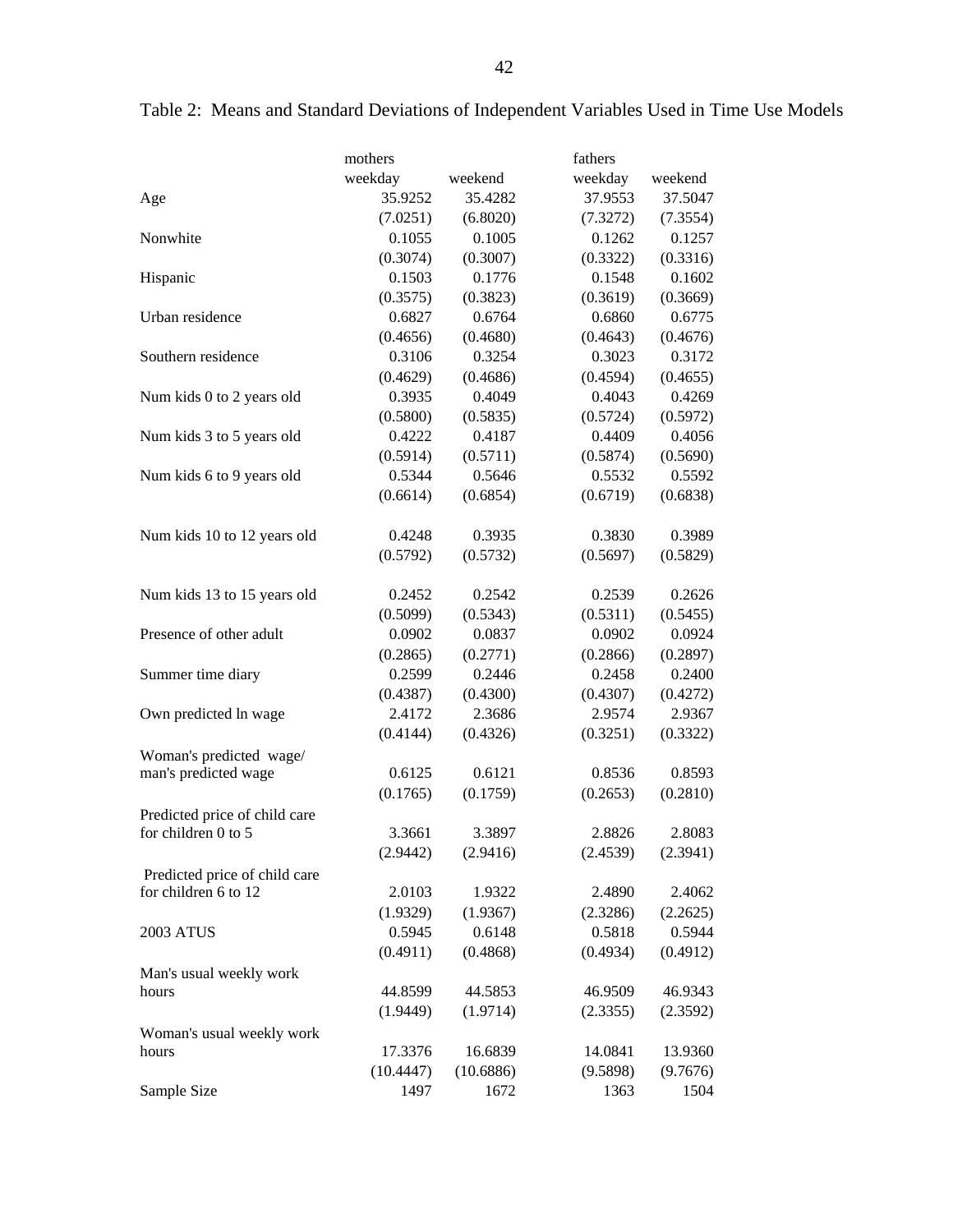|                             | <b>Relative</b>           | <b>Spouse Weekly</b>   | Spouse #         |
|-----------------------------|---------------------------|------------------------|------------------|
|                             | <b>Wage</b>               | <b>Paid Work Hours</b> | <b>Minutes</b>   |
| Leisure, weekdays           |                           |                        |                  |
| 1. Actual                   |                           |                        |                  |
| Mom                         | 0                         | $+$ ***                |                  |
| Dad                         | 0                         | 0                      |                  |
| 2. Instrument               |                           |                        |                  |
| Mom                         | $_{-}$ *                  | 0                      | $+$ ***          |
| Dad                         | $+$ *                     | $\overline{0}$         | $\boldsymbol{0}$ |
| 3. Match                    |                           |                        |                  |
| Mom                         | $\overline{0}$            | 0                      | $\overline{0}$   |
| Dad                         | $\theta$                  | $\overline{0}$         | $\theta$         |
| <b>Caregiving, weekdays</b> |                           |                        |                  |
| 1. Actual                   |                           |                        |                  |
| Mom                         | 0                         | $\overline{0}$         |                  |
| Dad                         | $+$ ***                   | $+$ ***                |                  |
| 2. Instrument               |                           |                        |                  |
| Mom                         | $\boldsymbol{0}$          | $+$ **                 | _ *              |
| Dad                         | $\theta$                  | 0                      | 0                |
| 3. Match                    |                           |                        |                  |
| Mom                         | 0                         | $\overline{0}$         | $\overline{0}$   |
| Dad                         | $- * *$                   | $+$ *                  | $\overline{0}$   |
|                             | Home production, weekdays |                        |                  |
| 1. Actual                   |                           |                        |                  |
| Mom                         | 0                         | 0                      |                  |
| Dad                         | $\theta$                  | $\overline{0}$         |                  |
| 2. Instrument               |                           |                        |                  |
| Mom                         | $\boldsymbol{0}$          | $\overline{0}$         | 0                |
| Dad                         | $\overline{0}$            | $\overline{0}$         | $\overline{0}$   |
| 3. Match                    |                           |                        |                  |
| Mom                         | 0                         | ∗                      | 0                |
| Dad                         | $\boldsymbol{0}$          | $\overline{0}$         | $\boldsymbol{0}$ |

Table 3a: Role of Spouse in Time Choices: Weekday

Nb: 0 means no significant effect

+ means a positive significant effect

- means a negative significant effect

\*\*\* show the level of significance of the variable

Full results shown in Tables 4a, 5a and 6a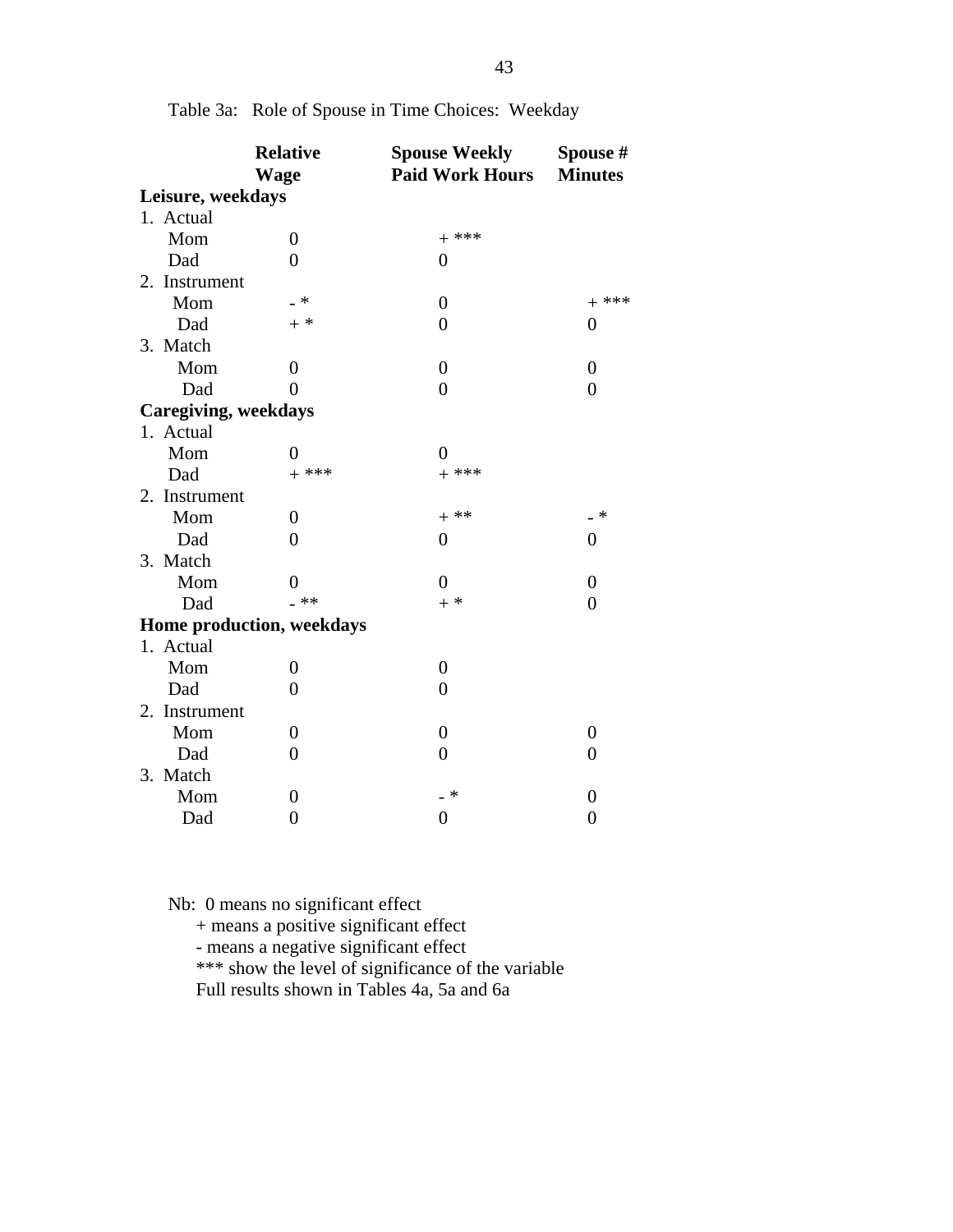|                                  | <b>Spouse Weekly</b> |                  |                  |  |  |
|----------------------------------|----------------------|------------------|------------------|--|--|
|                                  | <b>Relative</b>      | <b>Paid Work</b> | Spouse #         |  |  |
|                                  | <b>Wage</b>          | <b>Hours</b>     | <b>Minutes</b>   |  |  |
| Leisure, Weekend                 |                      |                  |                  |  |  |
| 1. Actual                        |                      |                  |                  |  |  |
| Mom                              | $+$ *                | $+$ *            |                  |  |  |
| Dad                              | $\boldsymbol{0}$     | $\boldsymbol{0}$ |                  |  |  |
| 2. Instrument                    |                      |                  |                  |  |  |
| Mom                              | $\overline{0}$       | $\overline{0}$   | $-$ ***          |  |  |
| Dad                              | $\theta$             | $\theta$         | $\overline{0}$   |  |  |
| 3. Match                         |                      |                  |                  |  |  |
| Mom                              | $\overline{0}$       | $\overline{0}$   | $\boldsymbol{0}$ |  |  |
| Dad                              | $\overline{0}$       | $+$ *            | $\overline{0}$   |  |  |
| <b>Caregiving, Weekends</b>      |                      |                  |                  |  |  |
| 1. Actual                        |                      |                  |                  |  |  |
| Mom                              | $\theta$             | 0                |                  |  |  |
| Dad                              | _ **                 | $+$ ***          |                  |  |  |
| 2. Instrument                    |                      |                  |                  |  |  |
| Mom                              | $\overline{0}$       | $\boldsymbol{0}$ | $\boldsymbol{0}$ |  |  |
| Dad                              | $\theta$             | $\overline{0}$   | $\overline{0}$   |  |  |
| 3. Match                         |                      |                  |                  |  |  |
| Mom                              | $\overline{0}$       | $\boldsymbol{0}$ | $\boldsymbol{0}$ |  |  |
| Dad                              | $\theta$             | $\overline{0}$   | $\overline{0}$   |  |  |
| <b>Home production, Weekends</b> |                      |                  |                  |  |  |
| 1. Actual                        |                      |                  |                  |  |  |
| Mom                              | 0                    | 0                |                  |  |  |
| Dad                              | $\overline{0}$       | $\overline{0}$   |                  |  |  |
| 2. Instrument                    |                      |                  |                  |  |  |
| Mom                              | $\boldsymbol{0}$     | $\boldsymbol{0}$ | $+$ **           |  |  |
| Dad                              | $\overline{0}$       | $\overline{0}$   | $\overline{0}$   |  |  |
| 3. Match                         |                      |                  |                  |  |  |
| Mom                              | $\boldsymbol{0}$     | 0                | $\boldsymbol{0}$ |  |  |
| Dad                              | $\overline{0}$       | $\overline{0}$   | $\overline{0}$   |  |  |
|                                  |                      |                  |                  |  |  |

Table 3b: Role of Spouse in Time Choices: Weekend

Nb: 0 means no significant effect

+ means a positive significant effect

- means a negative significant effect

\*\*\* show the level of significance of the variable

Full results shown in Tables 4b, 5b and 6b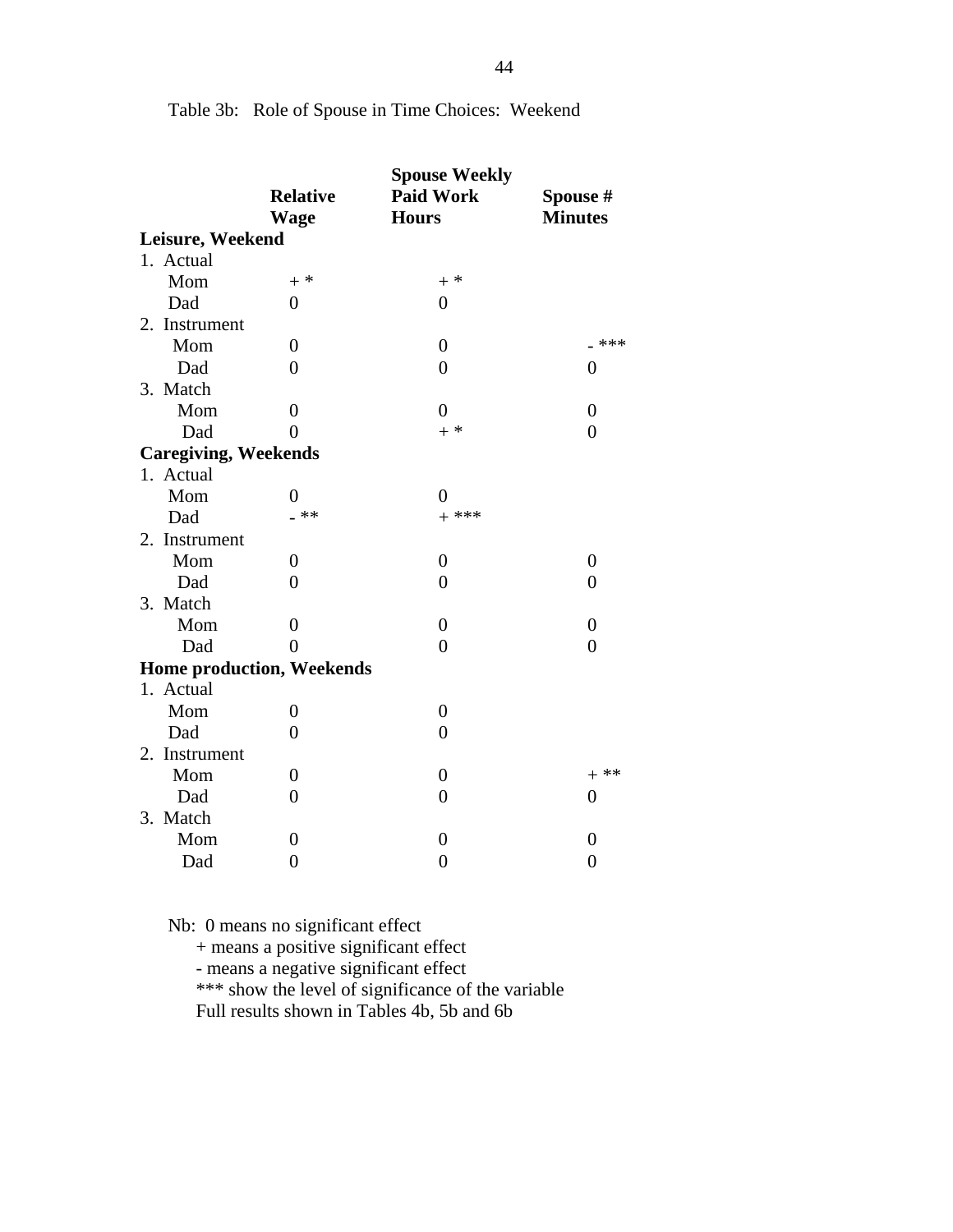|                                                                | <b>Mothers</b> |                |               | Fathers     |              |             |
|----------------------------------------------------------------|----------------|----------------|---------------|-------------|--------------|-------------|
|                                                                | Leisure        | cc             | hp            | Leisure     | cc           | hp          |
| Constant                                                       | $-305.5206$    | $-143.8507$    | 300.4843      | $-146.4750$ | 388.6350     | $-827.7084$ |
| Age                                                            | $-0.6120$      | 0.0618         | $2.2067**$    | 1.3529      | $-1.9688$    | 3.4924 *    |
| Nonwhite                                                       | 31.2534 **     | $-9.2898$      | $-31.1076*$   | 52.1956     | $-56.5284*$  | 32.6222     |
| Hispanic                                                       | $-23.7229*$    | $-4.4507$      | 10.6778       | 10.3435     | $-35.3591$   | 48.3244     |
| Urban                                                          | $-6.8068$      | 12.1122        | $-0.8171$     | 40.1372     | $-41.3502$   | 30.7034     |
| South                                                          | $-28.0897**$   | 8.1305         | 3.0302        | $-43.0230$  | 57.5767 *    | $-57.0181$  |
| Num kids 0 to 2                                                | $-28.8883**$   | 79.4972 ***    | 5.4108        | $-29.5007$  | 48.5018 ***  | 12.3652     |
| Num kids 3 to 5                                                | 2.0518         | 25.0583 ***    | $-4.2146$     | 2.0949      | 22.3425 *    | 18.8027     |
| Num kids 6 to 9                                                | $-5.2615$      | 20.6198 ***    | 12.6495       | $-15.5337$  | 26.4564 **   | $-6.4052$   |
| Num kids 10 to 12                                              | $-28.5628$ *** | 18.9085 **     | 31.9357 ***   | $-28.1537$  | 18.9893      | $-14.0418$  |
| Num kids 13 to 17                                              | $-13.2400$     | $-4.2582$      | 18.3065       | $-28.0402$  | 28.1031      | $-32.4127$  |
| Other adult present                                            | 12.0659        | $-22.3453$     | 9.3038        | $-8.1220$   | 12.1142      | 1.9262      |
| Summer                                                         | 8.6277         | $-32.3516$ *** | 29.3263 ***   | 39.7180     | $-45.6985**$ | 28.1764     |
| Own predicted ln                                               |                |                |               |             |              |             |
| wage                                                           | $-76.7107$ **  | 68.3405 **     | 2.9529        | $-118.9682$ | 145.0934 *** | $-75.8514$  |
| Relative predicted                                             |                |                |               |             |              |             |
| wage w/h                                                       | 73.3382        | $-15.1736$     | $-19.8694$    | $-0.6529$   | 49.4829 ***  | 4.3763      |
| Pcc 0 to 5 year olds                                           | $-10.7834$ *** | $5.5202*$      | 1.0743        | $-13.9643$  | 14.1553      | $-8.5381$   |
| Pcc 6 to 12 year olds                                          | $-4.4902$      | $-3.3283$      | $-34.5672$    | $-6.8266$   | 7.4944       | $-9.1288$   |
| Atus2003                                                       | 3.3990         | $-1.1688$      | $-1.2164$     | $-33.7560$  | 20.1360      | $-5.4781$   |
| Own predicted usual<br>weekly work hours<br>Spouse's predicted | $-1.8912**$    | $-2.0421$ ***  | $-3.6921$ *** | 17.3267     | $-18.8703$   | 21.3819     |
| usual weekly work<br>hours                                     | 19.0292 ***    | 2.2829         | $-2.7878$     | $-1.3998$   | $2.4002$ *** | 0.6868      |

### **Table 4a: Minutes in Activity, Using Actual Spouse Variables, Weekday**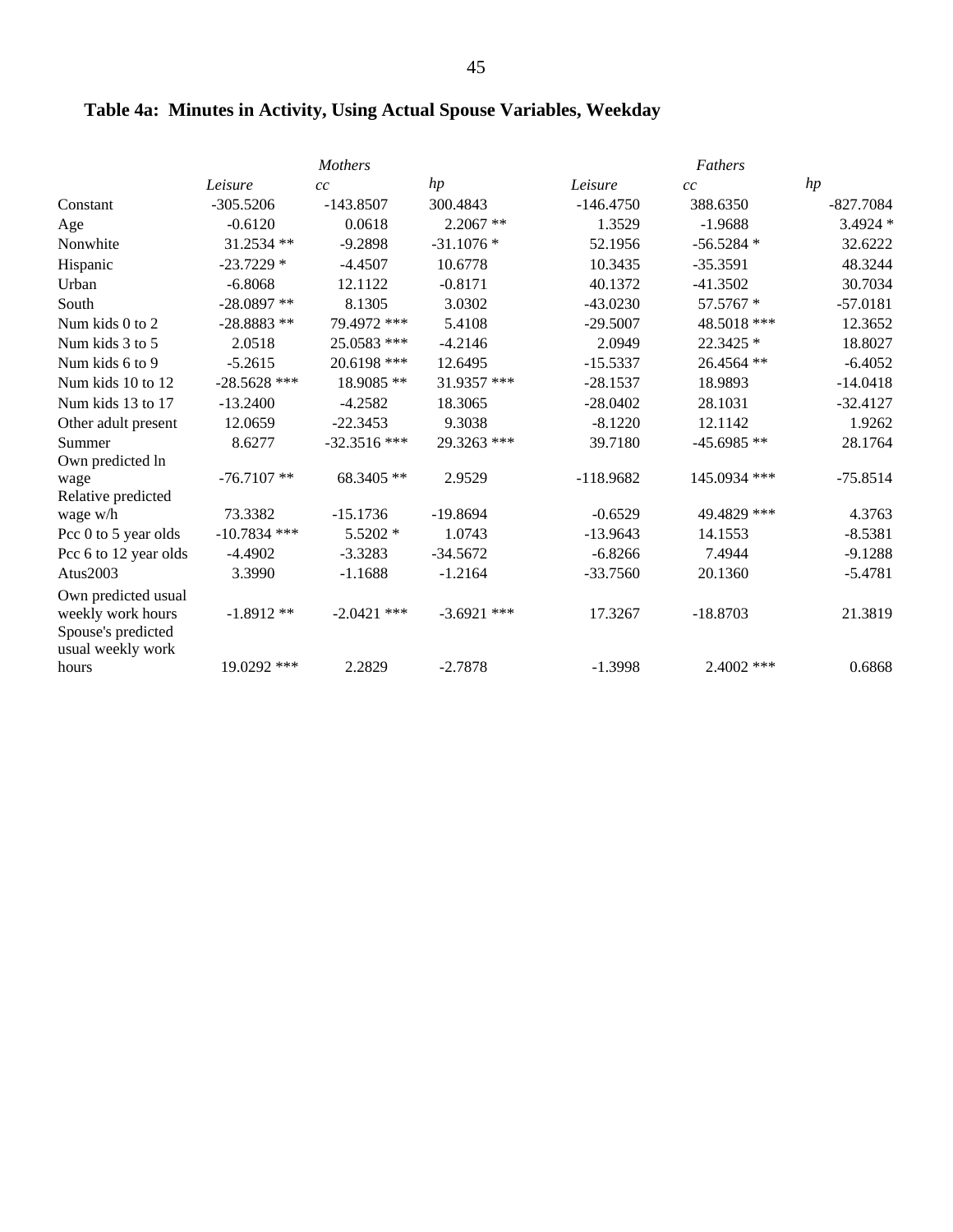|                                                                | <b>Mothers</b> |             |            | Fathers    |               |            |
|----------------------------------------------------------------|----------------|-------------|------------|------------|---------------|------------|
|                                                                | Leisure        | cc          | hp         | Leisure    | cc            | hp         |
| Constant                                                       | $-105.9475$    | $-92.6379$  | 357.8701   | 259.0279   | 522.9548      | 416.7580   |
| Age                                                            | $-1.2218$      | $1.8373**$  | 1.9644 **  | $-1.8816$  | $-0.8297$     | $-0.4189$  |
| Nonwhite                                                       | 20.6647        | 5.0426      | $-8.6667$  | 25.5440    | $-72.8264*$   | $-71.1356$ |
| Hispanic                                                       | $-11.1388$     | $-2.1777$   | $-4.6349$  | 17.1091    | $-37.9646$    | $-40.6006$ |
| Urban                                                          | 8.3001         | 2.5154      | $-1.4949$  | $-8.9499$  | $-4.5025$     | $-19.5035$ |
| South                                                          | $-0.5908$      | 10.5905     | $-3.4797$  | $-24.1518$ | 62.2368       | 26.0780    |
| Num kids 0 to 2                                                | $-33.6017**$   | 95.1852 *** | $-13.3932$ | 20.9944    | 115.0304 ***  | $-29.4767$ |
| Num kids 3 to 5                                                | $-15.4788$     | 27.1192 *** | $-5.2572$  | $-6.2641$  | 37.3382 **    | $-17.3652$ |
| Num kids 6 to 9                                                | $-6.1988$      | 21.8199 *** | $-3.1939$  | $-3.9817$  | $67.6162$ *** | 0.0288     |
| Num kids 10 to 12                                              | $-16.3778$     | $-12.3862$  | 10.5176    | 21.2145    | 29.3602       | $-4.4650$  |
| Num kids 13 to 17                                              | $-8.0388$      | $-10.1015$  | 7.6434     | 31.3690    | 33.4400       | 13.2115    |
| Other adult present                                            | $-3.8570$      | $-10.1435$  | $-23.5470$ | 3.9476     | $-26.6489$    | 13.2428    |
| Summer                                                         | 8.4118         | $-17.8950*$ | 3.3980     | 29.1909    | $-35.4851$    | $-22.1070$ |
| Own predicted ln                                               |                |             |            |            |               |            |
| wage                                                           | $-65.4006$     | 98.7052 *** | 1.3164     | 10.2265    | 164.50156 **  | 107.1633   |
| Relative predicted                                             |                |             |            |            |               |            |
| wage w/h                                                       | 115.2770 *     | $-81.4993$  | $-33.0988$ | $-26.5430$ | $-69.6416**$  | 37.2647    |
| Pcc 0 to 5 year olds                                           | $-2.7240$      | 5.2116      | $-0.4010$  | $-0.0488$  | 25.04756 *    | 6.0425     |
| Pcc 6 to 12 year olds                                          | 0.9014         | $-7.6505*$  | 5.2638     | 9.8882     | 2.1568        | 3.5740     |
| Atus2003                                                       | 10.6567        | $-4.5592$   | $-0.0401$  | 13.2518    | 21.6022       | 3.5923     |
| Own predicted usual<br>weekly work hours<br>Spouse's predicted | 0.1393         | $-0.2156$   | $-1.2931$  | 4.0073     | $-24.7722$    | $-11.2903$ |
| usual weekly work<br>hours                                     | 14.8427 *      | $-2.7324$   | $-2.8159$  | 2.3040     | 4.4403 ***    | $-1.3514$  |

### **Table 4b: Minutes in Activity, Using Actual Spouse Variables, Weekend**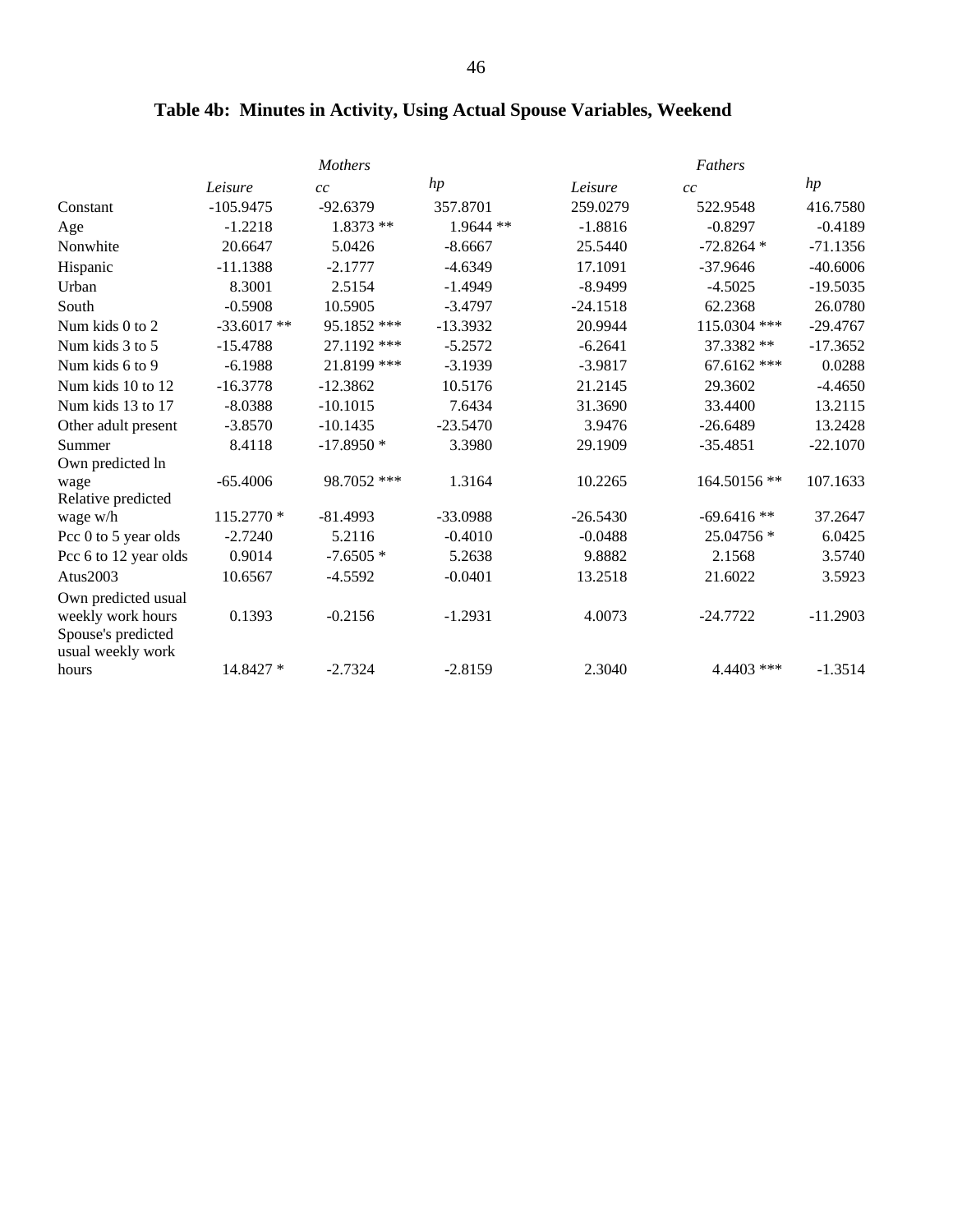|                                          | <b>Mothers</b> |                 |              | <b>Fathers</b> |                 |            |
|------------------------------------------|----------------|-----------------|--------------|----------------|-----------------|------------|
|                                          | leisure        | cc              | hp           | leisure        | cc              | hp         |
| Constant                                 | 156.7857       | $-292.0418$ *** | 288.8952 *** | 171.4406       | $-273.8063$ *** | 69.4108    |
| Age                                      | $-0.8998$      | 1.6195          | 2.9477 **    | 1.6651         | $-1.1347$       | 0.8482     |
| Nonwhite                                 | $-10.1545$     | 3.6589          | $-34.9439*$  | 16.4906        | $-24.9204$      | $-18.1159$ |
| Hispanic                                 | $-26.7492*$    | $-17.3545$      | $-5.5597$    | 0.9759         | 13.1468         | $-1.7564$  |
| Urban                                    | $-0.2233$      | 16.3480         | 1.3985       | 4.1163         | $-5.0268$       | $-11.2519$ |
| South                                    | $-2.6031$      | 7.2273          | 0.8974       | $-9.8697$      | 12.2919         | $-10.4876$ |
| Num kids 0 to 2                          | $-13.5642$     | 108.6678 ***    | 5.5004       | 15.8510        | 46.4835 *       | $-10.3829$ |
| Num kids 3 to 5                          | 10.4468        | 38.8889 *       | $-9.2575$    | 12.1236        | 34.6457 **      | 1.9955     |
| Num kids 6 to 9                          | $-0.9849$      | $23.5623*$      | 12.9517      | 1.4368         | 18.3575 **      | $-2.7794$  |
| Num kids 10 to 12                        | $-17.3274*$    | 8.0584          | 27.9919 ***  | $-4.6748$      | 4.5527          | 5.0414     |
| Num kids 13 to 17                        | $-3.3033$      | $-18.1571$ **   | 21.1642 *    | 7.5081         | 0.3820          | 1.5784     |
| Other adult present                      | $-4.0280$      | $-32.5124$ **   | 26.6944 *    | 6.5199         | 13.0521         | 8.9287     |
| Summer                                   | 10.5959        | $-43.9727$ ***  | 18.5748 *    | 1.5028         | $-23.7601$ **   | 4.1806     |
| Own predicted ln                         |                |                 |              |                |                 |            |
| wage                                     | 27.6416        | 50.9352         | $-13.8288$   | $-70.4133$     | 113.9044 ***    | 46.0977    |
| Relative predicted                       |                |                 |              |                |                 |            |
| wage wife/husb                           | $-85.9693*$    | 10.5149         | $-29.0256$   | $-30.5823$     | $71.1662*$      | 37.3835    |
| Pcc 0 to 5 year olds                     | $-2.3892$      | $7.2747$ ***    | 4.9936       | $-0.6405$      | 1.9632          | 0.3108     |
| Pcc 6 to 12 year olds                    | 3.1752         | $-1.1309$       | $-0.9940$    | 0.8316         | $-0.8069$       | $-4.5135$  |
| Atus2003                                 | 3.4761         | 3.2019          | $-13.5130$   | $-20.5162*$    | $-3.6240$       | 12.3586    |
| Own predicted usual                      |                |                 |              |                |                 |            |
| weekly work hours                        | $-1.2164$      | $-1.6736$       | $-2.6889*$   | 0.1722         | $-2.3434$       | $-2.8112$  |
| Spouse's predicted<br>usual weekly work  |                |                 |              |                |                 |            |
| hours                                    | $-1.2593$      | 4.9432 **       | $-2.5150$    | 0.5360         | 1.4929          | $-0.7228$  |
| Spouses predicted<br>minutes in activity | $0.7814$ ***   | $-0.4891*$      | $-0.2300$    | $0.8622$ ***   | $-0.0421$       | $-0.2621$  |

### **Table 5a: Time in Minutes, Using Instrumented Spouse Variables, Weekdays**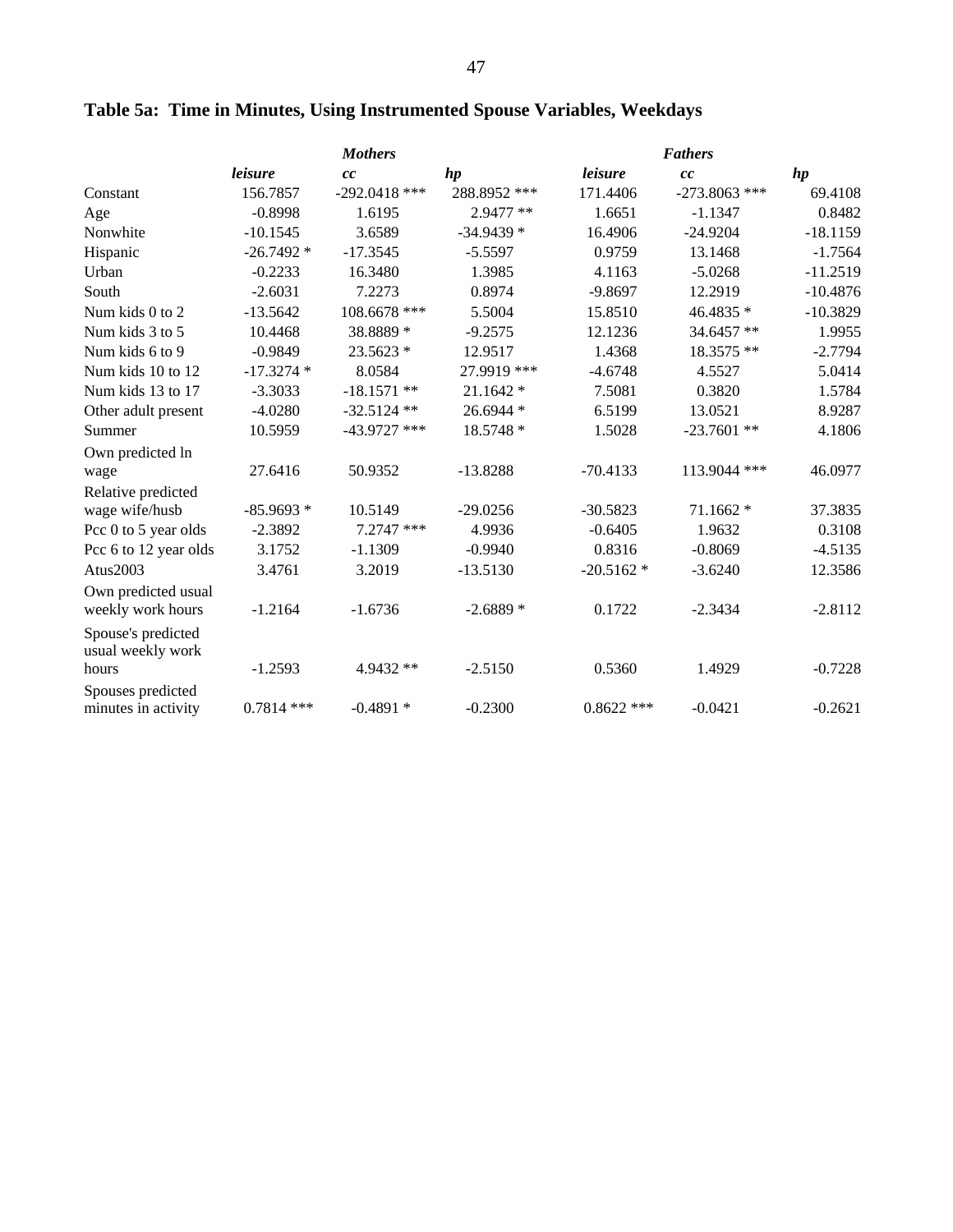|                                          | <b>Mothers</b> |                |             | <b>Fathers</b> |                 |             |
|------------------------------------------|----------------|----------------|-------------|----------------|-----------------|-------------|
|                                          | leisure        | cc             | hp          | leisure        | cc              | hp          |
| Constant                                 | 658.2645 ***   | $-250.0723$ ** | 203.2092 ** | 332.4296 *     | $-427.8587$ *** | $-22.8518$  |
| Age                                      | $-1.5945$      | $2.0243*$      | 1.4865      | $-2.4636$      | $-0.2007$       | 0.7161      |
| Nonwhite                                 | 11.8262        | 13.4524        | $-8.2250$   | 25.8503        | $-21.3740$      | -49.8258 ** |
| Hispanic                                 | $-29.5053$     | $-4.4093$      | 8.4895      | 6.2517         | $-26.4078$      | $-11.6168$  |
| Urban                                    | 14.3425        | $-3.6776$      | $-5.1598$   | $-22.3427$     | 12.4709         | 9.1342      |
| South                                    | 11.0242        | 4.6667         | 2.1242      | $-22.4365$     | 21.2700         | 0.7821      |
| Num kids 0 to 2                          | $-39.3913*$    | 94.9158 ***    | 7.8705      | 15.8428        | 42.7342         | $-27.5187$  |
| Num kids 3 to 5                          | $-25.4258$     | 23.2431        | 9.1136      | $-0.2008$      | 12.4633         | $-16.3281$  |
| Num kids 6 to 9                          | $-8.6682$      | 16.9094        | 8.6698      | $-1.9918$      | 24.3071 **      | $-4.2065$   |
| Num kids 10 to 12                        | $-7.5636$      | $-18.6506$ **  | 21.8461 **  | 22.3100 *      | $-8.2661$       | $-9.6996$   |
| Num kids 13 to 17                        | 6.7174         | $-13.6803$     | 9.3215      | 29.1685 **     | $-18.4497$      | 2.7952      |
| Other adult present                      | $-25.5761$     | $-7.0784$      | $-26.1957$  | 2.3387         | $-22.2210$      | 15.9135     |
| Summer                                   | 27.4567 **     | $-23.9332**$   | 4.8470      | 18.4874        | $-0.4122$       | $-5.9628$   |
| Own predicted ln                         |                |                |             |                |                 |             |
| wage                                     | $-23.2853$     | 103.9425 ***   | $-17.3677$  | 14.8996        | 128.7867 **     | 58.1225     |
| Relative predicted                       |                |                |             |                |                 |             |
| wage wife/husb                           | 30.9367        | $-50.8255$     | $-78.4803$  | $-56.4549$     | 59.7032         | 82.3359     |
| Pcc 0 to 5 year olds                     | 1.8014         | 5.0986 *       | 0.8352      | $-1.5361$      | 5.0982          | 2.8162      |
| Pcc 6 to 12 year olds                    | 7.8460 **      | $-7.1478**$    | 4.1430      | 12.1424 ***    | $-8.7869**$     | 0.9936      |
| Atus2003                                 | 8.1759         | $-3.7742$      | $-5.7234$   | 17.0305        | $-6.3939$       | $-5.2940$   |
| Own predicted usual<br>weekly work hours | $-1.0713$      | 0.5920         | 0.5920      | 2.3559         | $-0.3451$       | $-0.4086$   |
| Spouse's predicted<br>usual weekly work  |                |                |             |                |                 |             |
| hours                                    | $-0.7123$      | 0.5725         | $-0.9108$   | 1.9895         | $-0.5603$       | $-1.4296$   |
| Spouses predicted<br>minutes in activity | $-0.3122$ ***  | $-0.1403$      | $0.5538**$  | 0.1562         | 0.2439          | 0.0449      |

### **Table 5b: Time in Minutes, Using Instrumented Spouse Variables, Weekends**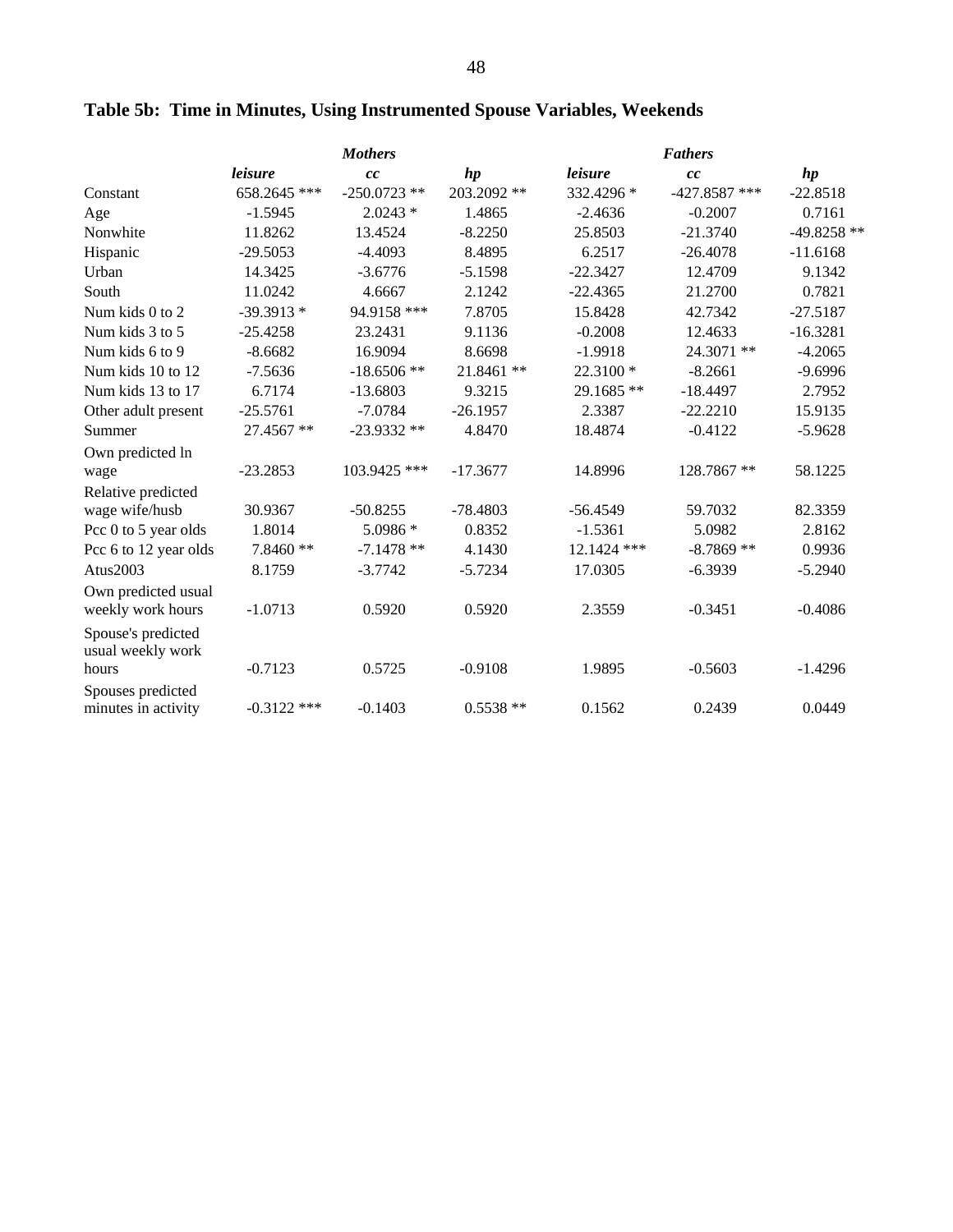### **Table 6a: Minutes in Activity, Using Matched Spouse Variables, Weekdays**

|                       | <b>Mothers</b> |                |               | Fathers    |               |             |
|-----------------------|----------------|----------------|---------------|------------|---------------|-------------|
|                       | Leisure        | cc             | hp            | Leisure    | cc            | hp          |
| Constant              | 415.4438 ***   | $-112.3495$    | 360.3981 ***  | $-9.0051$  | 272.9577      | $-923.6518$ |
| Age                   | $-0.9411$      | 0.1345         | 2.3610 ***    | 1.1119     | $-1.7767$     | $3.5479*$   |
| Nonwhite              | 13.2880        | $-10.3922$     | $-29.1949*$   | 33.9601    | $-31.9008$    | 40.0538     |
| Hispanic              | $-40.6921$ *** | $-11.4545$     | 12.8929       | $-1.2605$  | $-20.1717$    | 52.6053     |
| Urban                 | 0.0336         | 12.9079        | $-2.2379$     | 33.6587    | $-26.8780$    | 35.2084     |
| South                 | $-9.9169$      | 8.5967         | $-1.3576$     | $-24.8951$ | 25.6940       | $-65.7775*$ |
| Num kids 0 to 2       | $-33.3472$ *** | 78.1121 ***    | 6.4611        | $-14.5848$ | 20.6944 *     | 4.8691      |
| Num kids 3 to 5       | $-3.5888$      | 25.1817 ***    | $-2.6745$     | 5.7727     | 12.8858       | 16.6089     |
| Num kids 6 to 9       | $-9.3534$      | 20.3832 ***    | 13.0990       | $-3.4614$  | 10.4849       | $-11.3187$  |
| Num kids 10 to 12     | $-16.9870**$   | 20.6226 ***    | 30.8415 ***   | $-16.2705$ | 2.3360        | $-18.5513$  |
| Num kids 13 to 17     | $-1.0439$      | $-3.1970$      | 16.7444 *     | $-14.6252$ | 8.8763        | $-39.4471$  |
| Other adult present   | $-5.3066$      | $-25.2091*$    | 10.6273       | $-6.1148$  | 12.1821       | 1.3326      |
| Summer                | 22.6268 **     | $-29.9209$ *** | 26.8759 ***   | 29.6140    | $-34.7361*$   | 31.6670     |
| Own predicted ln      |                |                |               |            |               |             |
| wage                  | $-15.8060$     | 59.4560 ***    | 3.1741        | $-85.7201$ | 91.4453       | $-88.0439$  |
| Relative predicted    |                |                |               |            |               |             |
| wage w/h              | 8.3154         | 13.7155        | $-27.0657$    | 26.5567    | $-33.4569$ ** | $-6.2372$   |
| Pcc 0 to 5 year olds  | $-5.6329*$     | $6.1940**$     | 0.5790        | $-9.0966$  | 7.3100        | $-11.1287$  |
| Pcc 6 to 12 year olds | 2.7256         | $-2.4635$      | $-4.3852$     | $-5.1341$  | 3.6283        | $-10.5549$  |
| Atus2003              | $-1.3269$      | $-2.7159$      | 0.6397        | $-23.5415$ | 7.8849        | $-9.2515$   |
| Own predicted usual   |                |                |               |            |               |             |
| weekly work hours     | $-2.3528$ ***  | $-2.1660$ ***  | $-3.5814$ *** | 10.4773    | $-10.0359$    | 24.7610     |
| Spouse's predicted    |                |                |               |            |               |             |
| usual weekly work     |                |                |               |            |               |             |
| hours                 | 0.0000         | 1.5921         | $-4.0200*$    | 0.7563     | $0.7084*$     | 0.3407      |
| Spouses predicted     | 0.0161         |                |               |            |               |             |
| minutes in activity   |                | $-0.0578$      | 0.0418        | 0.0149     | 0.0247        | 0.0194      |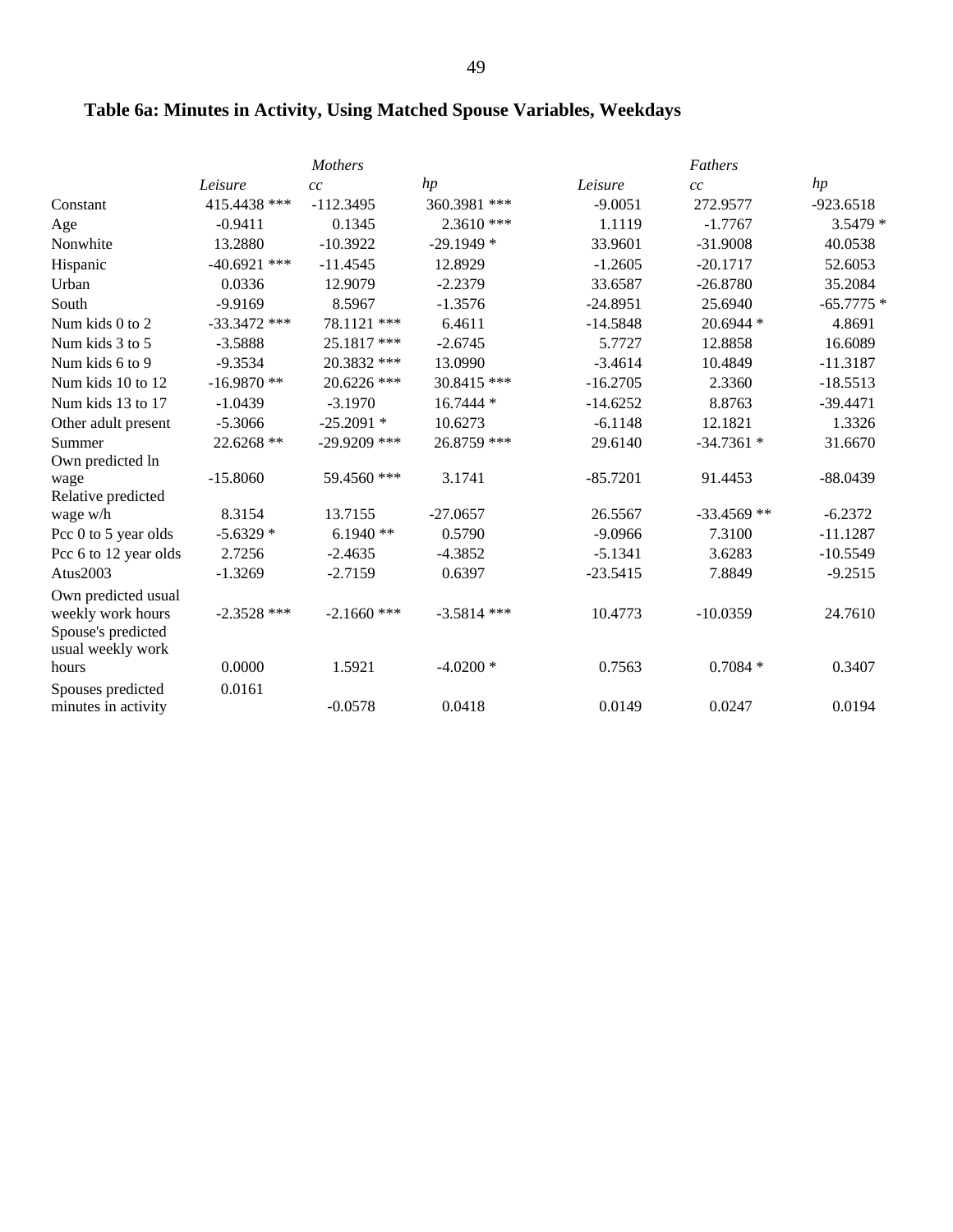|                       | <b>Mothers</b> |                 |              | Fathers     |             |               |
|-----------------------|----------------|-----------------|--------------|-------------|-------------|---------------|
|                       | Leisure        | cc              | hp           | Leisure     | cc          | hp            |
| Constant              | 514.4112 ***   | $-260.1339$ *** | 286.6703 *** | $-248.3467$ | $-484.1253$ | 778.4060      |
| Age                   | $-1.6585*$     | $2.0050$ ***    | $2.0673**$   | $-1.3232$   | $-0.0549$   | $-0.0070$     |
| Nonwhite              | 4.0081         | 8.3589          | $-5.8801$    | 56.2889     | $-19.3684$  | $-85.8256$ ** |
| Hispanic              | $-14.6379$     | $-8.0491$       | $-5.5602$    | 22.2866     | $-18.9808$  | $-39.0680$    |
| Urban                 | 13.6211        | 2.3041          | $-2.3428$    | 0.3679      | 14.3841     | $-26.4341$    |
| South                 | 15.3474        | 5.2643          | $-6.9351$    | $-45.3737$  | 17.3153     | 37.7924       |
| Num kids 0 to 2       | $-34.3155$ **  | 91.8626 ***     | $-13.9585$   | 4.7598      | 75.8421 *** | $-18.9057$    |
| Num kids 3 to 5       | $-17.1214$     | 25.2931 ***     | $-5.3082$    | $-6.1744$   | 33.2195 *   | $-17.5479$    |
| Num kids 6 to 9       | $-7.8279$      | 19.1847 ***     | $-3.7352$    | $-21.2844*$ | 33.4516 *** | 9.4848        |
| Num kids 10 to 12     | $-7.2257$      | $-15.2975*$     | 8.1608       | 2.8638      | $-6.7154$   | 5.4588        |
| Num kids 13 to 17     | 1.7364         | $-12.6700$      | 5.5854       | 6.7223      | $-19.8467$  | 29.8261       |
| Other adult present   | $-16.7292$     | $-10.2545$      | $-21.0690$   | 4.0911      | $-30.9799*$ | 12.9061       |
| Summer                | $20.3083*$     | $-20.2261$ **   | 1.2612       | 41.1808     | $-5.7522$   | $-33.0948$    |
| Own predicted ln      |                |                 |              |             |             |               |
| wage                  | 15.3811        | 79.1683 ***     | $-11.5891$   | 2.2322      | 139.1967 *  | 100.9518      |
| Relative predicted    |                |                 |              |             |             |               |
| wage w/h              | $-28.4753$     | $-7.6955$       | $-3.3375$    | 11.9325     | 13.9767     |               |
| Pcc 0 to 5 year olds  | 0.8251         | 3.8844          | $-1.3959$    | $-10.1154$  | 4.3176      | 12.7293       |
| Pcc 6 to 12 year olds | $6.4608*$      | $-8.7651$ ***   | 4.1472       | 5.5524      | $-7.6246$   | 6.7557        |
| Atus2003              | 9.6195         | $-4.1472$       | 0.3789       | 1.3562      | $-7.1233$   | 12.9285       |
| Own predicted usual   |                |                 |              |             |             |               |
| weekly work hours     | 0.1383         | $-0.7732$       | $-1.4130*$   | 16.3109     | 1.0515      | $-19.3224$    |
| Spouse's predicted    |                |                 |              |             |             |               |
| usual weekly work     |                |                 |              |             |             |               |
| hours                 | $-1.8641$      | 1.3873          | $-0.8517$    | $1.0182*$   | $-0.8350$   | 0.9760        |
| Spouses predicted     |                |                 |              |             |             |               |
| minutes in activity   | 0.0174         | $-0.0033$       | 0.0399       | $-0.0360$   | $-0.0279$   | 0.0511        |

### **Table 6b: Minutes in Activity, Using Matched Spouse Variables, Weekend**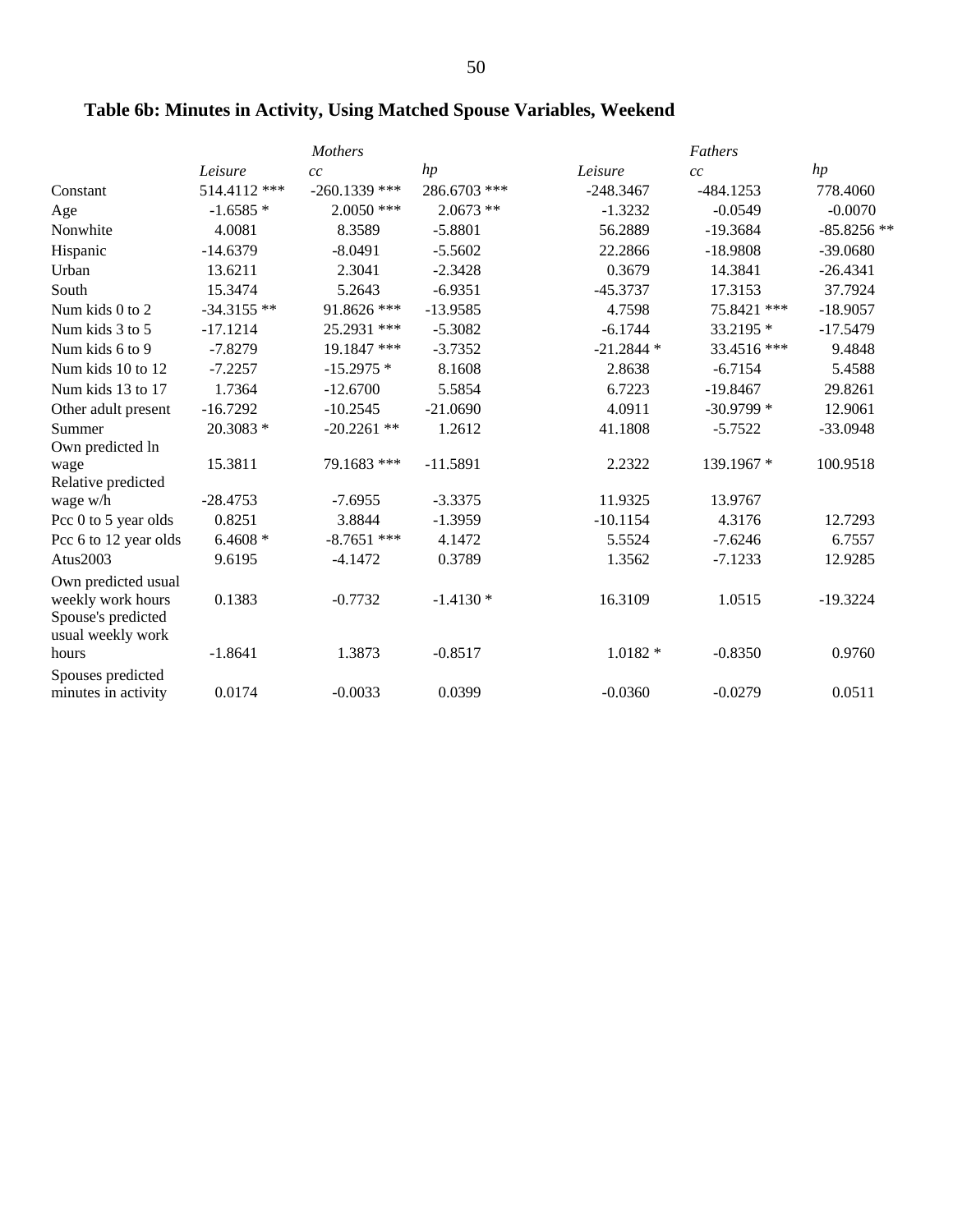|                                  | Relative       | Spouse Weekly     |  |
|----------------------------------|----------------|-------------------|--|
|                                  | Wage           | Paid Work Hours   |  |
| Leisure, Weekdays                |                |                   |  |
| 1. Instrumented                  |                |                   |  |
| Mom                              | _ *            | $\Omega$          |  |
| Dad                              | 0              | 0                 |  |
| 2. Matched                       |                |                   |  |
| Mom                              | $\overline{0}$ | 0                 |  |
| Dad                              | 0              | <b>***</b>        |  |
| <b>Caregiving, Weekdays</b>      |                |                   |  |
| 1. Instrumented                  |                |                   |  |
| Mom                              | $+$ ***        | $\mathbf{\Omega}$ |  |
| Dad                              | 0              | **                |  |
| Matched<br>2.                    |                |                   |  |
| Mom                              | $+$ ***        | ***               |  |
| Dad                              | $+$ ***        | ***               |  |
| <b>Home production, Weekdays</b> |                |                   |  |
| 1. Instrumented                  |                |                   |  |
| Mom                              | 0              | $***$             |  |
| Dad                              | 0              | 0                 |  |
| 2. Matched                       |                |                   |  |
| Mom                              | $+$ ***        | 0                 |  |
| Dad                              | 0              | _ ***             |  |

Table 7a: Role of Spouse in Wife's Share of Time Choices: Weekday

Nb: 0 means no significant effect

+ means a positive significant effect

- means a negative significant effect

\*\*\* show the level of significance of the variable

Full results shown in Tables 8a, 9a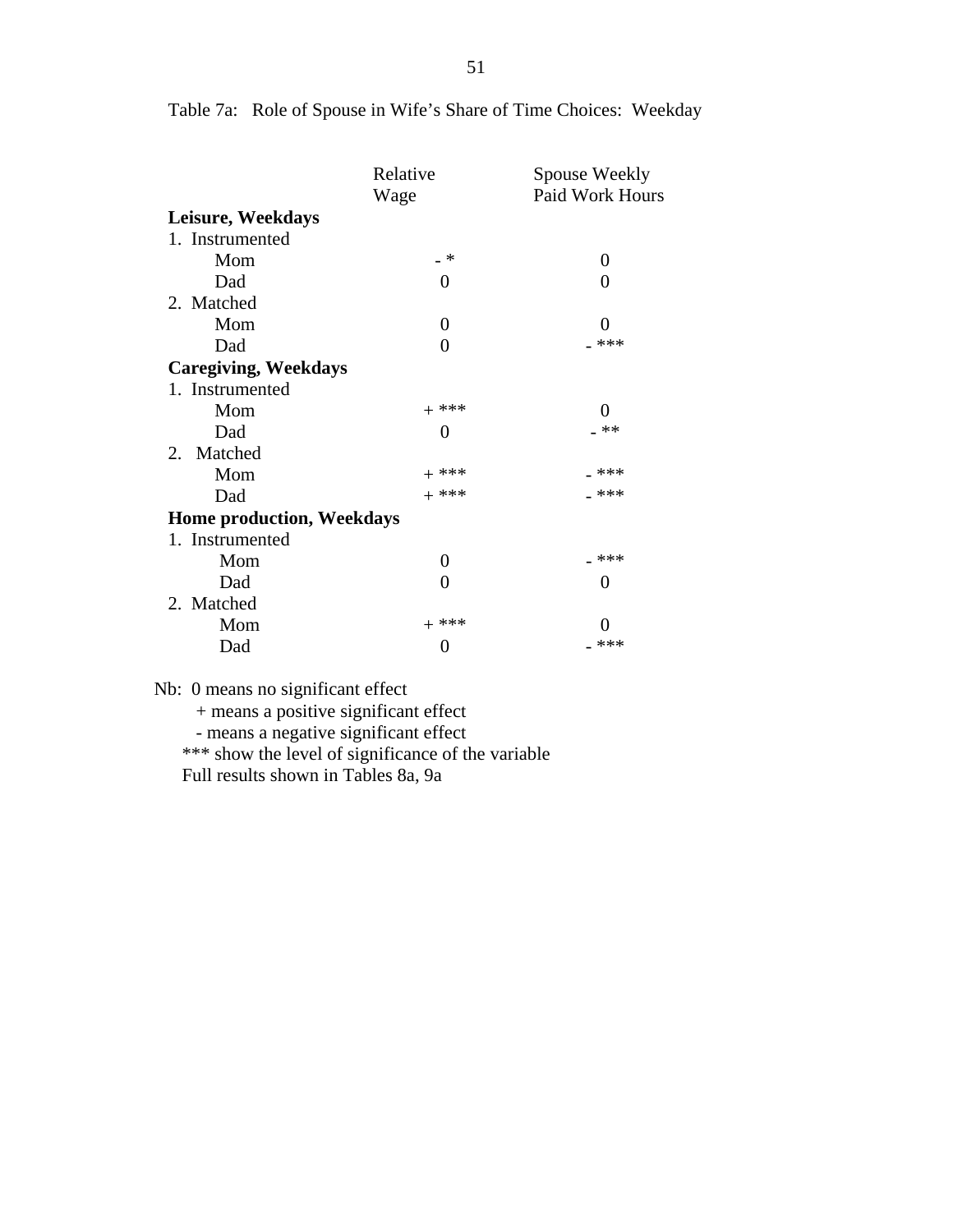|                                  | Relative<br>Wage  | Spouse Weekly<br>Paid Work Hours |
|----------------------------------|-------------------|----------------------------------|
| Leisure, Weekends                |                   |                                  |
| 1. Instrumented                  |                   |                                  |
| Mom                              | $\Omega$          | 0                                |
| Dad                              | 0                 | 0                                |
| 2. Matched                       |                   |                                  |
| Mom                              | 0                 | $_{0}$                           |
| Dad                              | _ **              | **                               |
| <b>Caregiving, Weekends</b>      |                   |                                  |
| 1. Instrumented                  |                   |                                  |
| Mom                              | $+$ ***           | $\rightarrow$                    |
| Dad                              | 0                 | $\mathbf{0}$                     |
| 2. Matched                       |                   |                                  |
| Mom                              | $+$ ***           | ***                              |
| Dad                              | $+$ ***           | ***                              |
| <b>Home production, Weekends</b> |                   |                                  |
| 1. Instrumented                  |                   |                                  |
| Mom                              | $\mathbf{\Omega}$ | 0                                |
| Dad                              | - *               | 0                                |
| Matched<br>2.                    |                   |                                  |
| Mom                              | 0                 |                                  |
| Dad                              | 0                 | ***                              |
|                                  |                   |                                  |

Table 7b: Role of Spouse in Wife's Share of Time Choices: Weekend

Nb: 0 means no significant effect

+ means a positive significant effect

- means a negative significant effect

\*\*\* show the level of significance of the variable

Full results shown in Tables 8b, 9b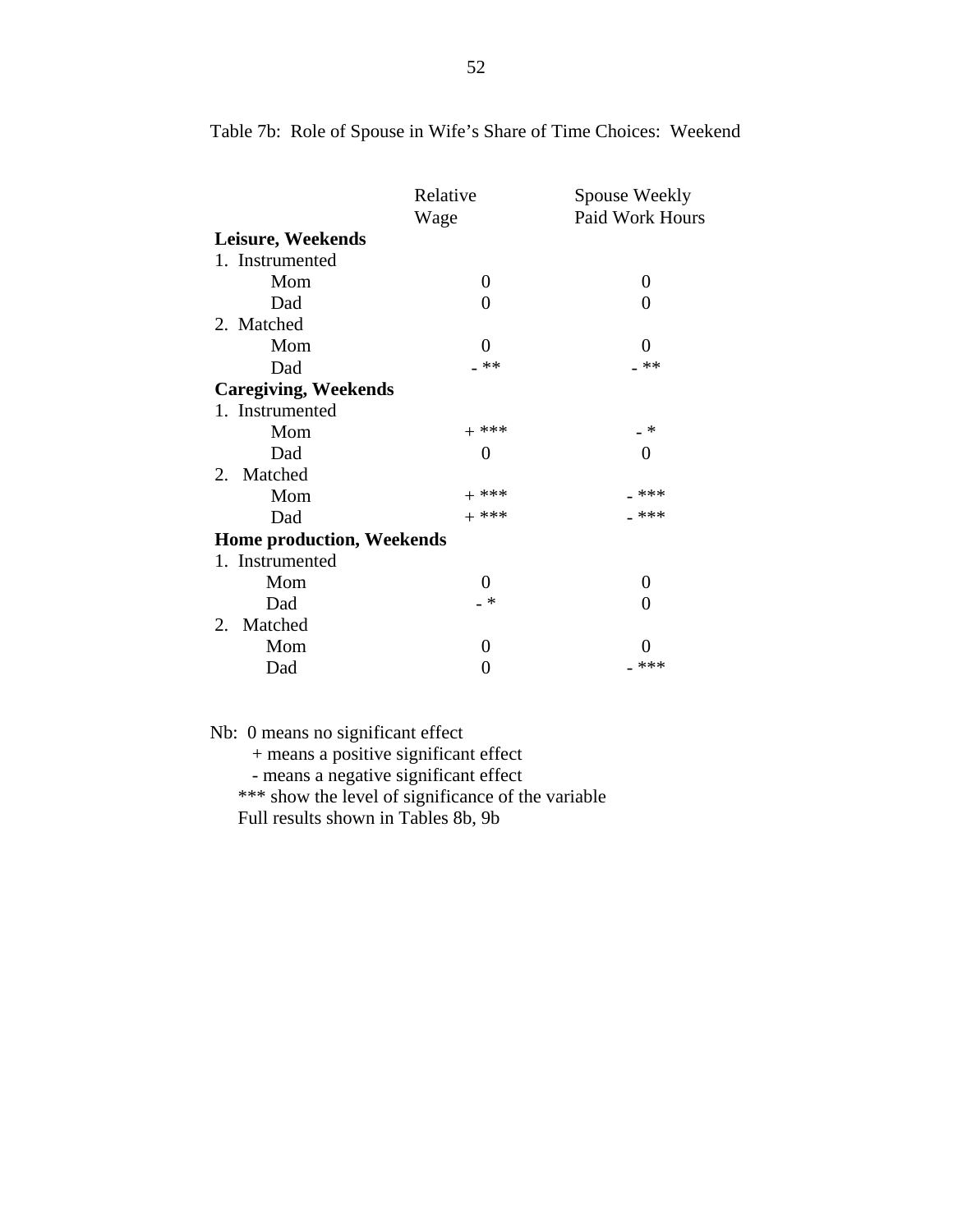|                                          | <b>Mothers</b> |               |               | <b>Fathers</b> |               |              |  |
|------------------------------------------|----------------|---------------|---------------|----------------|---------------|--------------|--|
|                                          | leisure        | cc            | hp            | leisure        | cc            | hp           |  |
| Constant                                 | $0.5290$ ***   | 1.9064 ***    | $1.0542$ ***  | $0.4674$ ***   | 1.3349 ***    | $0.8362$ *** |  |
| Age                                      | $-0.0006$      | $-0.0044$ **  | $-0.0029*$    | $-0.0019*$     | $0.0054$ **   | 0.0019       |  |
| Nonwhite                                 | $-0.0249*$     | 0.0114        | $0.0400*$     | $-0.0227$      | $0.0971$ ***  | 0.0210       |  |
| Hispanic                                 | $-0.0197$      | 0.0334        | $-0.0295$     | $-0.0057$      | $-0.0717**$   | $-0.0022$    |  |
| Urban                                    | $-0.0062$      | $-0.0283$     | $-0.0431$ **  | $-0.0109$      | 0.0072        | 0.0069       |  |
| South                                    | 0.0011         | $-0.0704$ *** | 0.0100        | 0.0136         | $-0.0463*$    | 0.0049       |  |
| Num kids 0 to 2                          | $-0.0037$      | $-0.2036$ *** | $-0.0127$     | $-0.0065$      | $-0.0498$     | 0.0128       |  |
| Num kids 3 to 5                          | 0.0175         | $-0.1193$ *** | $-0.0421$     | $-0.0099$      | $-0.0697*$    | $-0.0079$    |  |
| Num kids 6 to 9                          | $-0.0038$      | $-0.1081$ *** | 0.0075        | $-0.0010$      | $-0.0538**$   | 0.0095       |  |
| Num kids 10 to 12                        | $-0.0163*$     | $0.0703$ ***  | $0.0394**$    | 0.0043         | $-0.0362*$    | 0.0164       |  |
| Num kids 13 to 17                        | $-0.0049$      | $0.1026$ ***  | $0.0398**$    | $-0.0034$      | $-0.0065$     | 0.0072       |  |
| Other adult present                      | $-0.0107$      | $0.1197$ ***  | $-0.0062$     | $-0.0091$      | $-0.0392$     | $-0.0033$    |  |
| Summer                                   | 0.0100         | $0.0830$ ***  | 0.0210        | 0.0032         | 0.0205        | $-0.0124$    |  |
| Own predicted ln                         |                |               |               |                |               |              |  |
| wage                                     | 0.0369         | $-0.3566$ *** | $-0.0060$     | 0.0708         | $-0.3458$ *** | $-0.1228$    |  |
| Relative predicted                       |                |               |               |                |               |              |  |
| wage wife/husb                           | $-0.0988**$    | $0.5194$ ***  | $-0.0019$     | 0.0090         | $-0.0602$     | $-0.0561$    |  |
| Pcc 0 to 5 year olds                     | $-0.0035$      | $-0.0090$     | $0.0089*$     | 0.0011         | $-0.0048$     | 0.0023       |  |
| Pcc 6 to 12 year olds                    | 0.0037         | 0.0034        | $-0.0006$     | 0.0005         | 0.0006        | 0.0089       |  |
| Atus2003                                 | 0.0028         | $-0.0004$     | $-0.0278*$    | $0.0226$ **    | 0.0254        | $-0.0143$    |  |
| Own predicted usual<br>weekly work hours | $-0.0010$      | $-0.0044$     | $-0.0061$ *** | $-0.0016$      | $0.0143**$    | 0.0070       |  |
| Spouse's predicted<br>usual weekly work  |                |               |               |                |               |              |  |
| hours                                    | $-0.0012$      | $-0.0021$     | $-0.0046$     | $-0.0001$      | $-0.0061$ **  | $-0.0013$    |  |

# **Table 8a: Wife's Share of Time in Activity, Using Instrumented Spouse Variables, Weekdays**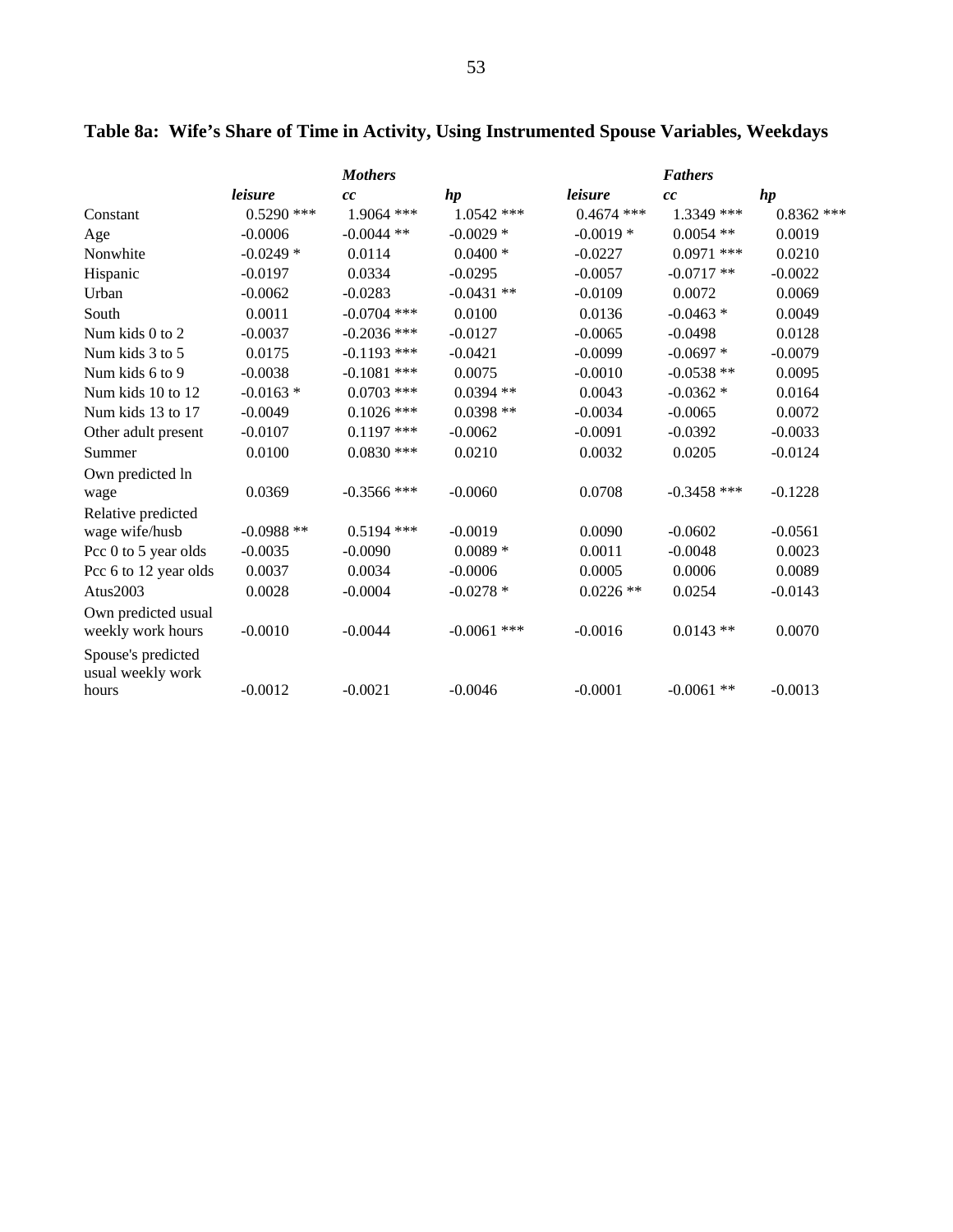|                                         | <b>Mothers</b> |               |              | <b>Fathers</b> |               |              |
|-----------------------------------------|----------------|---------------|--------------|----------------|---------------|--------------|
|                                         | leisure        | cc            | hp           | leisure        | cc            | hp           |
| Constant                                | $0.3681$ ***   | 2.2930 ***    | $0.6223$ *** | $0.6618$ ***   | 1.6449 ***    | $0.9848$ *** |
| Age                                     | $-0.0001$      | $-0.0077$ **  | 0.0012       | $-0.0002$      | 0.0026        | 0.0008       |
| Nonwhite                                | $-0.0036$      | 0.0193        | 0.0090       | $-0.0292**$    | $0.0939*$     | $0.0459*$    |
| Hispanic                                | $-0.0005$      | $0.0913**$    | 0.0091       | $-0.0193$      | 0.0328        | 0.0072       |
| Urban                                   | $0.0197**$     | $-0.0851$ *** | $-0.0033$    | $0.0157 *$     | $-0.0234$     | $-0.0120$    |
| South                                   | 0.0128         | $-0.0654$ **  | $-0.0003$    | $0.0253$ ***   | $-0.0507$     | 0.0024       |
| Num kids 0 to 2                         | 0.0056         | $-0.2582$ *** | 0.0170       | $-0.0240*$     | $-0.0207$     | 0.0281       |
| Num kids 3 to 5                         | 0.0031         | $-0.1660$ *** | 0.0102       | $-0.0039$      | 0.0161        | 0.0191       |
| Num kids 6 to 9                         | 0.0021         | $-0.1614$ *** | 0.0080       | 0.0082         | $-0.0473$     | 0.0117       |
| Num kids 10 to 12                       | $-0.0056$      | $0.0931$ ***  | $0.0250**$   | $-0.0098$      | 0.0033        | 0.0181       |
| Num kids 13 to 17                       | $-0.0053$      | $0.1726$ ***  | 0.0123       | $-0.0078$      | 0.0456        | 0.0038       |
| Other adult present                     | $-0.0257$ **   | $0.1649$ ***  | $-0.0321$    | $-0.0048$      | $-0.0153$     | $-0.0238$    |
| Summer                                  | 0.0019         | $0.1702$ ***  | $-0.0075$    | 0.0042         | $-0.0971$ *** | 0.0080       |
| Own predicted ln                        |                |               |              |                |               |              |
| wage                                    | $-0.0361$      | $-0.1612$     | $-0.0384$    | 0.0281         | $-0.3036**$   | $-0.1085$    |
| Relative predicted                      |                |               |              |                |               |              |
| wage wife/husb                          | 0.0123         | $0.3901**$    | $-0.0650$    | 0.0450         | $-0.0114$     | $-0.1233*$   |
| Pcc 0 to 5 year olds                    | 0.0022         | $-0.0049$     | 0.0017       | 0.0007         | $-0.0123$     | $-0.0056$    |
| Pcc 6 to 12 year olds                   | $0.0062**$     | $-0.0061$     | 0.0050       | $-0.0071$ **   | $0.0247**$    | $-0.0039$    |
| Atus2003                                | $0.0168**$     | $-0.0310$     | $-0.0112$    | $-0.0138$      | 0.0048        | 0.0078       |
| Own predicted usual                     |                |               |              |                |               |              |
| weekly work hours                       | 0.0015         | $-0.0080*$    | 0.0008       | $-0.0060$ **   | 0.0014        | 0.0006       |
| Spouse's predicted<br>usual weekly work |                |               |              |                |               |              |
| hours                                   | 0.0022         | $-0.0179$ **  | $-0.0012$    | $-0.0012$      | 0.0003        | 0.0009       |

### **Table 8b: Wife's Share of Time in Activity, Using Instrumented Spouse Variables, Weekends**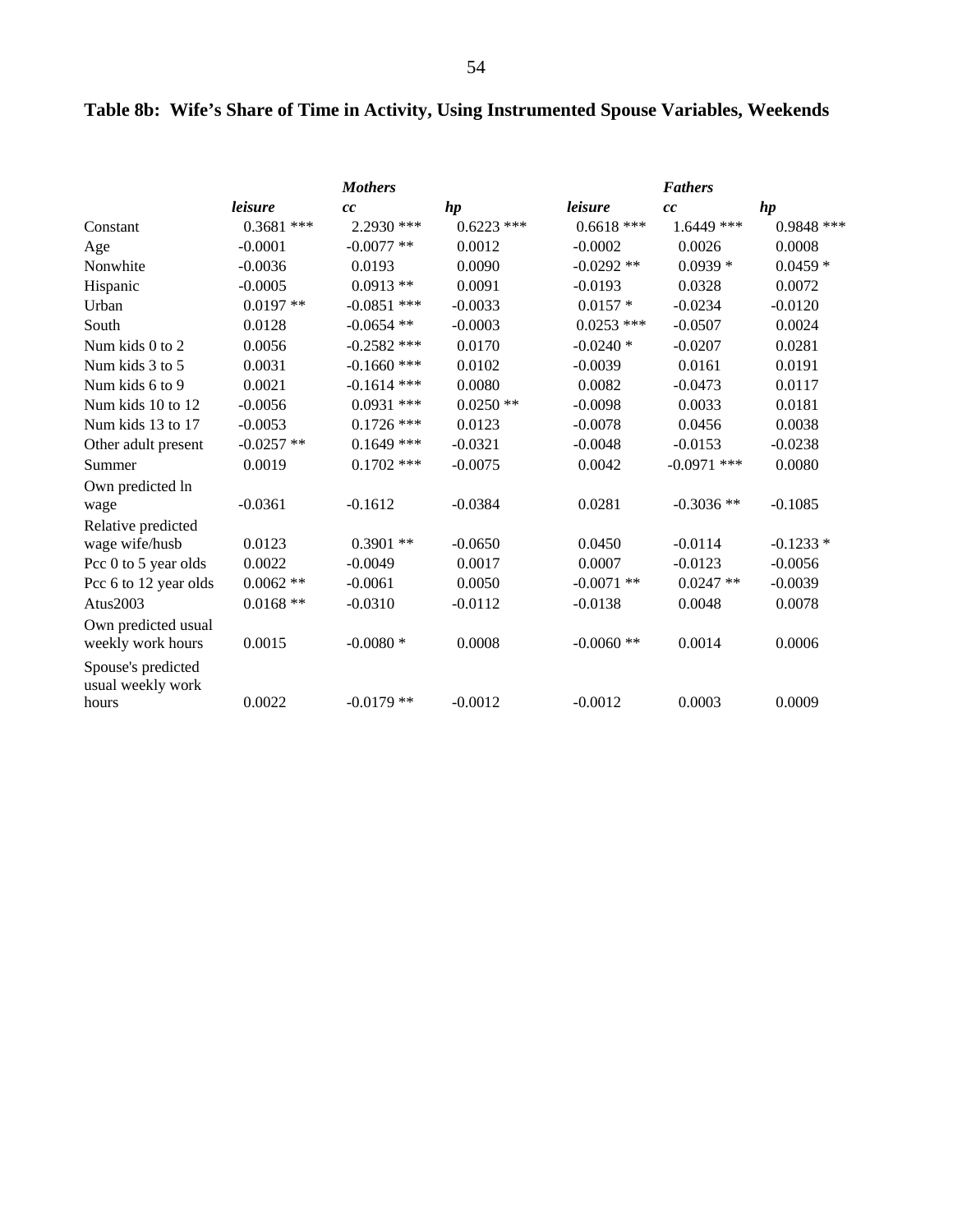|                                                                                     | <b>Mothers</b> |               |              | Fathers       |               |               |  |
|-------------------------------------------------------------------------------------|----------------|---------------|--------------|---------------|---------------|---------------|--|
|                                                                                     | Leisure        | cc            | hp           | Leisure       | cc            | hp            |  |
| Constant                                                                            | $0.6284$ ***   | 1.2530 ***    | $0.8854$ *** | 1.4057        | 0.2609        | 0.4885        |  |
| Age                                                                                 | $-0.0021$ *    | $-0.0088$ *** | 0.0022       | $-0.0023$     | 0.0053        | $-0.0011$     |  |
| Nonwhite                                                                            | 0.0142         | $-0.0417$     | $-0.0132$    | $-0.0523$     | 0.0518        | 0.0449        |  |
| Hispanic                                                                            | $-0.0338*$     | 0.0020        | $-0.0329$    | $-0.0414$     | 0.0353        | 0.0189        |  |
| Urban                                                                               | $-0.0254$ *    | $-0.0635*$    | $-0.0183$    | $-0.0619$     | 0.0960        | 0.0149        |  |
| South                                                                               | 0.0116         | 0.0404        | $-0.0414*$   | 0.0493        | $-0.0402$     | 0.0233        |  |
| Num kids 0 to 2                                                                     | $-0.0631$ ***  | $-0.0550$     | 0.0161       | 0.0178        | $-0.0697$     | 0.0149        |  |
| Num kids 3 to 5                                                                     | $-0.0139$      | $-0.0903$ **  | $-0.0156$    | $-0.0050$     | $-0.0766$     | $-0.0014$     |  |
| Num kids 6 to 9                                                                     | $-0.0299$ ***  | $-0.0214$     | 0.0114       | 0.0006        | $-0.0416$     | 0.0216        |  |
| Num kids 10 to 12                                                                   | $-0.0126$      | 0.0130        | 0.0205       | 0.0238        | $-0.0149$     | 0.0198        |  |
| Num kids 13 to 17                                                                   | $-0.0083$      | $-0.0140$     | 0.0168       | 0.0513        | $-0.0728$     | $-0.0022$     |  |
| Other adult present                                                                 | $-0.0191$      | $-0.0649$     | 0.0397       | 0.0099        | $-0.0027$     | 0.0020        |  |
| Summer                                                                              | 0.0115         | $-0.0695$ **  | 0.0089       | $-0.0415$     | 0.0693        | $-0.0209$     |  |
| Own predicted ln                                                                    |                |               |              |               |               |               |  |
| wage                                                                                | $0.0692**$     | $0.2148$ ***  | $-0.1025*$   | 0.1225        | $-0.2582$     | 0.0105        |  |
| Relative predicted                                                                  |                |               |              |               |               |               |  |
| wage w/h                                                                            | $-0.0082$      | $0.3181$ ***  | $0.1351$ *** | $-0.0236$     | $0.2997$ ***  | 0.0476        |  |
| Pcc 0 to 5 year olds                                                                | $-0.0063$      | 0.0110        | 0.0004       | 0.0208        | $-0.0365$     | $-0.0012$     |  |
| Pcc 6 to 12 year olds                                                               | 0.0045         | 0.0016        | $-0.0087$    | $0.0140*$     | $-0.0130$     | $-0.0020$     |  |
| Atus2003                                                                            | 0.0021         | 0.0351        | 0.0131       | $0.0430*$     | $-0.0352$     | $-0.0296$     |  |
| Own predicted usual<br>weekly work hours<br>Spouse's predicted<br>usual weekly work | $-0.0057$ ***  | $-0.0160$ *** | $-0.0043$ ** | $-0.0251$     | 0.0261        | 0.0064        |  |
| hours                                                                               | $-0.0024$      | $-0.0129$ *** | $-0.0015$    | $-0.0017$ *** | $-0.0110$ *** | $-0.0029$ *** |  |

### **Table 9a: Wife's Share of Time in Activity, Matched Spouse Variables, Weekday**